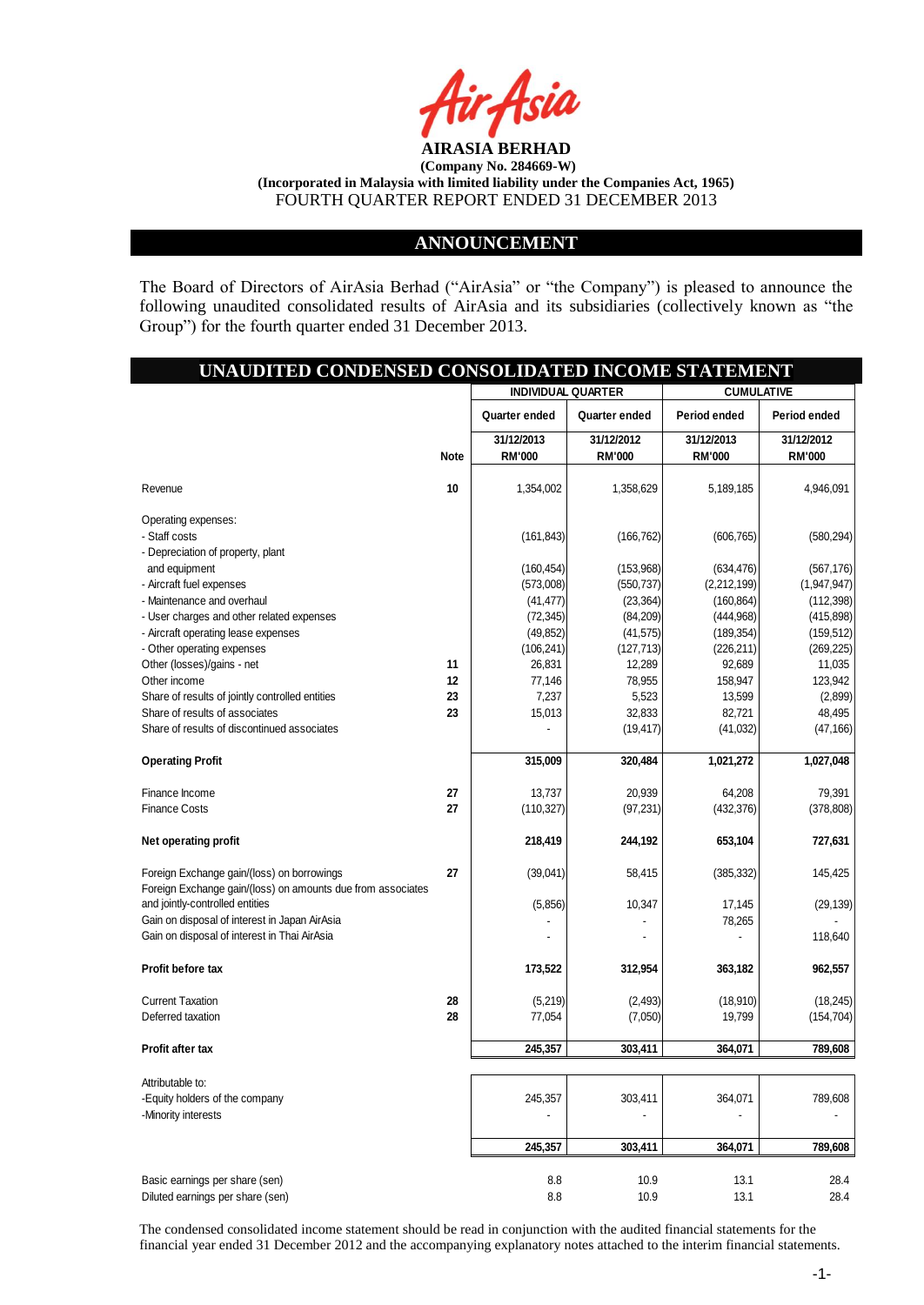ia

# **UNAUDITED CONDENSED CONSOLIDATED STATEMENT OF COMPREHENSIVE INCOME**

|                                                    |             | <b>INDIVIDUAL QUARTER</b>   |                             |                             | <b>CUMULATIVE</b>           |  |
|----------------------------------------------------|-------------|-----------------------------|-----------------------------|-----------------------------|-----------------------------|--|
|                                                    |             | Quarter ended               | <b>Quarter ended</b>        | Period ended                | Period ended                |  |
|                                                    | <b>Note</b> | 31/12/2013<br><b>RM'000</b> | 31/12/2012<br><b>RM'000</b> | 31/12/2013<br><b>RM'000</b> | 31/12/2012<br><b>RM'000</b> |  |
| Profit for the period                              |             | 245,357                     | 303,411                     | 364,071                     | 789,608                     |  |
| Other comprehensive income                         |             |                             |                             |                             |                             |  |
| Available-for-sale financial assets                |             | (48, 456)                   | 14,400                      | 265,788                     | 110,284                     |  |
| Cash flow hedges                                   | 13          | 59,845                      | 42,767                      | 181,362                     | 61,215                      |  |
| Foreign currency translation differences           |             | 404                         | (145)                       | 404                         | (145)                       |  |
| Total comprehensive income                         |             |                             |                             |                             |                             |  |
| for the period                                     |             | 257,150                     | 360,433                     | 811,625                     | 960,962                     |  |
| Total comprehensive income attributable to:        |             |                             |                             |                             |                             |  |
| Equity holders of the company<br>Minority Interest |             | 257,150                     | 360,433                     | 811,625                     | 960,962                     |  |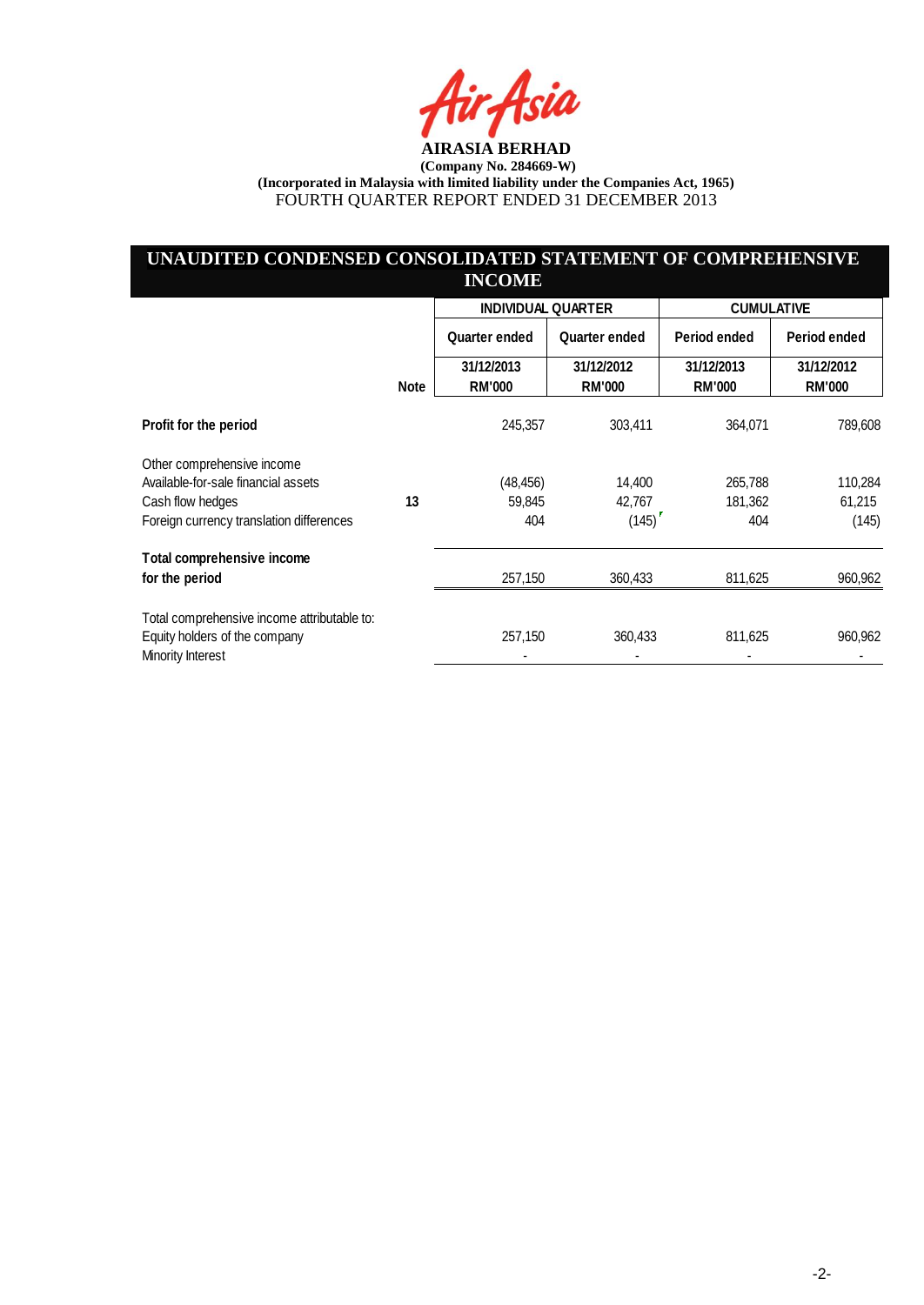fir<sub>t</sub>Asia

# **UNAUDITED CONDENSED CONSOLIDATED CASH FLOW STATEMENTS**

|                                                                                                                                                                                                                                                                                                                                                                                                                                                        | <b>PERIOD ENDED</b>                                                                                                   | <b>YEAR ENDED</b>                                                                                                 |
|--------------------------------------------------------------------------------------------------------------------------------------------------------------------------------------------------------------------------------------------------------------------------------------------------------------------------------------------------------------------------------------------------------------------------------------------------------|-----------------------------------------------------------------------------------------------------------------------|-------------------------------------------------------------------------------------------------------------------|
|                                                                                                                                                                                                                                                                                                                                                                                                                                                        | 31/12/2013<br><b>RM'000</b>                                                                                           | 31/12/2012<br><b>RM'000</b>                                                                                       |
| <b>CASH FLOWS FROM OPERATING ACTIVITIES</b>                                                                                                                                                                                                                                                                                                                                                                                                            |                                                                                                                       |                                                                                                                   |
| Profit before taxation                                                                                                                                                                                                                                                                                                                                                                                                                                 | 363,182                                                                                                               | 962,557                                                                                                           |
| Adjustments:<br>Property, plant and equipment<br>- Depreciation<br>- Gain on disposal<br>- Gain on disposal and fair value of interest in Thai AirAsia<br>- Gain on fair value of interest in AirAsia Japan<br>Fair value (gains)/losses on derivative financial intruments<br>Share of results of jointly-controlled entities<br>Share of results of associates<br>Net unrealised foreign exchange (gain)/loss<br>Interest expense<br>Interest income | 634,476<br>(3,037)<br>(78, 265)<br>(286, 862)<br>(13,599)<br>(41,689)<br>541,482<br>432,376<br>(64, 208)<br>1,483,856 | 567,176<br>(9,328)<br>(118, 640)<br>95,308<br>2,899<br>(1,329)<br>(205, 524)<br>378,808<br>(79, 391)<br>1,592,536 |
| <b>Changes in working capital</b><br>Inventories<br>Receivables and prepayments<br>Trade and other payables<br>Intercompany balances<br><b>Cash generated from operations</b>                                                                                                                                                                                                                                                                          | (5,795)<br>110,554<br>(172, 032)<br>(204, 391)<br>1,212,192                                                           | (3,995)<br>(268, 116)<br>315,856<br>28,948<br>1,665,229                                                           |
| Interest paid<br>Interest received<br>Tax paid<br>Net cash from operating activities                                                                                                                                                                                                                                                                                                                                                                   | (432, 376)<br>64,208<br>(11,073)<br>832,951                                                                           | (378, 808)<br>79,391<br>(10, 856)<br>1,354,956                                                                    |
| <b>CASH FLOWS FROM INVESTING ACTIVITIES</b><br>Property, plant and equipment<br>- Additions<br>- Proceeds from disposal<br>Investment in an associate<br>Purchase of available-for-sale financial asset<br>Deposit on aircraft purchase                                                                                                                                                                                                                | (2,095,798)<br>4,206<br>52,177<br>(175, 195)                                                                          | (1,772,597)<br>15,170<br>(16,608)<br>(32, 756)<br>(128, 740)                                                      |
| Net cash used in investing activities                                                                                                                                                                                                                                                                                                                                                                                                                  | (2, 214, 610)                                                                                                         | (1,935,531)                                                                                                       |
| <b>CASH FLOWS FROM FINANCING FACILITIES</b><br>Proceeds from allotment of shares<br>Proceeds from borrowings<br>Dividend paid<br>Repayment of borrowings<br>Deposits pledged as securities<br>Net cash from / (used in) financing activities                                                                                                                                                                                                           | 1,248<br>2,424,514<br>(667, 214)<br>(1,224,266)<br>(928)<br>533,354                                                   | 1,967<br>1,533,298<br>(138, 957)<br>(662, 376)<br>(1,094)<br>732,838                                              |
| <b>NET INCREASE FOR THE</b><br><b>FINANCIAL PERIOD/YEAR</b><br><b>CASH AND CASH EQUIVALENTS AT BEGINNING</b><br>OF THE FINANCIAL PERIOD<br><b>CURRENCY TRANSLATION</b><br><b>DIFFERENCES</b><br><b>CASH AND CASH EQUIVALENTS AT END OF</b><br><b>FINANCIAL PERIOD*</b>                                                                                                                                                                                 | (848, 305)<br>2,219,243<br>1,370,938                                                                                  | 152,263<br>2,092,616<br>(25, 636)<br>2,219,243                                                                    |
|                                                                                                                                                                                                                                                                                                                                                                                                                                                        |                                                                                                                       |                                                                                                                   |

\* The balance at end of financial period excludes fixed deposits of RM14.42 million (31/12/12: RM13.49 million) pledged with licensed banks as securities for banking facilities granted to the Company

This Condensed Consolidated Cash Flow Statement should be read in conjunction with the Annual Financial Statements for the financial year ended 31 December 2012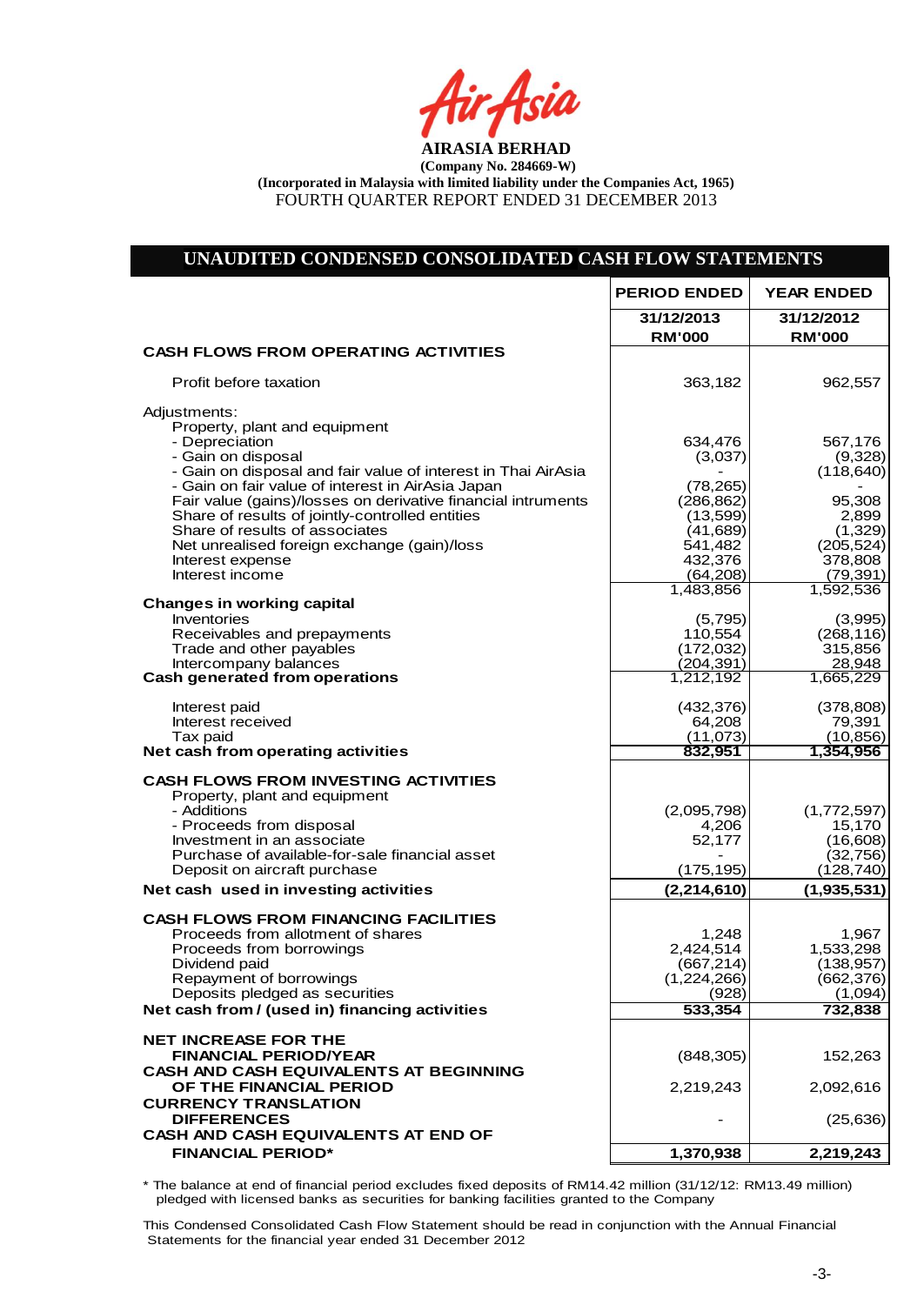ir Asia

# **UNAUDITED CONDENSED CONSOLIDATED STATEMENT OF FINANCIAL POSITION**

|                                                                          |                         | <b>AS AT</b>                | <b>AS AT</b>                |
|--------------------------------------------------------------------------|-------------------------|-----------------------------|-----------------------------|
|                                                                          |                         |                             |                             |
|                                                                          |                         | 31/12/2013<br><b>RM'000</b> | 31/12/2012<br><b>RM'000</b> |
|                                                                          | <b>Note</b>             |                             |                             |
| <b>NON CURRENT ASSETS</b>                                                |                         |                             |                             |
| Property, plant and equipment                                            | 15                      | 11,246,183                  | 9,786,030                   |
| Investment in associates                                                 | 23                      | 241,390                     | 162,844                     |
| Investment in a jointly controlled entity<br><b>AFS Financial Assets</b> | 23                      | 134,354<br>574,580          | 120,755<br>308,792          |
| Goodwill                                                                 |                         | 7,334                       | 7,334                       |
| Deferred tax assets                                                      |                         | 381,195                     | 361,396                     |
| Receivables and prepayments                                              |                         |                             | 28,141                      |
| Deposit on aircraft purchase                                             |                         | 660,121                     | 483,795                     |
| Amounts due from an associate                                            |                         | 396,734                     | 449,578                     |
| <b>Derivative Financial Instruments</b>                                  | 33                      | 237,970                     | 37,673                      |
|                                                                          |                         | 13,879,861                  | 11,746,338                  |
| <b>CURRENT ASSETS</b>                                                    |                         |                             |                             |
| <b>Inventories</b>                                                       |                         | 29,520                      | 23,725                      |
| Receivables and prepayments                                              |                         | 1,269,168                   | 1,357,094                   |
| Amounts due from a jointly controlled entity                             |                         | 14,391                      | 10,765                      |
| Amount due from associates                                               |                         | 595,272                     | 331,407                     |
| Amount due from a related party                                          |                         |                             | 1,282                       |
| Deposits, bank and cash balances                                         |                         | 1,385,354                   | 2,232,731                   |
| <b>Derivative Financial Instruments</b>                                  | 33                      | 7,756                       |                             |
|                                                                          |                         | 3,301,461                   | 3,957,004                   |
| <b>CURRENT LIABILITIES</b>                                               |                         |                             |                             |
| Trade and other payables                                                 |                         | 1,050,708                   | 1,295,065                   |
| Sales in advance                                                         |                         | 619,507                     | 546,150                     |
| <b>Derivative Financial Instruments</b>                                  | 33                      | 3,975                       | 35,419                      |
| Amount due to associate                                                  |                         |                             | 29,032                      |
| Amount due to a related party                                            |                         | 15,145                      | 12,639                      |
| Amount due to a JV entity                                                | 32                      | 32,957                      |                             |
| <b>Borrowings</b><br><b>Current tax liabilities</b>                      |                         | 1,081,467                   | 1,126,154                   |
|                                                                          |                         | 1,074<br>2,804,833          | 5,122<br>3,049,581          |
| <b>NET CURRENT ASSETS</b>                                                |                         | 496,628                     | 907,423                     |
|                                                                          |                         |                             |                             |
| <b>NON CURRENT LIABILITIES</b>                                           |                         |                             |                             |
| <b>Borrowings</b>                                                        | 32                      | 9,089,385                   | 7,283,185                   |
| Derivative Financial Instruments                                         | 33                      | 281,077                     | 510,208                     |
|                                                                          |                         |                             |                             |
|                                                                          |                         | 9,370,462                   | 7,793,393                   |
|                                                                          |                         |                             |                             |
|                                                                          |                         | 5,006,027                   | 4,860,368                   |
| <b>CAPITAL AND RESERVES</b>                                              |                         |                             |                             |
| Share capital                                                            | $\overline{\mathbf{r}}$ | 278,106                     | 277,991                     |
| <b>Share Premium</b>                                                     |                         | 1,229,068                   | 1,227,935                   |
| Foreign exchange reserve                                                 |                         | 855                         | 451                         |
| Retained earnings                                                        |                         | 2,928,437                   | 3,231,580                   |
| <b>Other Reserves</b>                                                    |                         | 569,561                     | 122,411                     |
| Shareholders' funds                                                      |                         | 5,006,027                   | 4,860,368                   |
| Net assets per share attributable to ordinary                            |                         |                             |                             |
| equity holders of the Company (RM)                                       |                         | 1.80                        | 1.75                        |

The condensed consolidated statement of financial position should be read in conjunction with the audited financial statements for the financial year ended 31 December 2012 and the accompanying explanatory notes attached to the interim financial statements.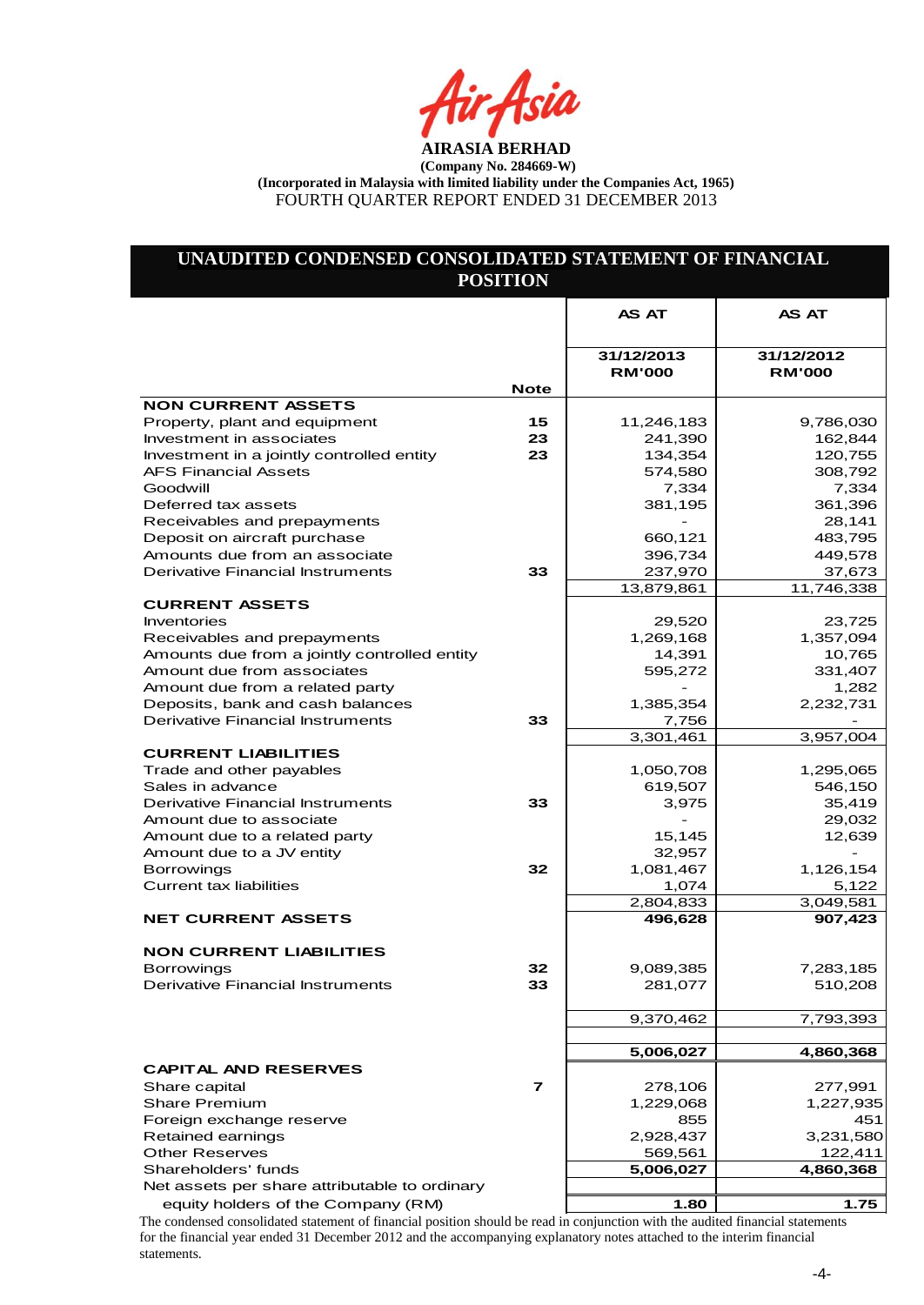Asia

|                                                                                                    |                                   |                                          |                                          |                                                                | UNAUDITED CONDENSED CONSOLIDATED STATEMENT OF CHANGES IN EQUITY |                                                |                                              |                        |                                              |                                                |
|----------------------------------------------------------------------------------------------------|-----------------------------------|------------------------------------------|------------------------------------------|----------------------------------------------------------------|-----------------------------------------------------------------|------------------------------------------------|----------------------------------------------|------------------------|----------------------------------------------|------------------------------------------------|
|                                                                                                    | <b>Issued and fully paid</b>      |                                          |                                          |                                                                | Attributable to Equity Holders of the Company                   |                                                |                                              |                        |                                              |                                                |
|                                                                                                    | ordinary shares<br>of RM0.10 each |                                          |                                          |                                                                |                                                                 |                                                |                                              |                        |                                              |                                                |
|                                                                                                    | Number<br>of shares<br>000        | <b>Nominal</b><br>Value<br><b>RM'000</b> | <b>Share</b><br>Premium<br><b>RM'000</b> | Foreign<br><b>Exchange</b><br><b>Reserves</b><br><b>RM'000</b> | <b>Cash Flow</b><br>Hedge<br><b>Reserves</b><br><b>RM'000</b>   | <b>AFS</b><br><b>Reserves</b><br><b>RM'000</b> | <b>Retained</b><br>Earnings<br><b>RM'000</b> | Total<br><b>RM'000</b> | Minority<br><b>Interest</b><br><b>RM'000</b> | <b>TOTAL</b><br><b>EQUITY</b><br><b>RM'000</b> |
| At 1 January 2013 (restated)                                                                       | 2,779,908                         | 277,991                                  | 1,227,935                                | 451                                                            | (98, 148)                                                       | 220,559                                        | 3,231,580                                    | 4,860,368              |                                              | 4,860,368                                      |
| Net Profit for the period                                                                          |                                   |                                          |                                          |                                                                |                                                                 |                                                | 364,071                                      | 364,071                | $\overline{\phantom{a}}$                     | 364,071                                        |
| Dividends paid and approved                                                                        |                                   |                                          |                                          |                                                                |                                                                 |                                                | (667, 214)                                   | (667, 214)             | $\sim$                                       | (667, 214)                                     |
| Other comprehensive income                                                                         |                                   |                                          |                                          | 404                                                            | 181,362                                                         | 265,788                                        | -                                            | 447,554                | $\overline{\phantom{a}}$                     | 447,554                                        |
| <b>Issuance of ordinary shares</b><br>- Pursuant to the Employees'<br>Share Option Scheme ('ESOS') | 1,156                             | 115                                      | 1,133                                    | $\overline{\phantom{a}}$                                       |                                                                 |                                                |                                              | 1,248                  |                                              | 1,248                                          |
| At 31 December 2013                                                                                | 2,781,064                         | 278,106                                  | 1,229,068                                | 855                                                            | 83,214                                                          | 486,347                                        | 2,928,437                                    | 5,006,027              | $\sim$                                       | 5,006,027                                      |
| At 1 January 2012                                                                                  | 2,778,087                         | 277,809                                  | 1,226,150                                | 596                                                            | (159, 363)                                                      | 110,275                                        | 2,580,930                                    | 4,036,397              | $\sim$                                       | 4,036,397                                      |
| Net Profit for the period                                                                          |                                   | $\overline{\phantom{0}}$                 |                                          | $\overline{\phantom{0}}$                                       | $\overline{\phantom{0}}$                                        | $\equiv$                                       | 1,831,338                                    | 1,831,338              | $\sim$                                       | 1,831,338                                      |
| Effects of adoption of MFRS 11                                                                     | $\sim$                            | $\overline{\phantom{0}}$                 | $\overline{\phantom{a}}$                 | $\overline{\phantom{a}}$                                       | $\qquad \qquad -$                                               | $\sim$                                         | (1,041,731)                                  | (1,041,731)            | $\overline{\phantom{a}}$                     | (1,041,731)                                    |
| Net Profit for the period (restated)                                                               |                                   | L,                                       | $\overline{\phantom{a}}$                 | $\overline{\phantom{a}}$                                       |                                                                 |                                                | 789,608                                      | 789,608                | $\sim$                                       | 789,608                                        |
| Dividends paid                                                                                     |                                   |                                          |                                          |                                                                |                                                                 |                                                | (138, 958)                                   | (138, 958)             | $\equiv$                                     | (138, 958)                                     |
| Other comprehensive income                                                                         |                                   |                                          |                                          | (145)                                                          | 61,215                                                          | 110,284                                        |                                              | 171,354                | $\overline{\phantom{a}}$                     | 171,354                                        |
| <b>Issuance of ordinary shares</b><br>- Pursuant to the Employees'<br>Share Option Scheme ('ESOS') | 1,821                             | 182                                      | 1,785                                    | $\overline{\phantom{a}}$                                       |                                                                 |                                                |                                              | 1,967                  |                                              | 1,967                                          |
| At 31 December 2012 (restated)                                                                     | 2,779,908                         | 277,991                                  | 1,227,935                                | 451                                                            | (98, 148)                                                       | 220,559                                        | 3,231,580                                    | 4,860,368              | $\equiv$                                     | 4,860,368                                      |

The condensed consolidated statement of changes in equity should be read in conjunction with the audited financial statements for the financial year ended 31 December 2012 and the accompanying explanatory notes attached to the interim financial statements.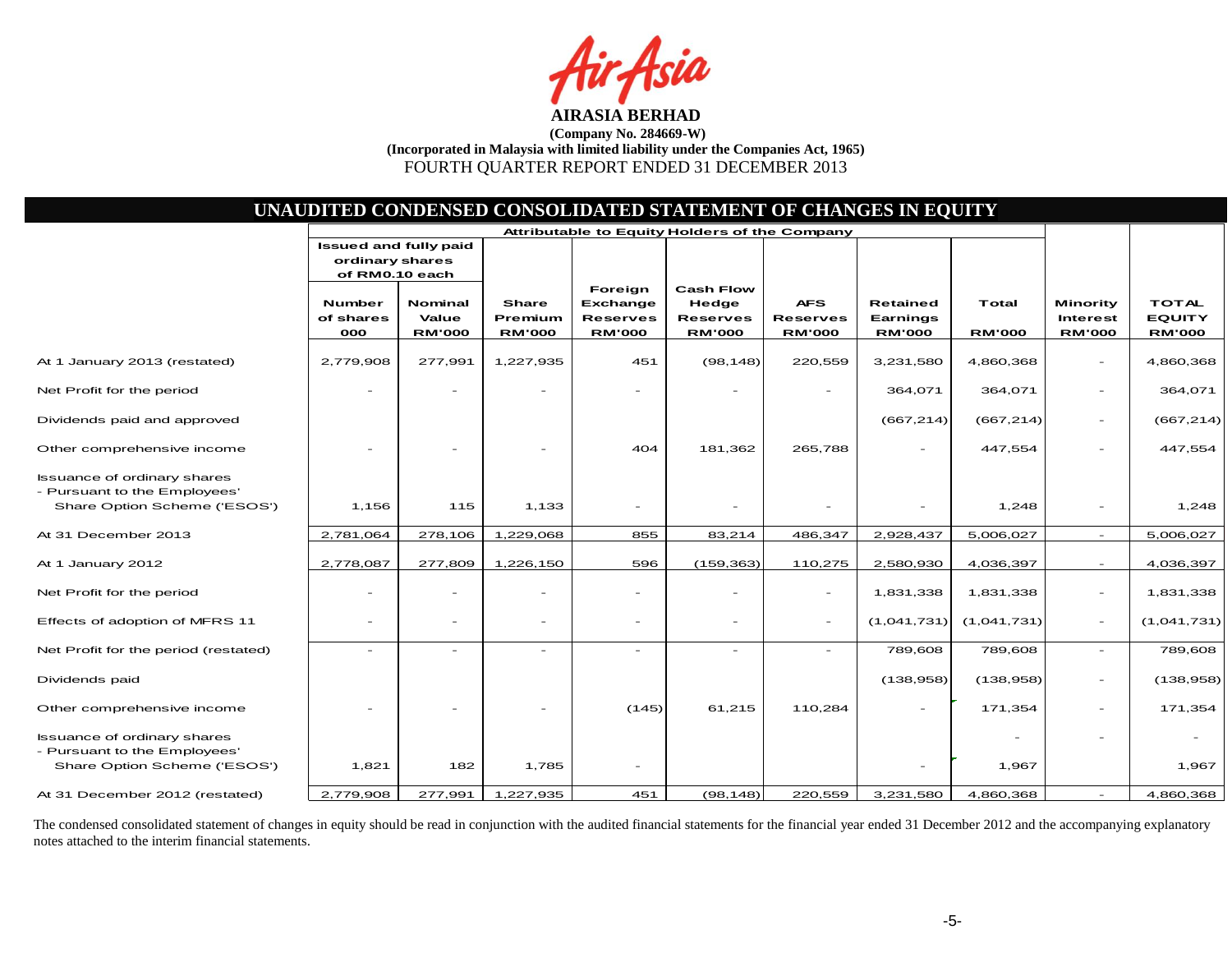

**KEY OPERATING STATISTICS – 31 DECEMBER 2013**

**Performance indicator for Malaysian operations for current quarter against the same quarter last year**

| <b>Quarter Ended: 31 December</b>  | Oct - Dec<br>2013 | Oct - Dec<br>2012 | <b>Change y-o-y</b> |
|------------------------------------|-------------------|-------------------|---------------------|
| Passengers Carried                 | 5,912,541         | 5,205,886         | 14%                 |
| Capacity                           | 6,952,680         | 6,342,300         | 10%                 |
| Seat Load Factor                   | 85%               | 82%               | 3 ppt               |
| RPK (million)                      | 6,885             | 6,059             | 14%                 |
| ASK (million)                      | 8,139             | 7,357             | 11%                 |
| Average Fare (RM)                  | 158               | 192               | $-18%$              |
| Ancillary Income Per Pax (RM)      | 41                | 42                | $-2\%$              |
| Unit Passenger Revenue (RM)        | 199               | 234               | $-15%$              |
| Revenue / ASK (sen)                | 16.64             | 18.47             | $-10%$              |
| Revenue / ASK (US cents)           | 5.17              | 5.74              | $-10%$              |
| Cost / ASK (sen)                   | 12.77             | 14.11             | $-10%$              |
| Cost / ASK (US cents)              | 3.97              | 4.38              | $-10%$              |
| Cost / ASK-ex Fuel (sen)           | 5.73              | 6.63              | $-14%$              |
| Cost / ASK-ex Fuel (US cents)      | 1.78              | 2.06              | $-14%$              |
| Aircraft (end of period)           | 72                | 64                | 13%                 |
| Average Stage Length (km)          | 1,169             | 1,160             | 1%                  |
| Number of Flights                  | 38,626            | 35,235            | 10%                 |
| <b>Fuel Consumed (Barrels)</b>     | 1,354,239         | 1,216,715         | 11%                 |
| Average Fuel Price (US\$ / Barrel) | 131               | 141               | -7%                 |

*Exchange Rate: RM:USD – 3.2180 - prior year US cent figures are restated at the current period average exchange rate*

#### **Definition and calculation methodology**

| <b>ASK (Available Seat Kilometres)</b> | Total available seats multiplied by the distance flown.        |
|----------------------------------------|----------------------------------------------------------------|
| RPK (Revenue Passenger Kilometres)     | Number of passengers carried multiplied by distance<br>flown   |
| Revenue/ASK                            | Total revenue divided by ASK                                   |
| Cost/ASK                               | Total expenses before operating profit divided by ASK          |
| Cost/ASK - ex fuel                     | Costs, as defined above, less fuel expenses, divided by<br>ASK |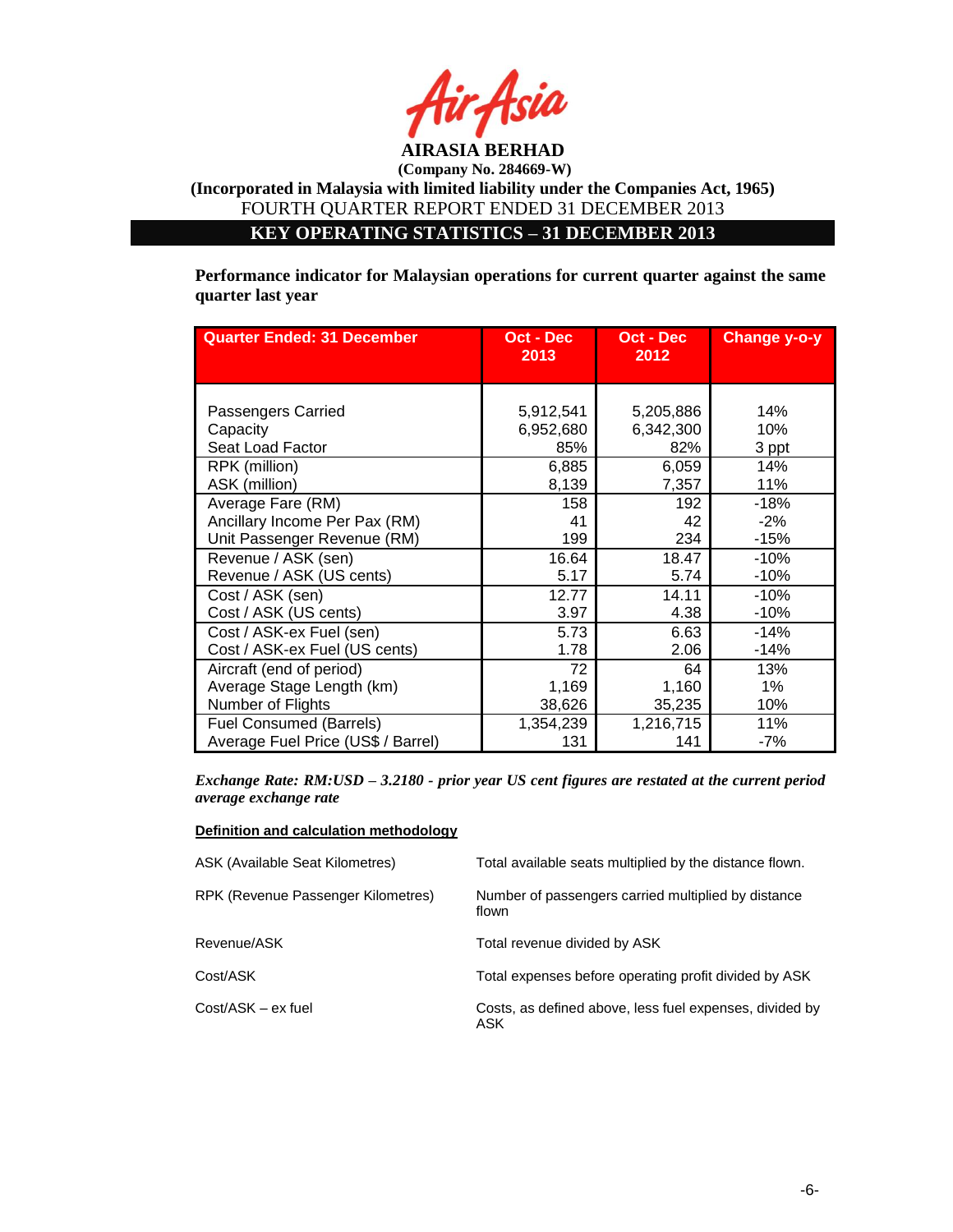

**(Incorporated in Malaysia with limited liability under the Companies Act, 1965)** FOURTH QUARTER REPORT ENDED 31 DECEMBER 2013

# **KEY OPERATING STATISTICS – 31 DECEMBER 2013**

**Performance indicator for Malaysian operations for current financial year against the previous financial year** 

| <b>Period Ended: 31 December</b>   | Jan - Dec<br>2013 | Jan - Dec<br>2012 | <b>Change y-o-y</b> |
|------------------------------------|-------------------|-------------------|---------------------|
|                                    |                   |                   |                     |
| Passengers Carried                 | 21,853,036        | 19,678,576        | 11%                 |
| Capacity                           | 27,307,980        | 24,751,800        | 10%                 |
| Seat Load Factor                   | 80%               | 80%               | 0 ppt               |
| RPK (million)                      | 25,333            | 22,731            | 11%                 |
| ASK (million)                      | 31,582            | 28,379            | 11%                 |
| Average Fare (RM)                  | 166               | 184               | $-10%$              |
| Ancillary Income Per Pax (RM)      | 42                | 40                | 5%                  |
| Unit Passenger Revenue (RM)        | 208               | 224               | $-7%$               |
| Revenue / ASK (sen)                | 16.43             | 17.43             | $-6%$               |
| Revenue / ASK (US cents)           | 5.18              | 5.50              | -6%                 |
| Cost / ASK (sen)                   | 13.20             | 13.81             | $-4%$               |
| Cost / ASK (US cents)              | 4.16              | 4.36              | $-4%$               |
| Cost / ASK-ex Fuel (sen)           | 6.19              | 6.95              | $-11%$              |
| Cost / ASK-ex Fuel (US cents)      | 1.95              | 2.19              | $-11%$              |
| Aircraft (end of period)           | 72                | 64                | 13%                 |
| Average Stage Length (km)          | 1,144             | 1,148             | $0\%$               |
| Number of Flights                  | 151,709           | 137,510           | 10%                 |
| <b>Fuel Consumed (Barrels)</b>     | 5,164,437         | 4,685,895         | 10%                 |
| Average Fuel Price (US\$ / Barrel) | 135               | 131               | 3%                  |

*Exchange Rate: RM:USD – 3.1692 - prior year US cents figures are restated at current exchange rate*

## **Definition and calculation methodology**

| ASK (Available Seat Kilometres)    | Total available seats multiplied by the distance flown.        |
|------------------------------------|----------------------------------------------------------------|
| RPK (Revenue Passenger Kilometres) | Number of passengers carried multiplied by distance<br>flown   |
| Revenue/ASK                        | Total revenue divided by ASK                                   |
| Cost/ASK                           | Total expenses before operating profit divided by ASK          |
| Cost/ASK – ex fuel                 | Costs, as defined above, less fuel expenses, divided by<br>ASK |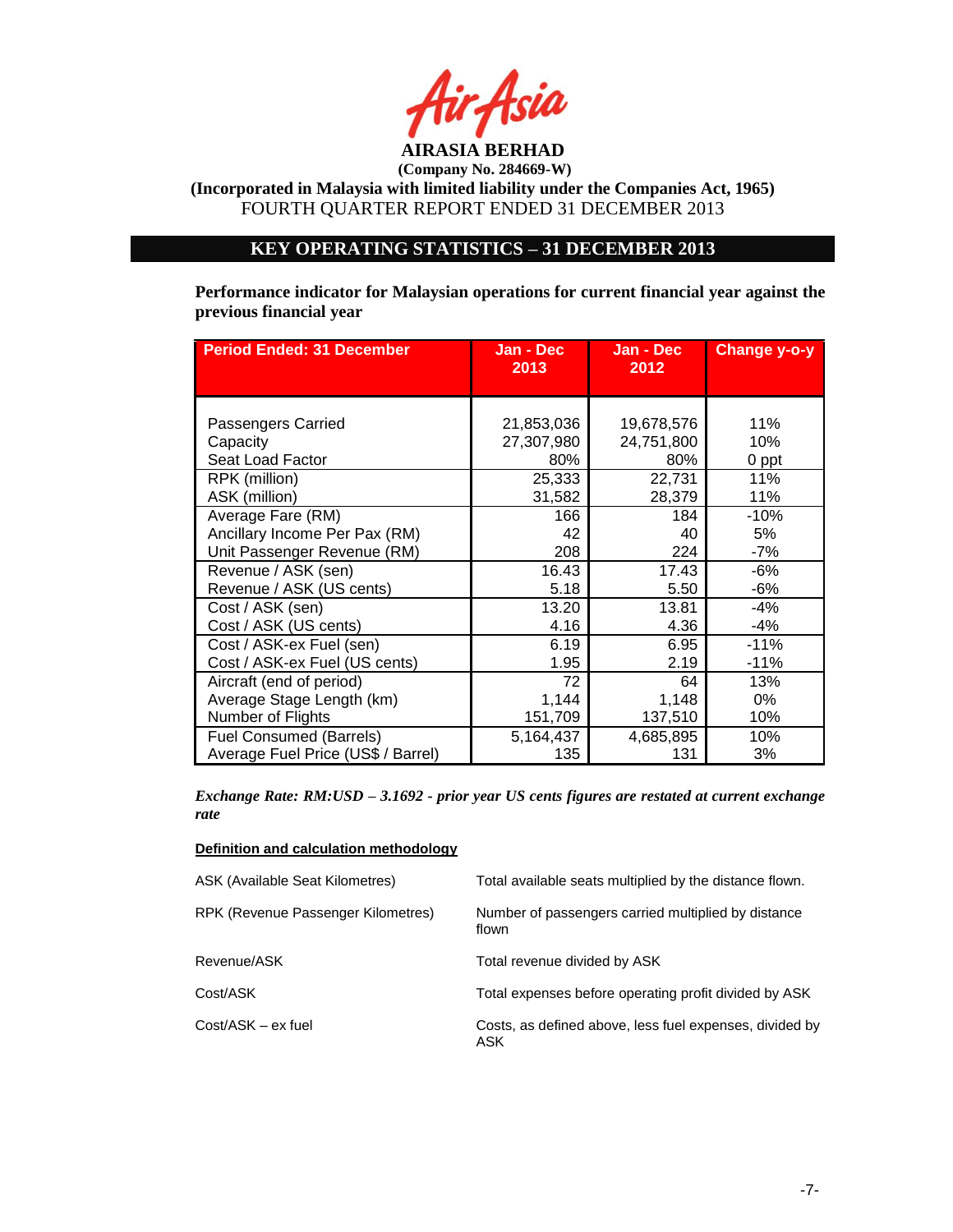

# **NOTES TO THE UNAUDITED ACCOUNTS – 31 DECEMBER 2013**

## **1. Basis of preparation**

The interim financial report is unaudited and has been prepared in accordance with Malaysian Financial Reporting Standard ("MFRS") 134: "Interim Financial Reporting" and paragraph 9.22 and Appendix 9B of the Bursa Malaysia Securities Berhad ("Bursa Malaysia") Listing Requirements.

The interim financial statements should be read in conjunction with the audited financial statements of the Group for the financial year ended 31 December 2012.

## **2. Summary of significant accounting policies**

The accounting policies and methods of computation adopted for the interim financial statements are consistent with those adopted for the audited financial statements for the financial year ended 31 December 2012.

In previous financial year, the Group adopted the new IFRS-compliant framework, Malaysian Financial Reporting Standards ("MFRS"). In adopting the new framework, the Group applied MFRS 1 "First-time adoption of MFRS". MFRS 1 provides for certain optional exemption and certain mandatory exception for first-time MFRS adopters.

Details of standards, amendments to published standards and interpretations to existing standards that are applicable to the Group with effect from 1 January 2013 or later are provided in note 2 to the audited financial statements of the Group for the financial year ended 31 December 2012.

The adoption of MFRS 11 "Joint Arrangements", with effect from 1 January 2013, is reflected in the interim financial statements. The standard requires the fair value gain on the remaining 45% equity interest in Thai AirAsia of RM1,041.7 million arising from the reduction in shareholding in Thai AirAsia Co Ltd, which was recognised in the Group's financial statements for the financial year ended 31 December 2012, to be reversed. The Group will continue to equity account for its interest in Thai AirAsia Co Ltd, but it does not need to re-measure its continuing ownership interest at fair value. This standard is to be applied retrospectively and the reversal of the gain is reflected in the balance sheet at 31 December 2012.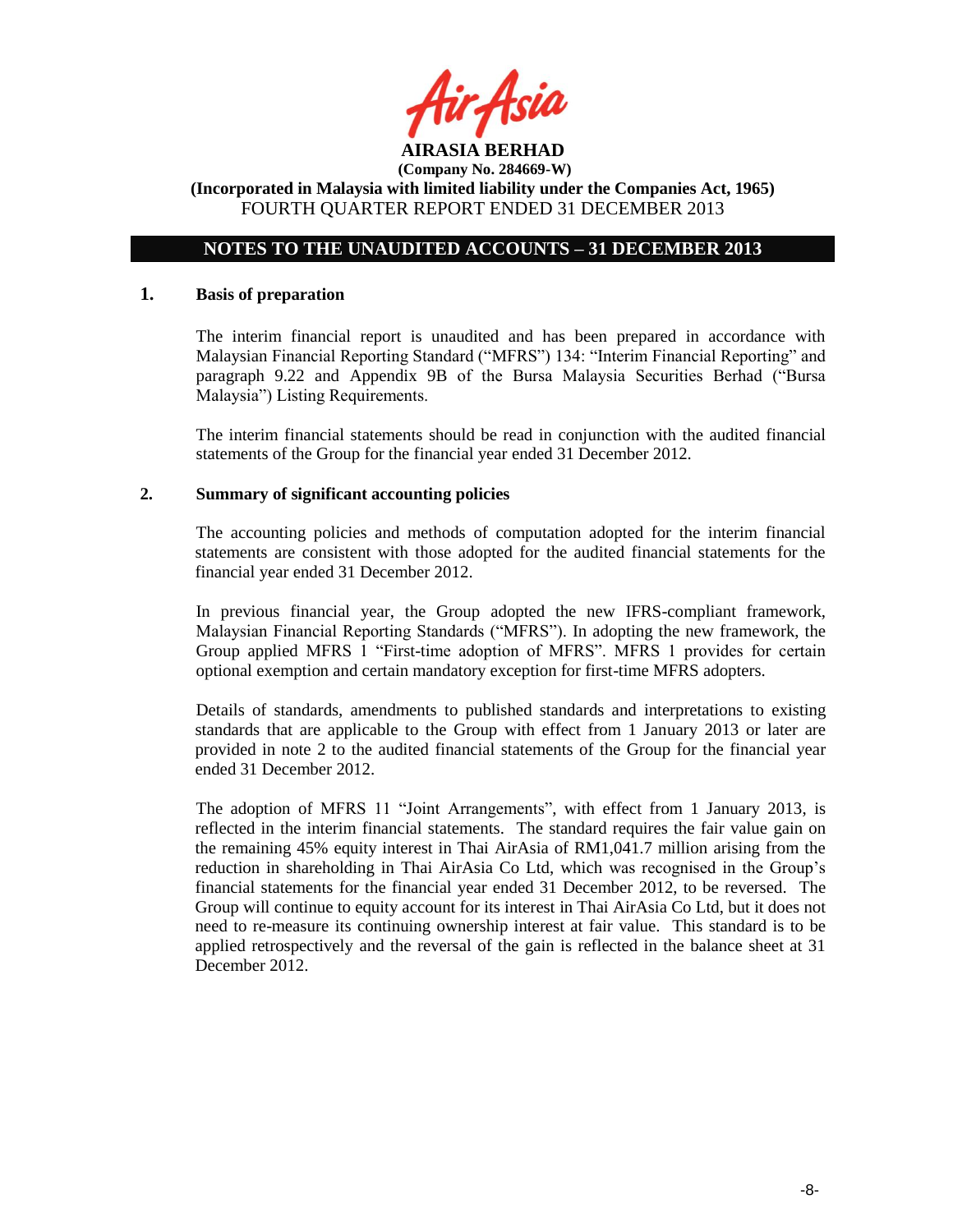

# **NOTES TO THE UNAUDITED ACCOUNTS – 31 DECEMBER 2013**

## **3. Auditors' report on preceding annual financial statements**

The auditors have expressed an unqualified opinion on the Group's statutory financial statements for the financial year ended 31 December 2012 in their report dated 29 April 2013.

## **4. Seasonality of operations**

AirAsia is primarily involved in the provision of air transportation services and thus, is subject to the seasonal demand for air travel. The seat load factor was 85% in the quarter under review, which was 3 percentage points higher than the same period last year. Compared against the immediate preceding quarter (third quarter July - September 2013), the seat load factor was 8 percentage points higher. This seasonal pattern is in line with the expectation of the Group.

# **5. Unusual items due to their nature, size or incidence**

There were no unusual items affecting assets, liabilities, equity, net income or cash flows during the current quarter and financial period-to-date.

#### **6. Changes in estimates**

There were no changes in estimates that have had material effect in the current quarter and financial period-to-date results.

# **7. Capital and reserves**

During quarter ended 31 December 2013, the total issued and paid-up share capital of the Company increased from RM278,102,458 to RM278,106,258 from the issuance of 38,000 ordinary shares of RM0.10 each pursuant to the exercise of ESOS at the option price of RM1.08. Other than the above, there was no cancellation, repurchases, resale and repayment of debt and equity securities for the period ended 31 December 2013.

## **8. Dividend paid**

No dividends were declared or approved in the quarter ended 31 December 2013.

## **9. Segment reporting**

The Group operates a single reportable segment, that of Airline Operations.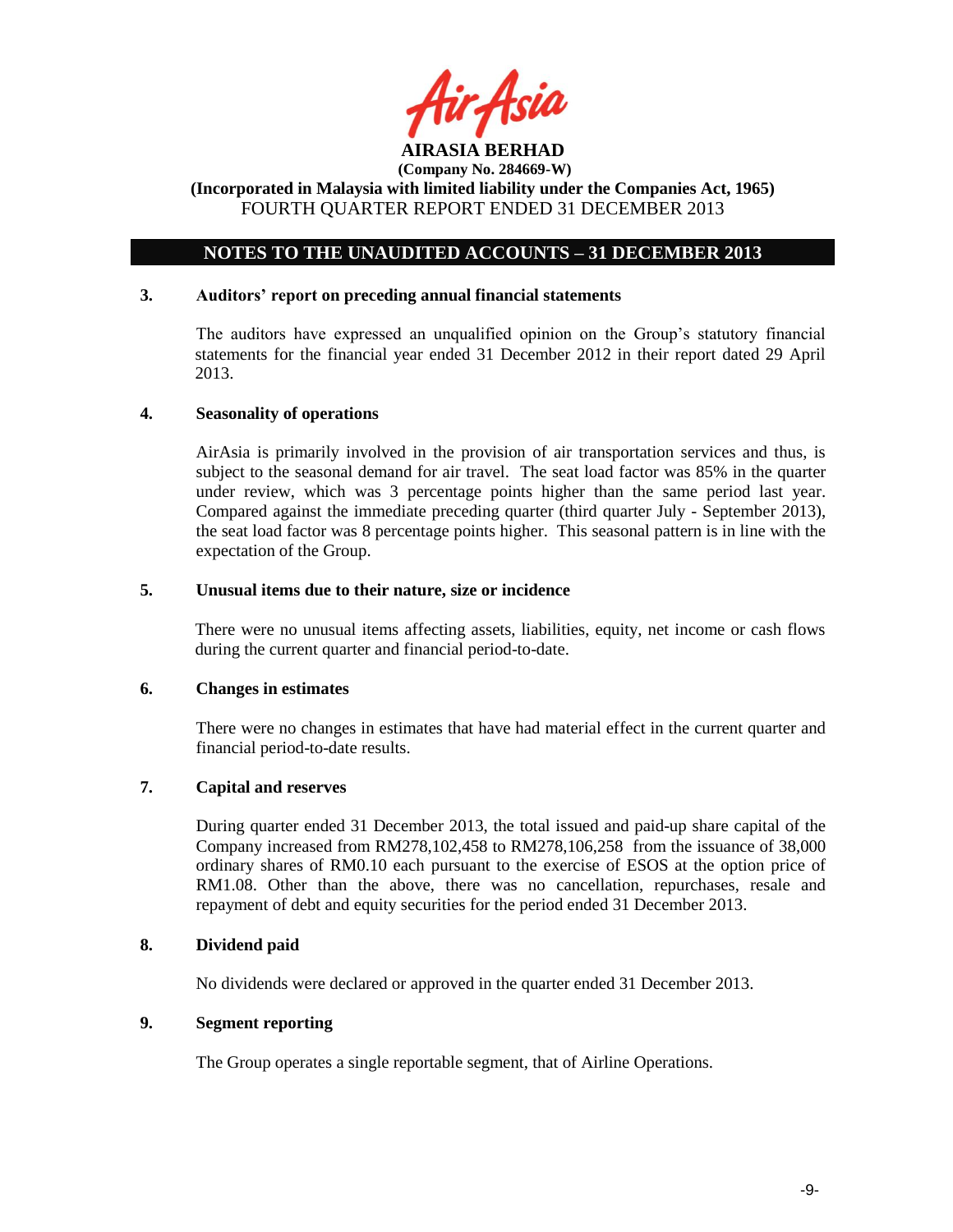

# **NOTES TO THE UNAUDITED ACCOUNTS – 31 DECEMBER 2013**

#### **10. Revenue**

|                                 | <b>Quarter ended</b><br>31/12/2013<br><b>RM</b> million | <b>Quarter ended</b><br>31/12/2012<br><b>RM</b> million |
|---------------------------------|---------------------------------------------------------|---------------------------------------------------------|
| Passenger seat sales            | 770.3                                                   | 922.3                                                   |
| Baggage fees                    | 119.2                                                   | 108.6                                                   |
| Aircraft operating lease income | 185.3                                                   | 141.7                                                   |
| Surcharges and fees             | 163.8                                                   | 128.1                                                   |
| Other revenue                   | 115.4                                                   | 57.9                                                    |
|                                 | 1,354.0                                                 | 1,358.6                                                 |

Other revenue includes assigned seat, freight, cancellation, documentation and other fees and the on-board sale of meals and merchandise.

## **11. Other gains/(losses) - net**

Other gains/(losses) – net comprise fair value changes due to movement in mark-to-market (MTM) position on non-designated hedging contracts at 31 December 2013 as compared to 30 September 2013, and are detailed below:

|                                             | 31/12/2013<br><b>RM</b> million | Quarter ended Quarter ended<br>30/9/2013<br><b>RM</b> million |
|---------------------------------------------|---------------------------------|---------------------------------------------------------------|
| Gain/(loss) from foreign currency contracts | 6.9                             | 30.7                                                          |
| Gain/(loss) from interest rate contracts    | 19.9                            | (3.3)                                                         |
|                                             | 26.8                            | 27.4                                                          |

The above gains and losses arise from the movement in exchange rates (principally RM:US\$) and interest rates relative to the contracted rate during the quarter. The fair value of derivative financial instruments is determined by discounting future cash flows to present value.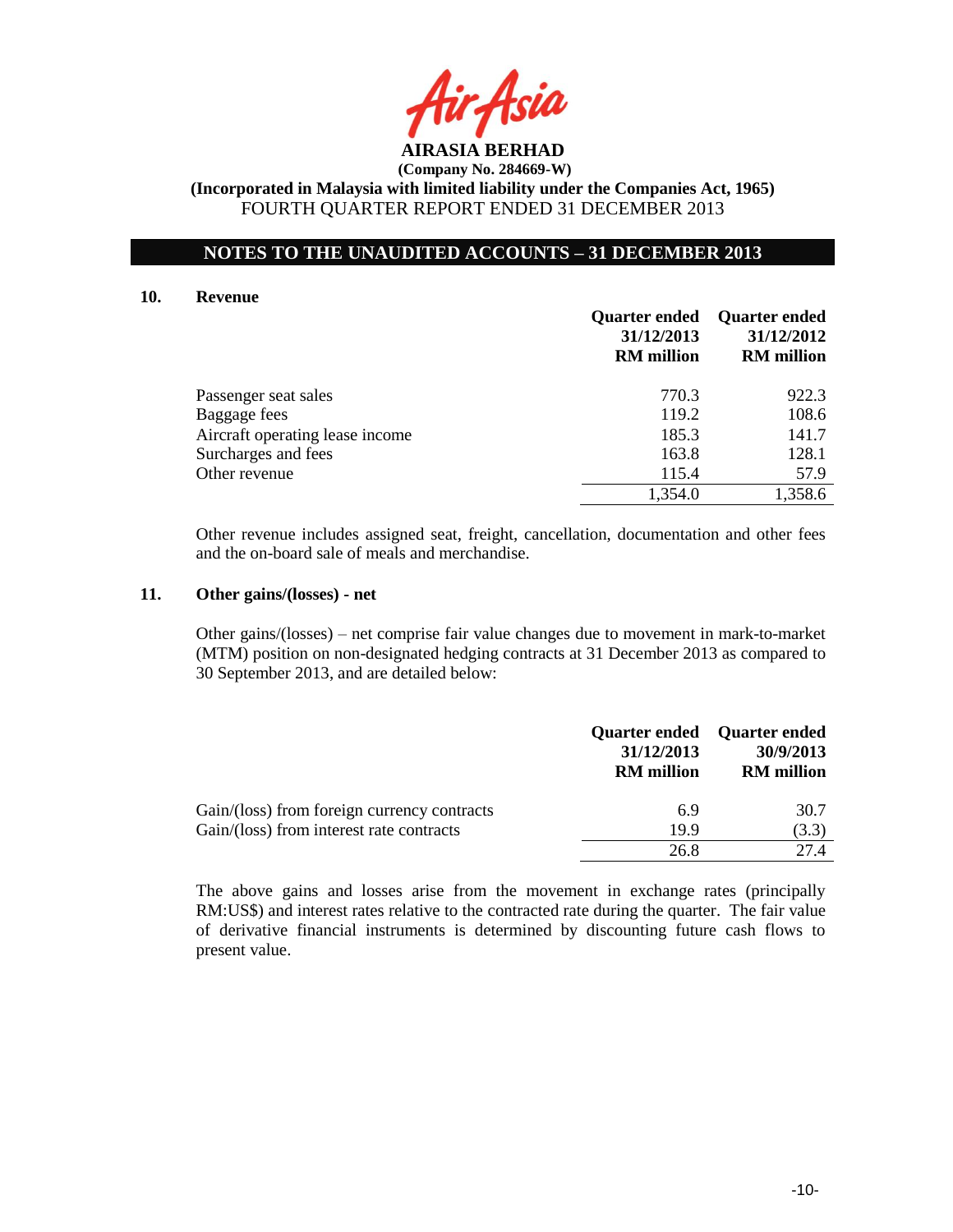

# **NOTES TO THE UNAUDITED ACCOUNTS – 31 DECEMBER 2013**

## **12. Other Income**

|                                                             | <b>Quarter ended</b><br>31/12/2013<br><b>RM</b> million | <b>Ouarter ended</b><br>31/12/2012<br><b>RM</b> million |
|-------------------------------------------------------------|---------------------------------------------------------|---------------------------------------------------------|
| Gain on disposal of property, plant and equipment<br>Others | 9.2<br>67.9                                             | (0.5)<br>79.5                                           |
|                                                             | 77 1                                                    | 79.0                                                    |

Other income ('others') includes brand licence fees, commission income and advertising income.

## **13. Other Comprehensive Income**

Cash flow hedges represent fair value changes due to movement in MTM position on effective hedging contracts at 31 December 2013 as compared to 30 September 2013 as follows:

|                                        | 31/12/2013<br><b>RM</b> million | Quarter ended Quarter ended<br>30/9/2013<br><b>RM</b> million |
|----------------------------------------|---------------------------------|---------------------------------------------------------------|
| Fair value $gain/(loss)$ in the period | (48.5)                          | 119.5                                                         |
| Amount transferred to income statement | 60.0                            | 74.8                                                          |
|                                        | 11.5                            | 194.3                                                         |

Fair value changes in effective hedging contracts are recognized directly in equity and are transferred to the income statement in the same period as the underlying hedged item impacts profit or loss.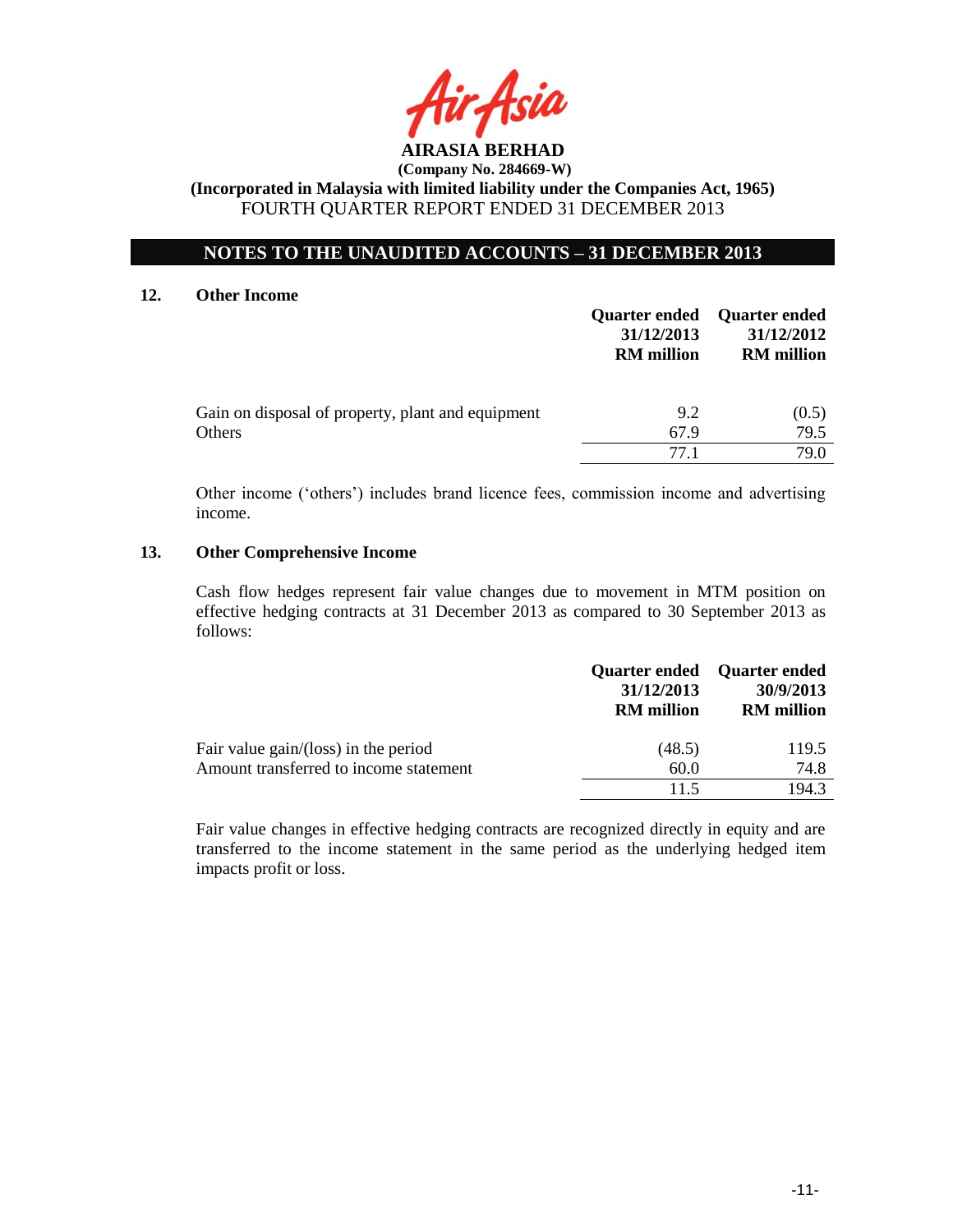

# **NOTES TO THE UNAUDITED ACCOUNTS – 31 DECEMBER 2013**

## **14. Disclosure of Realised and Unrealised Profits**

The cumulative retained profit of the Group and its subsidiaries comprises realized and unrealized profit as disclosed in the table below.

|                                                                               | As at<br>31/12/2013<br><b>RM</b> million | As at<br>31/12/2012<br><b>RM</b> million |
|-------------------------------------------------------------------------------|------------------------------------------|------------------------------------------|
| Total retained profit of AirAsia Berhad and its<br>subsidiaries               |                                          |                                          |
| Realised<br>Unrealised                                                        | 1,339,115<br>1,545,443                   | 2,196,856<br>1,046,133                   |
|                                                                               | 2,884,558                                | 3,242,989                                |
| Total share of accumulated gains/(losses) from<br>associates                  |                                          |                                          |
| Realised<br>Unrealised                                                        | 33,253                                   | (8, 436)                                 |
|                                                                               | 33,253                                   | (8, 436)                                 |
| Total share of accumulated gains/(losses) from jointly<br>controlled entities |                                          |                                          |
| Realised                                                                      | 10,626                                   | (2,973)                                  |
| Unrealised                                                                    |                                          |                                          |
|                                                                               | 10,626                                   | (2,973)                                  |
| Total group retained profit as per consolidated                               |                                          |                                          |
| accounts                                                                      | 2,928,437                                | 3,231,580                                |

## **15. Property, plant and equipment**

#### *(a) acquisition and disposals*

During the quarter ended 31 December 2013, the Group acquired property, plant and equipment with a cost of RM1,197.9 million (quarter ended 31 December 2012: RM369.4 million).

During the quarter ended 31 December 2013, proceeds from disposal of property, plant and equipment totaled RM0.3 million (quarter ended 31 December 2012: RM0.4 million).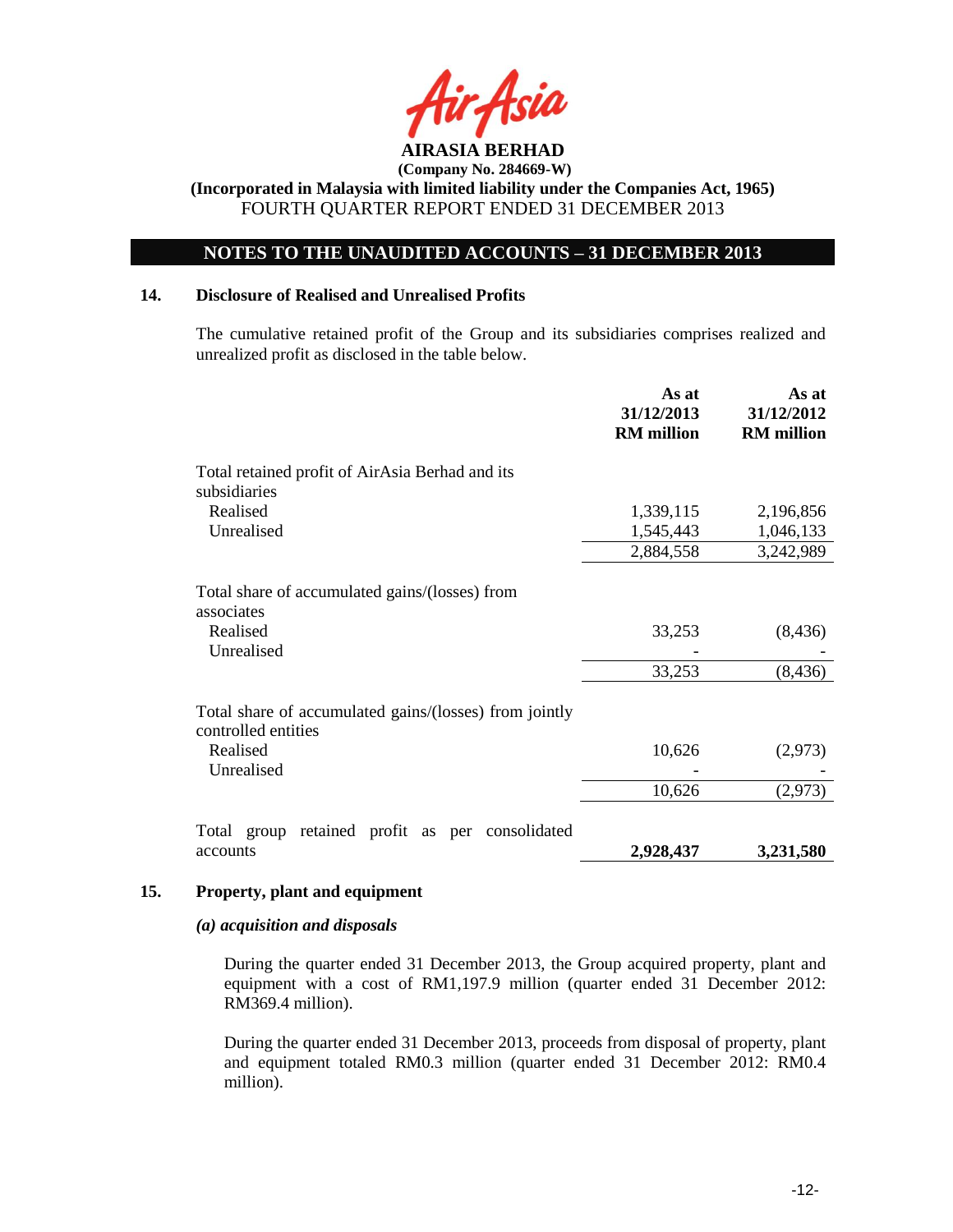

# **NOTES TO THE UNAUDITED ACCOUNTS – 31 DECEMBER 2013**

#### *(b) revaluation*

There was no revaluation of property, plant and equipment in the quarter under review or in the same quarter of the prior year.

## *(c) impairment*

There was no impairment of property, plant and equipment in the quarter under review or in the same quarter of the prior year.

## **16. Post balance sheet events**

There were no material events after the period end that have not been reflected in the financial statements for the financial period ended 31 December 2013 as at the date of this report.

## **17. Changes in composition of the Group**

There were no changes in the composition of the Group during the quarter under review.

#### **18. Contingent assets**

As at the date of this report, the Group does not have any contingent assets.

## **19. Changes in contingent liabilities since the last annual balance sheet date**

There were no material changes in contingent liabilities since the latest audited financial statements of the Group for the financial year ended 31 December 2012.

## **20. Capital commitments outstanding not provided for in the interim financial report**

Capital commitments for property, plant and equipment:

|                                 | <b>Group and Company</b> |                       |  |
|---------------------------------|--------------------------|-----------------------|--|
|                                 | 31/12/2013               | 31/12/2012            |  |
|                                 | RM'000                   | <b>RM'000</b>         |  |
| Approved and contracted for     |                          | 51,161,032 51,144,087 |  |
| Approved but not contracted for | 14,739,750               | 13,756,500            |  |
|                                 | 65,900,782               | 64,900,587            |  |
|                                 |                          |                       |  |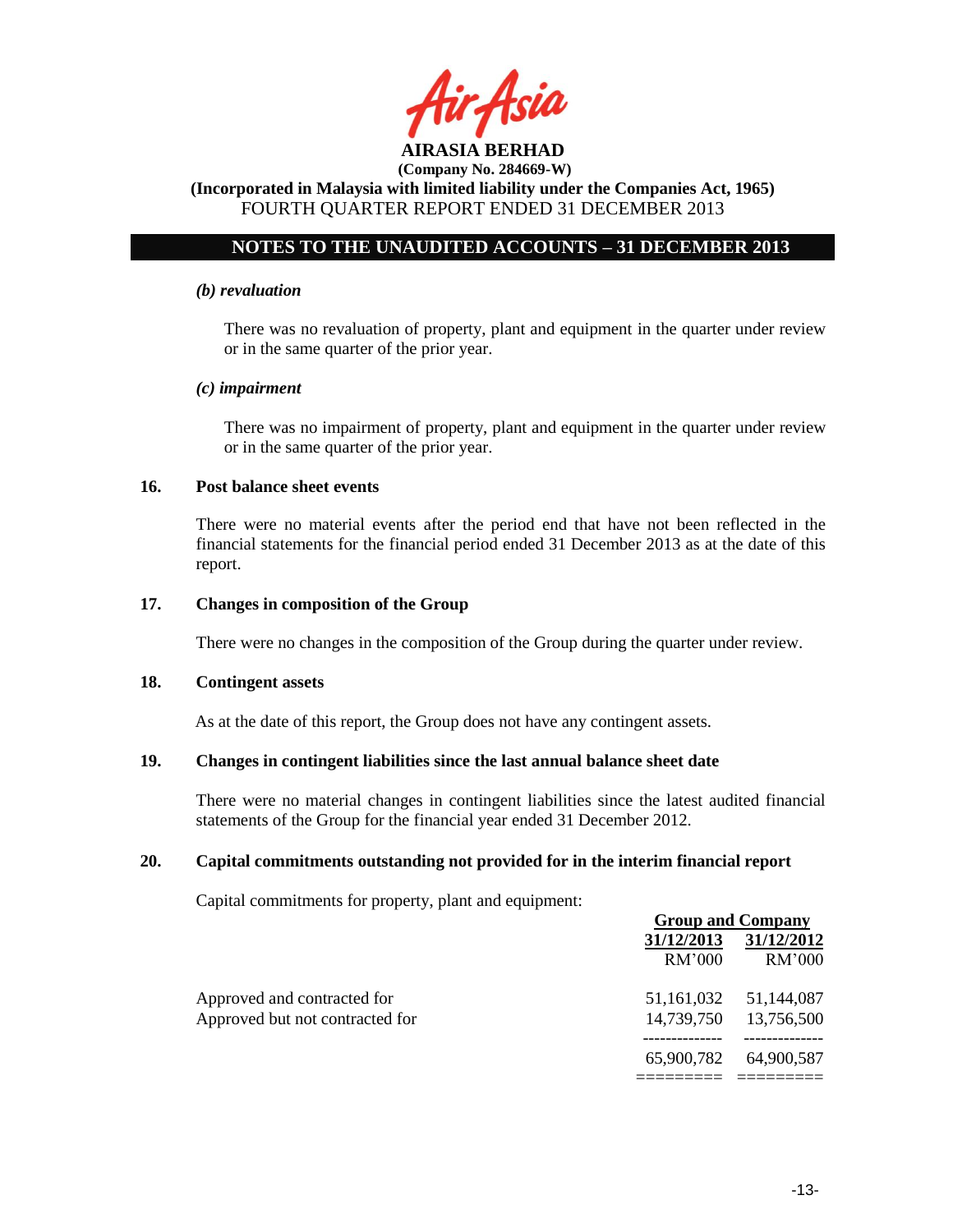

**(Incorporated in Malaysia with limited liability under the Companies Act, 1965)** FOURTH QUARTER REPORT ENDED 31 DECEMBER 2013

# **NOTES TO THE UNAUDITED ACCOUNTS – 31 DECEMBER 2013**

## **21. Material related party transactions**

Details of the relationship and transactions between AirAsia and its related parties are as described below. The related party transactions described were carried out on the terms and conditions obtainable in transactions with unrelated parties unless otherwise stated.

| Name of company<br>Thai AirAsia<br>PT Indonesia AirAsia<br>AirAsia X Sdn. Bhd. | Relationship<br>An associate of the Company<br>An associate of the Company<br>An investment with common shareholders and<br>directors of the Company |
|--------------------------------------------------------------------------------|------------------------------------------------------------------------------------------------------------------------------------------------------|
| AirAsia Inc (Philippines)<br>AirAsia India Private Limited                     | An associate of the Company<br>An associate of the Company                                                                                           |
| AirAsia Japan Co. Ltd<br><b>Asian Aviation Centre of Excellence</b>            | An associate of the Company                                                                                                                          |
| Sdn Bhd                                                                        | A jointly controlled entity of the Company                                                                                                           |
| Tune Ins Holdings Berhad                                                       | An investment with common shareholders and<br>directors of the Company                                                                               |
| <b>QPR Holdings Limited</b>                                                    | An investment with common shareholders and<br>directors of the Company                                                                               |
| Think Big Digital Sdn Bhd                                                      | An investment with common shareholders and<br>directors of the Company                                                                               |

#### These following items have been included in the Income Statement

|                                                                                                | <b>Quarter ended</b><br>31/12/2013<br><b>RM</b> million | <b>Quarter ended</b><br>31/12/2012<br><b>RM</b> million |
|------------------------------------------------------------------------------------------------|---------------------------------------------------------|---------------------------------------------------------|
| Thai AirAsia<br>Lease rental income on aircraft                                                | 89,024                                                  | 78,780                                                  |
| Indonesia AirAsia                                                                              |                                                         |                                                         |
| Lease rental income on aircraft<br><b>Philippines AirAsia</b>                                  | 77,589                                                  | 49,245                                                  |
| Lease rental income on aircraft                                                                | 12,896                                                  | 6,678                                                   |
| Japan AirAsia<br>Lease rental income on aircraft                                               | 5,746                                                   | 7,021                                                   |
| AirAsia X Berhad<br>Services charged to AirAsia X Berhad                                       | 1,964                                                   | 1,581                                                   |
| <b>Asian Aviation Centre of Excellence Sdn Bhd</b><br>Training costs charged to AirAsia Berhad | (5, 435)                                                | (8, 473)                                                |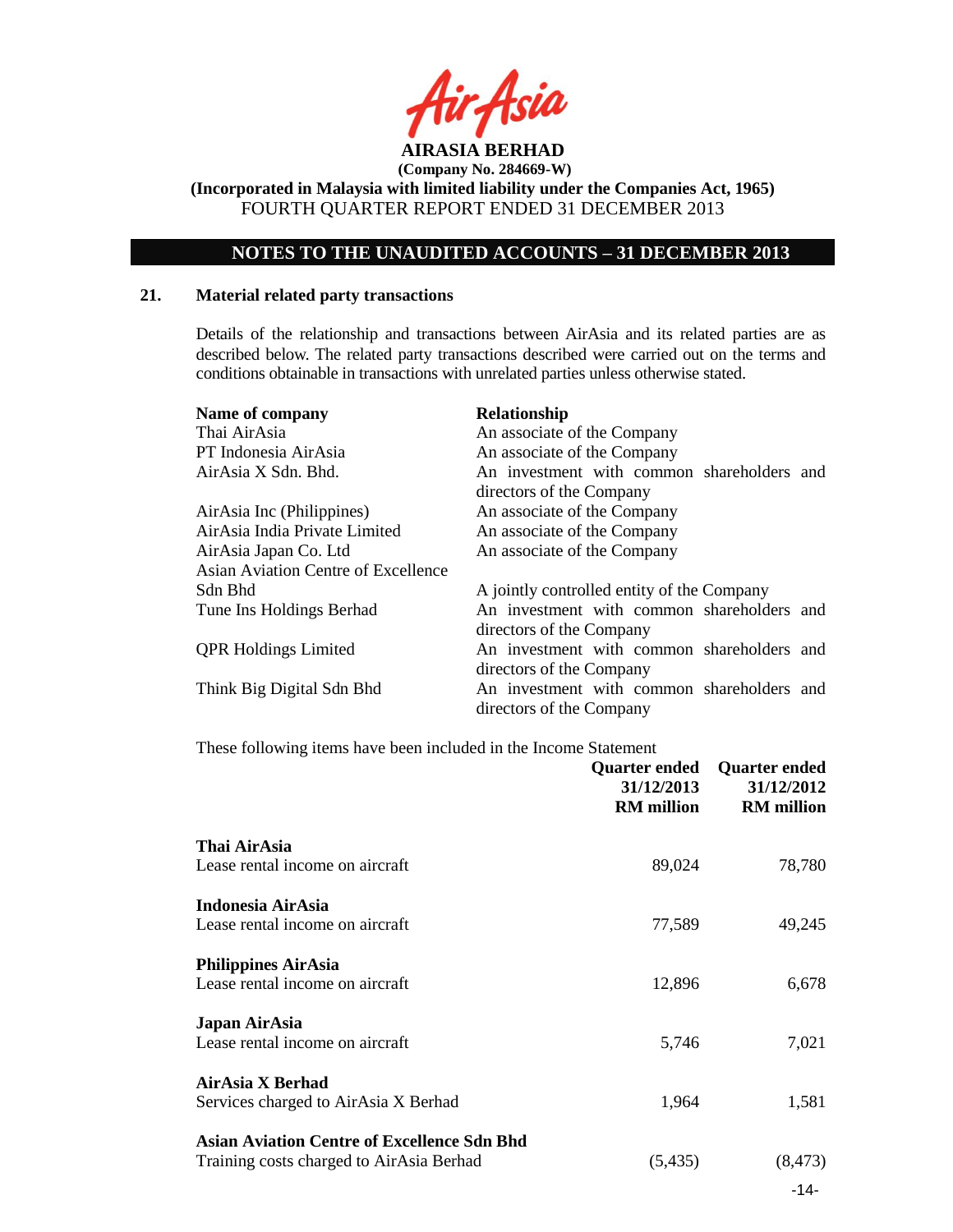

# **NOTES TO THE UNAUDITED ACCOUNTS – 31 DECEMBER 2013**

# **22. Review of performance**

**Performance of current quarter against the same quarter last year for Malaysia**

| <b>Quarter Ended: 31 December</b><br><b>RM'000</b>                                                                                           | <b>Oct - Dec 2013</b>               | <b>Oct - Dec 2012</b>               |
|----------------------------------------------------------------------------------------------------------------------------------------------|-------------------------------------|-------------------------------------|
| Revenue                                                                                                                                      | 1,354,002                           | 1,358,629                           |
| Operating expenses:<br>- Staff costs<br>- Depreciation of property, plant                                                                    | (161, 843)                          | (166, 762)                          |
| and equipment<br>- Aircraft fuel expenses                                                                                                    | (160, 454)<br>(573,008)             | (153,968)<br>(550, 737)             |
| - Maintenance and overhaul<br>- User charges and other related expenses<br>- Aircraft operating lease expenses                               | (41, 477)<br>(72, 345)<br>(49, 852) | (23, 364)<br>(84, 209)<br>(41, 575) |
| - Other operating expenses<br>Other (losses)/gains - net                                                                                     | (106, 241)<br>26,831                | (127, 713)<br>12,289                |
| Other income<br>Share of results of jointly controlled entities<br>Share of results of associates                                            | 77,146<br>7,237<br>15,013           | 78,955<br>5,523<br>32,833           |
| Share of results of discontinued associates                                                                                                  |                                     | (19, 417)                           |
| <b>Operating Profit</b>                                                                                                                      | 315,009                             | 320,484                             |
| Finance Income<br><b>Finance Costs</b>                                                                                                       | 13,737<br>(110, 327)                | 20,939<br>(97, 231)                 |
| <b>Net operating profit</b>                                                                                                                  | 218,419                             | 244,192                             |
| Foreign Exchange gain/(loss) on borrowings<br>Foreign Exchange gain/(loss) on amounts due<br>from associates and jointly-controlled entities | (39,041)<br>(5,856)                 | 58,415<br>10,347                    |
| Gain on disposal of interest in Japan AirAsia<br>Gain on disposal of interest in Thai AirAsia                                                |                                     |                                     |
| Profit before tax                                                                                                                            | 173,522                             | 312,954                             |
| <b>Current Taxation</b><br>Deferred taxation                                                                                                 | (5,219)<br>77,054                   | (2, 493)<br>(7,050)                 |
| <b>Profit after tax</b>                                                                                                                      | 245,357                             | 303,411                             |
| <b>EBITDAR</b>                                                                                                                               | 525,315                             | 516,027                             |
| <b>EBITDAR Margin</b><br><b>EBIT Margin</b>                                                                                                  | 39%<br>23%                          | 38%<br>24%                          |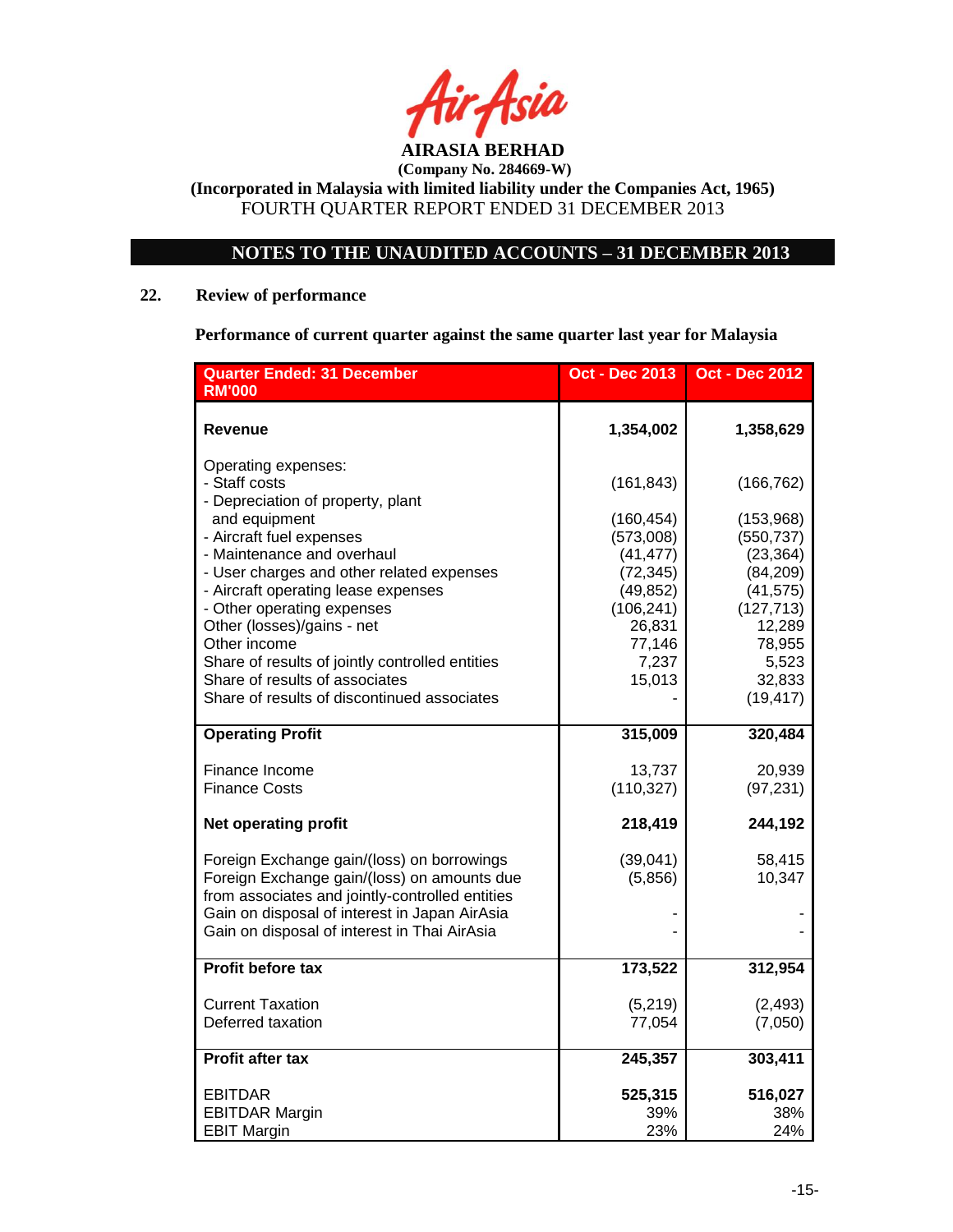

# **NOTES TO THE UNAUDITED ACCOUNTS – 31 DECEMBER 2013**

The Group recorded revenue of RM1,354.0 million for the quarter ended 31 December 2013 ("4Q13"), 0.3% lower than the revenue of RM1,358.6 million recorded in the quarter ended 31 December 2012 ("4Q12"). The revenue growth was supported by a 14% growth in passenger volume while the average fare was down 18% at RM158 as compared to RM192 achieved in 4Q12. Ancillary income per passenger year-on-year decreased from RM42 to RM41. The seat load factor was at 85% 3 percentage point higher than the same period last year.

The profit before tax for the period was RM173.5 million compared to RM313.0 million in the same quarter of 2012 while the profit after tax for the period was RM245.4 million compared to RM303.4 million in the same quarter of 2012.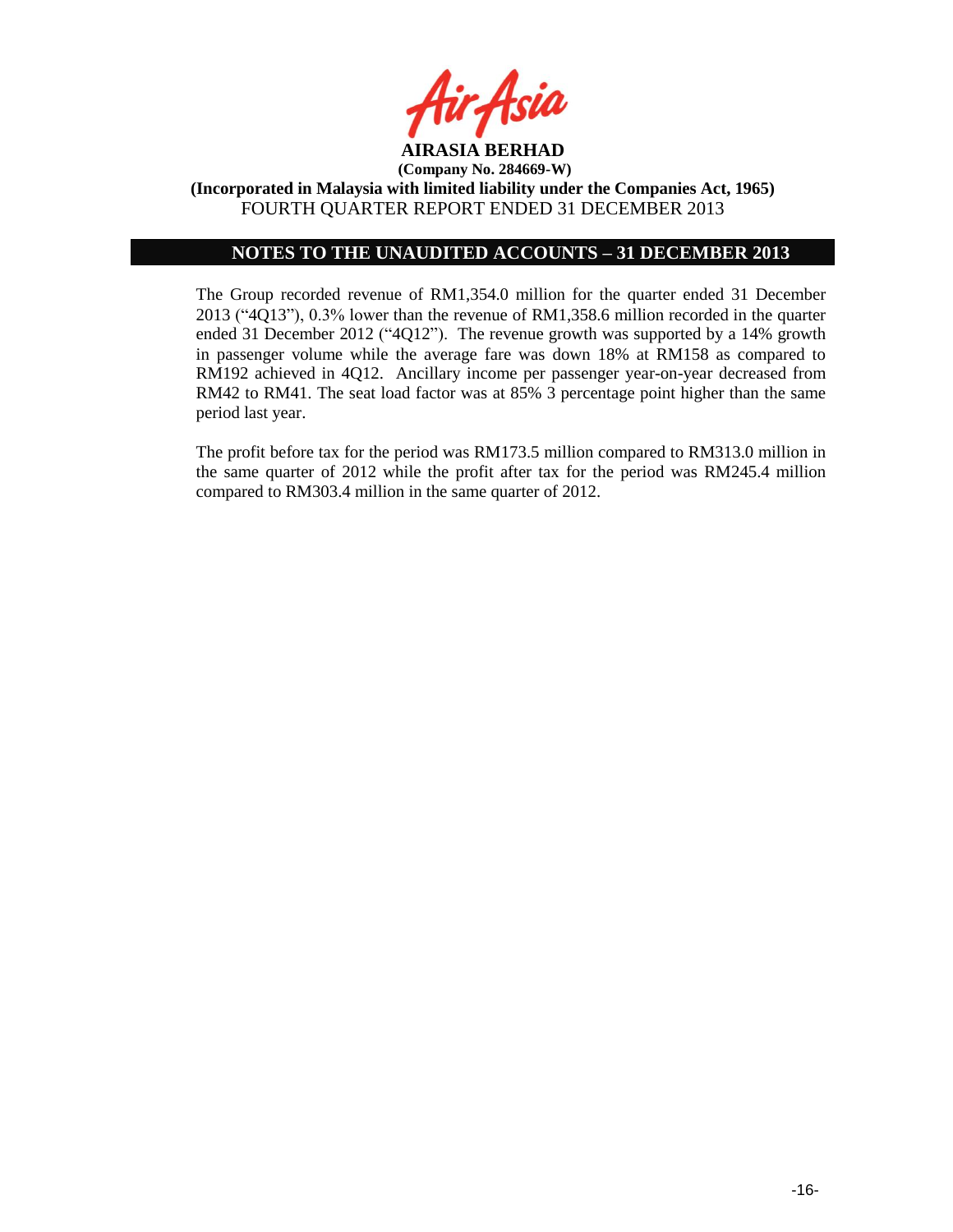

**(Company No. 284669-W) (Incorporated in Malaysia with limited liability under the Companies Act, 1965)**

FOURTH QUARTER REPORT ENDED 31 DECEMBER 2013

# **NOTES TO THE UNAUDITED ACCOUNTS – 31 DECEMBER 2013**

**Performance of current financial year against the previous financial year for Malaysia**

| <b>Period Ended: 31 December</b><br><b>RM'000</b>  | <b>Jan - Dec 2013</b> | <b>Jan - Dec 2012</b> |
|----------------------------------------------------|-----------------------|-----------------------|
| Revenue                                            | 5,189,185             | 4,946,091             |
|                                                    |                       |                       |
| Operating expenses:                                |                       |                       |
| - Staff costs                                      | (606, 765)            | (580, 294)            |
| - Depreciation of property, plant<br>and equipment | (634, 476)            | (567, 176)            |
| - Aircraft fuel expenses                           | (2,212,199)           | (1,947,947)           |
| - Maintenance and overhaul                         | (160, 864)            | (112, 398)            |
| - User charges and other related expenses          | (444, 968)            | (415, 898)            |
| - Aircraft operating lease expenses                | (189, 354)            | (159, 512)            |
| - Other operating expenses                         | (226, 211)            | (269, 225)            |
| Other (losses)/gains - net<br>Other income         | 92,689<br>158,947     | 11,035<br>123,942     |
| Share of results of jointly controlled entities    | 13,599                | (2,899)               |
| Share of results of associates                     | 82,721                | 48,495                |
| Share of results of discontinued associates        | (41, 032)             | (47, 166)             |
| <b>Operating Profit</b>                            | 1,021,272             | 1,027,048             |
|                                                    |                       |                       |
| Finance Income                                     | 64,208                | 79,391                |
| <b>Finance Costs</b>                               | (432, 376)            | (378, 808)            |
| <b>Net operating profit</b>                        | 653,104               | 727,631               |
| Foreign Exchange gains/(losses) on borrowings      | (385, 332)            | 145,425               |
| Foreign Exchange gain/(loss) on amounts due        | 17,145                | (29, 139)             |
| from associates and jointly-controlled entities    |                       |                       |
| Gain on disposal of interest in Japan AirAsia      | 78,265                |                       |
| Gain on disposal of interest in Thai AirAsia       |                       | 118,640               |
| Profit before tax                                  | 363,182               | 962,557               |
| <b>Current Taxation</b>                            | (18, 910)             | (18, 245)             |
| Deferred taxation                                  | 19,799                | (154, 704)            |
| <b>Profit after tax</b>                            | 364,071               | 789,608               |
|                                                    |                       |                       |
| <b>EBITDAR</b>                                     | 1,845,102             | 1,753,736             |
| <b>EBITDAR Margin</b>                              | 36%                   | 35%                   |
| <b>EBIT Margin</b>                                 | 20%                   | 21%                   |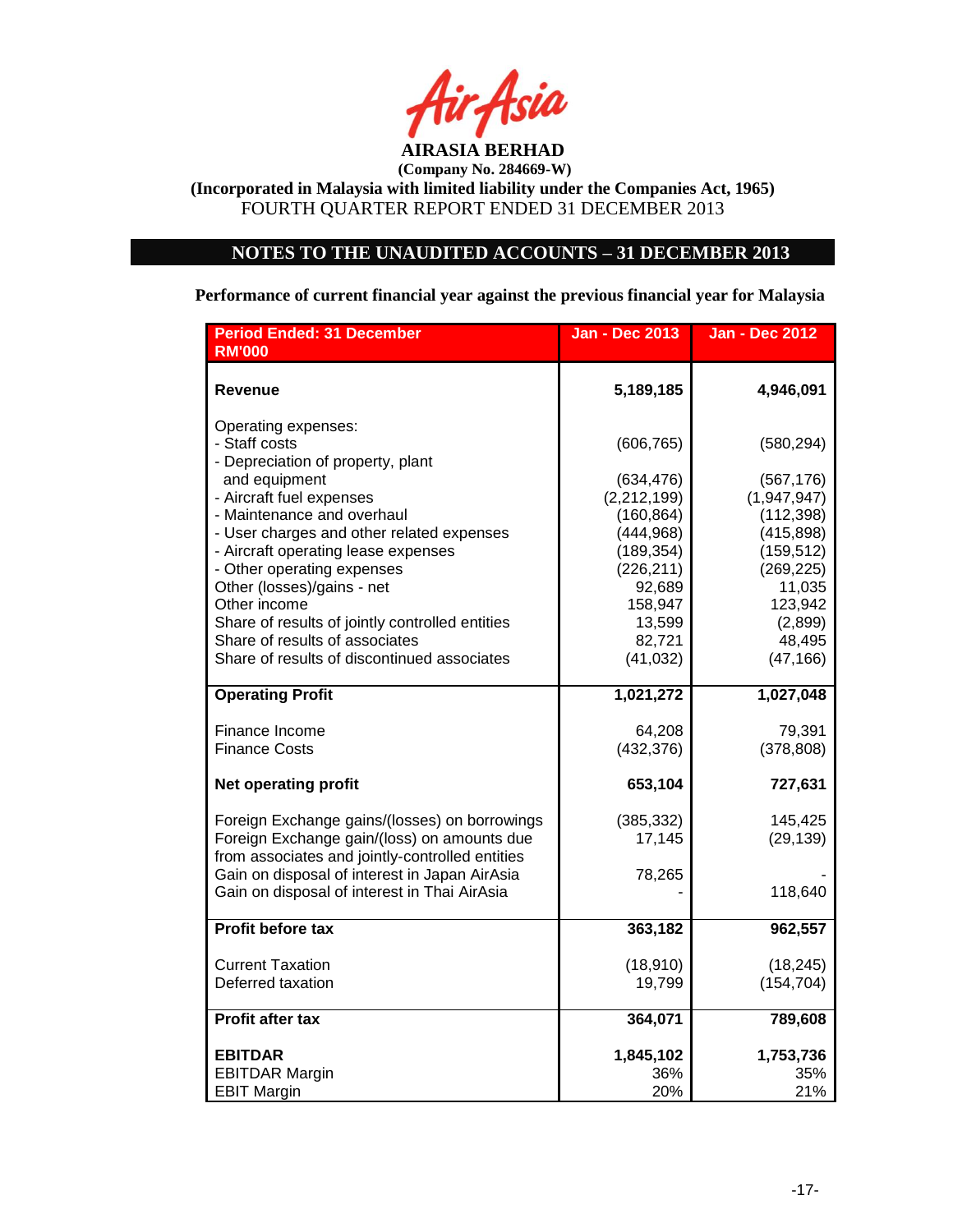

# **NOTES TO THE UNAUDITED ACCOUNTS – 31 DECEMBER 2013**

The Group recorded revenue of RM5,189.2 million for the financial year ended 31 December 2013 ("FY13"), 5% higher than the revenue of RM4,946.1 million recorded in the financial year ended 31 December 2012 ("FY12"). The revenue growth was supported by 11% growth in passenger volume while the average fare was 10% lower at RM166 as compared to RM184 achieved in FY12. Ancillary income per passenger year-on-year showed an increase by 5% in FY13. The seat load factor was maintained at 80% unchanged from the same period last year.

The profit after tax for the year was RM364.1 million compared to RM789.6 million in FY12. The profit after tax for FY12 included RM118.6 million gain on the disposal of the 4% equity interest which is presented in the income statement as a 'Gain on disposal of interest in Thai AirAsia'.

| <b>Net Cash Flow (RM'000)</b>  | <b>Oct - Dec 2013</b> | <b>Jul - Sept 2013</b> |
|--------------------------------|-----------------------|------------------------|
|                                |                       |                        |
| <b>Cash from Operations</b>    | 112.137               | 247.296                |
| Cash from Investing Activities | (1, 137, 596)         | (376, 203)             |
| Cash from Financing Activities | 929,786               | (43, 698)              |
| <b>Net Cash Flow</b>           | (95, 673)             | (172,605)              |

#### **Cashflow commentary for current quarter against immediately preceding quarter**

The Group's cash from operations was RM112.1 million, compared to RM247.3 million in the immediate preceding quarter ended 30 September 2013. Net cash flow in the quarter amounted to a RM95.7 million outflow, as cash out flows from investing activities exceeded operating and financing cash in flows.

#### **Balance sheet commentary for current quarter**

| <b>Balance Sheet</b><br><b>RM</b> million | December 2013   | <b>Sept 2013</b> |
|-------------------------------------------|-----------------|------------------|
| <b>Total Debt</b><br>Cash                 | 10,171<br>1,385 | 9,202<br>1,481   |
| <b>Net Debt</b>                           | 8,786           | 7,721            |
| Net Gearing                               | 1.75            | 1.60             |

The Group's total debt as of end of December 2013 was RM10.2 billion. The Group's net debt after offsetting the cash balances amounted to RM8.8 billion.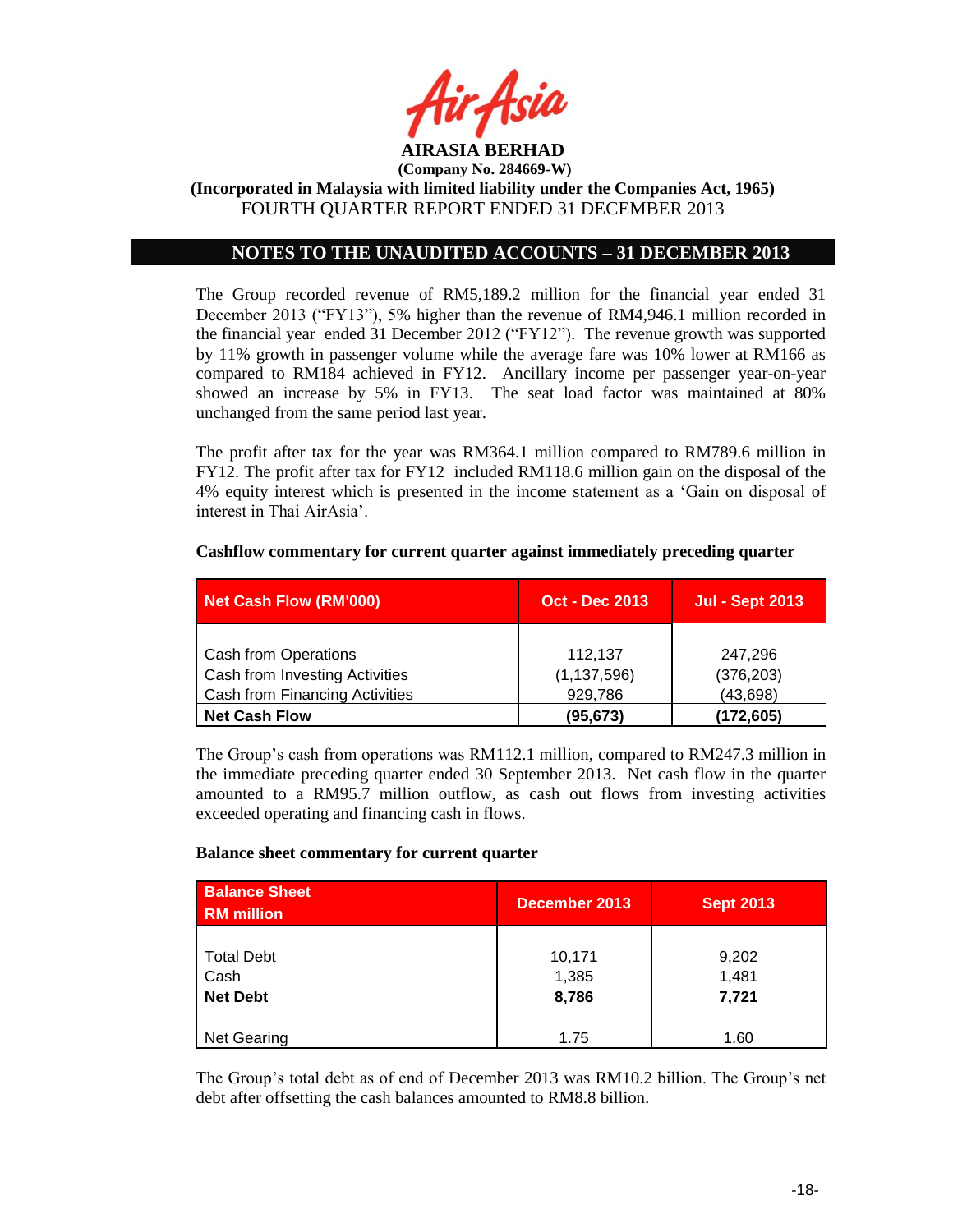

# **NOTES TO THE UNAUDITED ACCOUNTS – 31 DECEMBER 2013**

## **23. Jointly Controlled Entities and Associate Companies**

## **i) Associate Company - Thai AirAsia**

Thai AirAsia is an associate company owned 45% by AirAsia Berhad. As such it is accounted for using the equity method, as permitted by the Malaysian Accounting Standards Board MFRS128, Investments in Associates.

Thai AirAsia recorded revenue of THB6,501.2 million in 4Q13, 16% higher compared to the THB5,621.6 million achieved in 4Q12. The positive growth in revenue is attributed to higher passenger volumes which increased by 30% year-on-year despite a 10% decrease in the year-on-year unit passenger revenue. Anciliary income per passenger increased by 9% year-on-year. Passengers carried by Thai AirAsia increased as capacity rose 32% year-onyear while the seat load factor decreased 1ppt to 81%.

Thai AirAsia achieved an operating profit of THB444.0 million in 4Q13, compared to an operating profit of THB924.1 million in 4Q12. Thai AirAsia achieved a net profit of THB425.4 million in 4Q13, compared to a net profit of THB740.1 million in 4Q12.

In the full year 2013, Thai AirAsia recorded revenue of THB23,485.0 million, 21% higher compared to the THB19,348.9 million achieved in FY12. The positive growth in revenue is attributed to higher passenger volumes which increased by 26% year-on-year despite a 3% decrease in the year-on-year unit passenger revenue. Anciliary income per passenger increased by 6% year-on-year. Passengers carried by Thai AirAsia increased as capacity rose 25% year-on-year while the seat load factor increased 1ppt to 83%.

Thai AirAsia achieved an operating profit of THB2,270.9 million in FY13, compared to an operating profit of THB2,014.8 million in FY12. Thai AirAsia achieved a net profit of THB1,960.4 million in FY13, compared to a net profit of THB1,806.6 million in FY12.

AirAsia Berhad has equity accounted RM18.1 million in 4Q13, as reflected in the AirAsia Berhad income statement. In the full year 2013, AirAsia Berhad has equity accounted RM85.9 million in the income statement.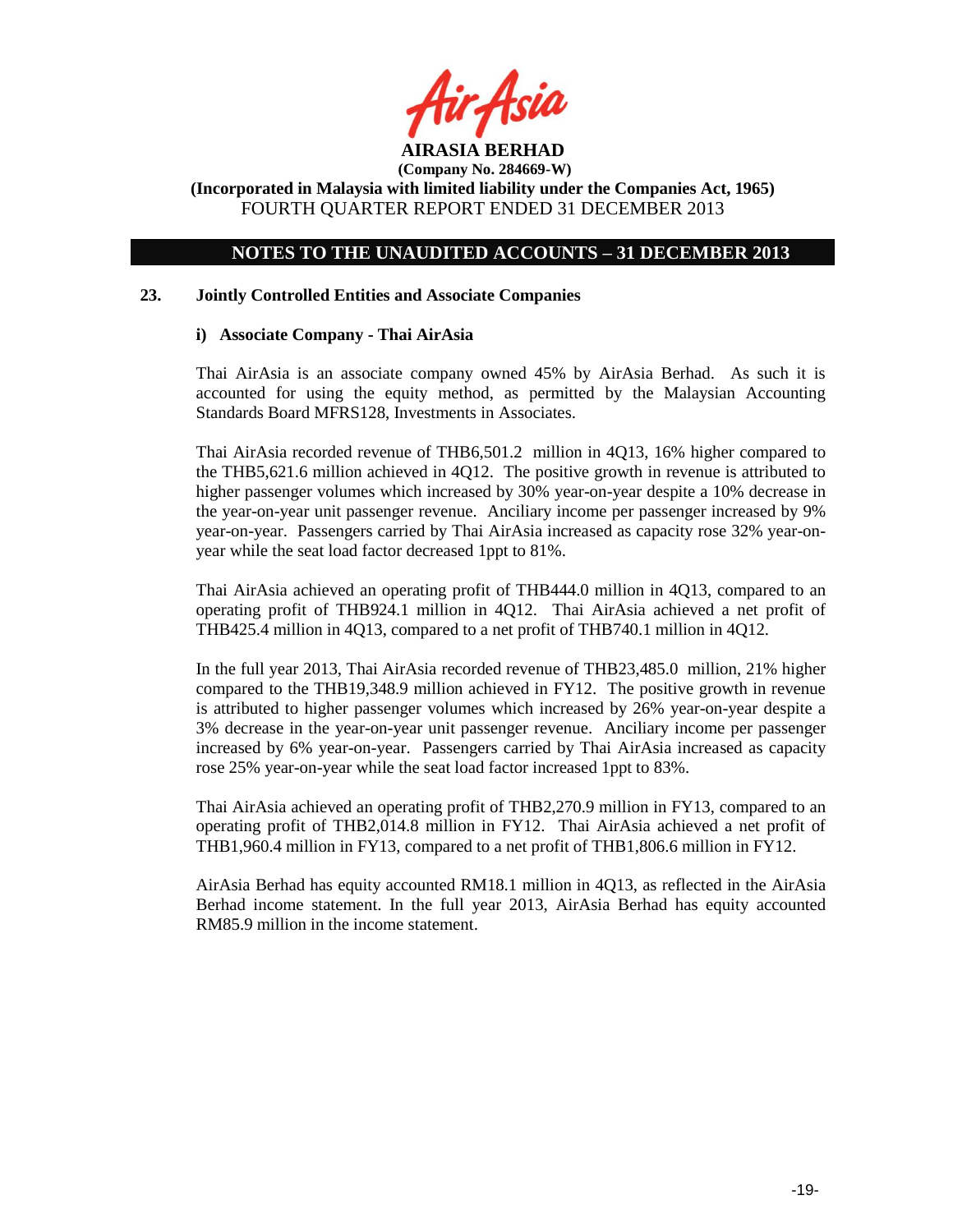

# **NOTES TO THE UNAUDITED ACCOUNTS – 31 DECEMBER 2013**

**Performance indicator for Thailand operations for current quarter against the same quarter last year**

| <b>Quarter Ended: 31 December</b>  | Oct - Dec | Oct - Dec | <b>Change</b> |
|------------------------------------|-----------|-----------|---------------|
|                                    | 2013      | 2012      | $y$ -o-y      |
| Passengers Carried                 | 2,956,243 | 2,272,368 | 30%           |
| Capacity                           | 3,657,420 | 2,777,760 | 32%           |
| Seat Load Factor                   | 81%       | 82%       | $-1$ ppt      |
| RPK (million)                      | 2,895     | 2,321     | 25%           |
| ASK (million)                      | 3,593     | 2,801     | 28%           |
| Average Fare (THB)                 | 1,835     | 2,110     | $-13%$        |
| Ancillary Income Per Pax (THB)     | 370       | 338       | 9%            |
| Unit Passenger Revenue (THB)       | 2,205     | 2,448     | $-10%$        |
| Revenue / ASK (THB)                | 1.81      | 2.01      | $-10%$        |
| Revenue / ASK (US cents)           | 5.65      | 6.26      | $-10%$        |
| Cost / ASK (THB)                   | 1.69      | 1.68      | $1\%$         |
| Cost / ASK (US cents)              | 5.26      | 5.23      | 1%            |
| Cost / ASK-ex Fuel (THB)           | 0.93      | 0.89      | 5%            |
| Cost / ASK-ex Fuel (US cents)      | 2.92      | 2.78      | 5%            |
| Aircraft (end of period)           | 35        | 27        | 30%           |
| Average Stage Length (km)          | 982       | 1,009     | $-3%$         |
| Number of Flights                  | 20,319    | 15,432    | 32%           |
| <b>Fuel Consumed (Barrels)</b>     | 646,748   | 505,880   | 28%           |
| Average Fuel Price (US\$ / Barrel) | 130       | 136       | $-4%$         |

*Exchange Rate: USD:THB – 32.04 - prior year US cents figures are restated at the current period average exchange rate*

| ASK (Available Seat Kilometres)    | Total available seats multiplied by the distance flown.        |
|------------------------------------|----------------------------------------------------------------|
| RPK (Revenue Passenger Kilometres) | Number of passengers carried multiplied by distance<br>flown   |
| Revenue/ASK                        | Total revenue divided by ASK                                   |
| Cost/ASK                           | Total expenses before operating profit divided by ASK          |
| $Cost/ASK - ex fuel$               | Costs, as defined above, less fuel expenses, divided by<br>ASK |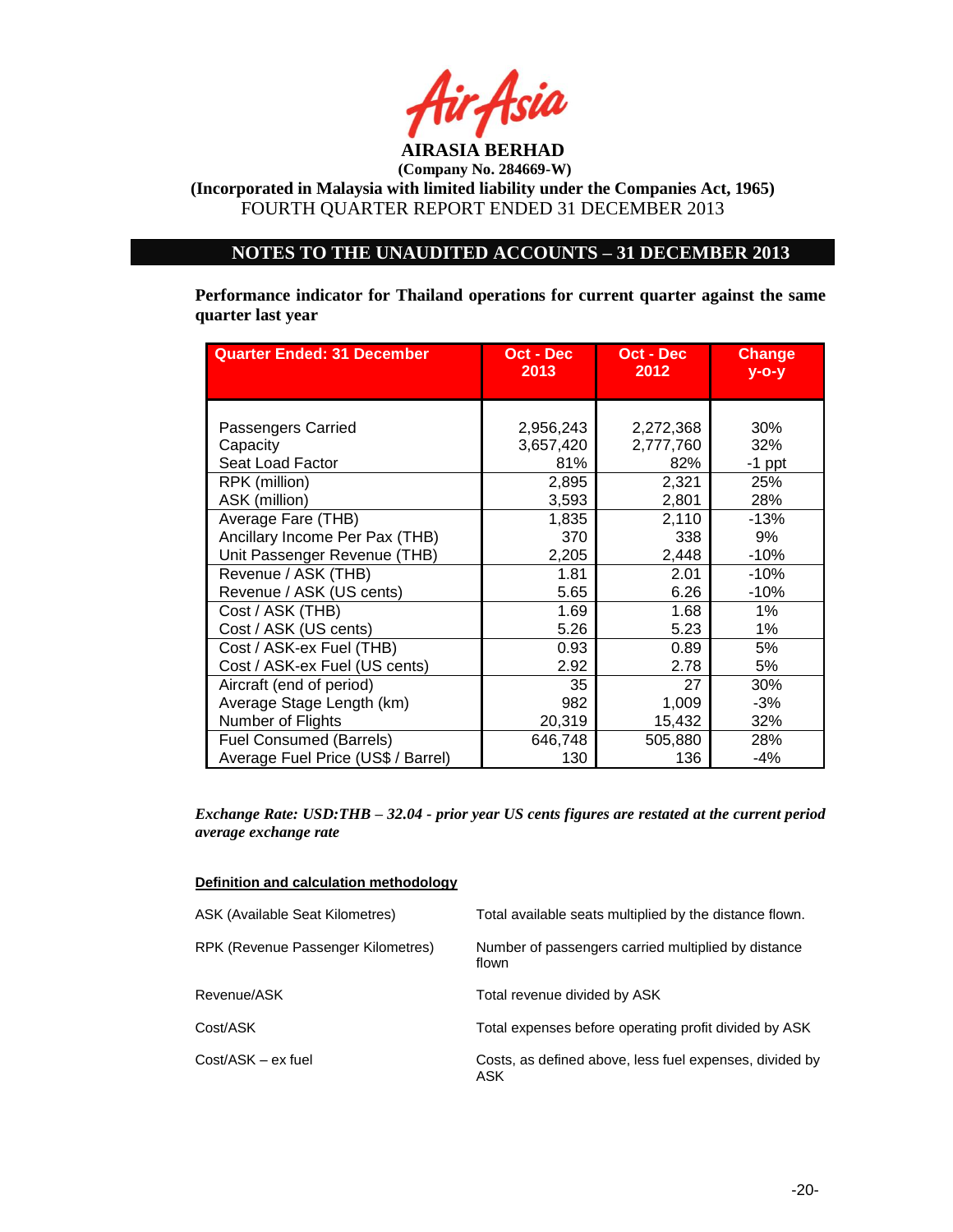

**(Incorporated in Malaysia with limited liability under the Companies Act, 1965)** FOURTH QUARTER REPORT ENDED 31 DECEMBER 2013

# **NOTES TO THE UNAUDITED ACCOUNTS – 31 DECEMBER 2013**

**Performance indicator for Thailand operations for current financial year against the previous financial year**

| <b>Period Ended: 31 December</b>   | Jan - Dec  | Jan - Dec  | <b>Change</b> |
|------------------------------------|------------|------------|---------------|
|                                    | 2013       | 2012       | $y$ -o-y      |
| Passengers Carried                 | 10,500,381 | 8,300,892  | 26%           |
| Capacity                           | 12,626,820 | 10,092,060 | 25%           |
| Seat Load Factor                   | 83%        | 82%        | 1 ppt         |
| RPK (million)                      | 10,829     | 8,618      | 26%           |
| ASK (million)                      | 12,951     | 10,499     | 23%           |
| Average Fare (THB)                 | 1,885      | 1,977      | -5%           |
| Ancillary Income Per Pax (THB)     | 351        | 332        | 6%            |
| Unit Passenger Revenue (THB)       | 2,236      | 2,309      | $-3%$         |
| Revenue / ASK (THB)                | 1.81       | 1.84       | $-2%$         |
| Revenue / ASK (US cents)           | 5.88       | 5.97       | $-2%$         |
| Cost / ASK (THB)                   | 1.64       | 1.65       | $-1%$         |
| Cost / ASK (US cents)              | 5.31       | 5.35       | $-1\%$        |
| Cost / ASK-ex Fuel (THB)           | 0.91       | 0.90       | $1\%$         |
| Cost / ASK-ex Fuel (US cents)      | 2.96       | 2.92       | $1\%$         |
| Aircraft (end of period)           | 35         | 27         | 30%           |
| Average Stage Length (km)          | 1,026      | 1,040      | $-1\%$        |
| Number of Flights                  | 70,149     | 56,067     | 25%           |
| <b>Fuel Consumed (Barrels)</b>     | 2,337,909  | 1,874,220  | 25%           |
| Average Fuel Price (US\$ / Barrel) | 130        | 136        | $-4%$         |

*Exchange Rate: USD:THB – 30.86 - prior year US cents figures are restated at the current period average exchange rate*

|--|

| <b>ASK (Available Seat Kilometres)</b> | Total available seats multiplied by the distance flown.        |
|----------------------------------------|----------------------------------------------------------------|
| RPK (Revenue Passenger Kilometres)     | Number of passengers carried multiplied by distance<br>flown   |
| Revenue/ASK                            | Total revenue divided by ASK                                   |
| Cost/ASK                               | Total expenses before operating profit divided by ASK          |
| Cost/ASK - ex fuel                     | Costs, as defined above, less fuel expenses, divided by<br>ASK |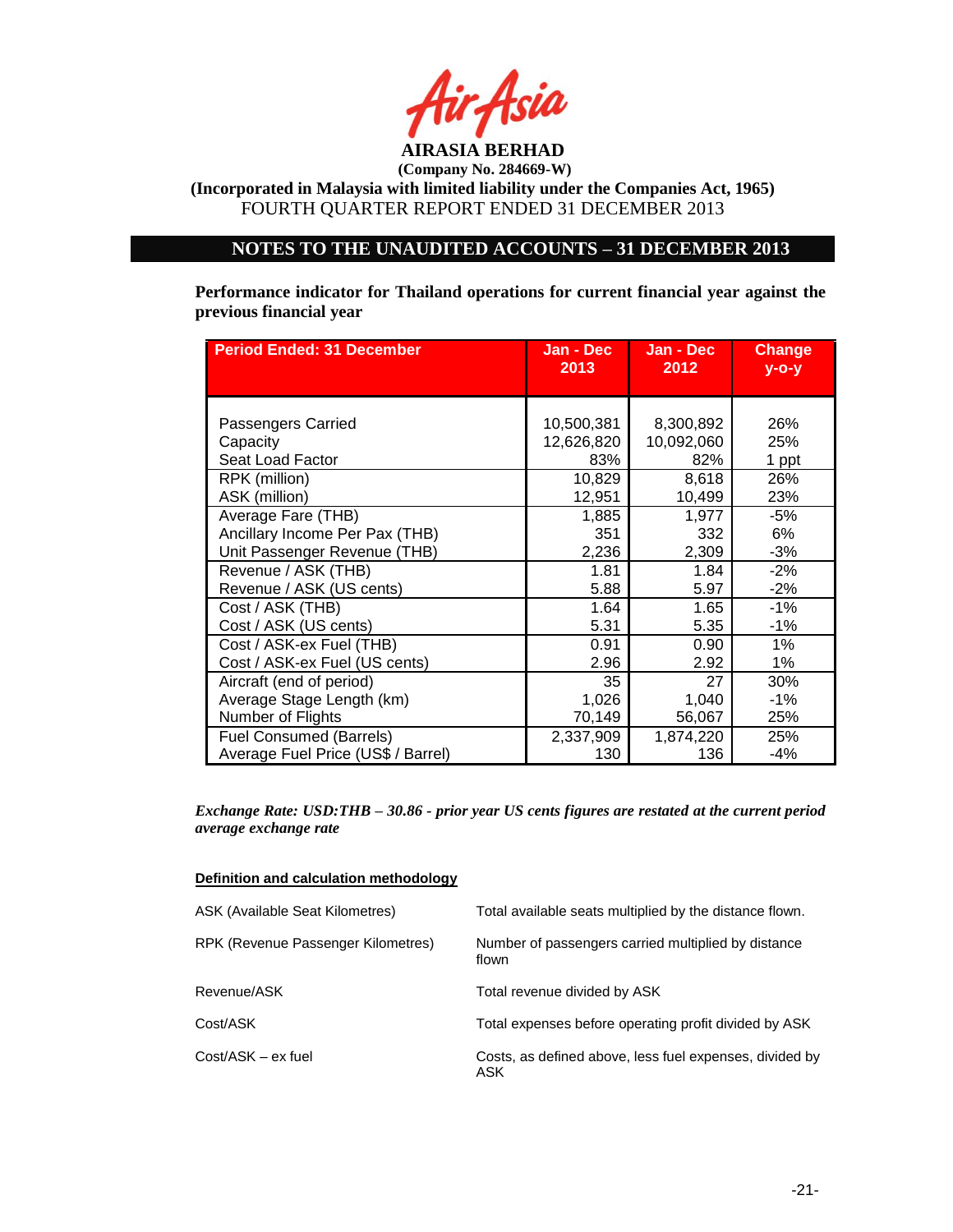

## **NOTES TO THE UNAUDITED ACCOUNTS – 31 DECEMBER 2013**

# **Quarter Ended: 31 December Oct - Dec 2013 Oct - Dec 2012 THB'000 Revenue 6,501,228 5,621,608**  Operating expenses: - Staff costs (674,095) (573,678) - Depreciation of property, plant and equipment (133,832) (49,307)<br>Aircraft fuel expenses (2,700,492) (2,198,929) - Aircraft fuel expenses (2,700,492) - Maintenance & overhaul (615,337) (414,064) -User charges and other related expenses (692,424) (579,279) - Aircraft operating lease expenses (889,141) (781,842) - Other operating expenses (471,038) (191,227) Other income 119,141 90,856 **Operating Profit 444,010 924,138**  Finance Income 27,562 47,101 Finance Costs **67,283** (18,707) **Profit before tax 638,855 952,532**  Taxation (212,404) (213,414) (212,404) **Profit after tax 425,441 740,128**  EBITDAR 1,466,983 1,755,287 EBITDAR Margin 23% 23% 31% EBIT Margin 7% 16%

**Performance of current quarter against the same quarter last year for Thailand**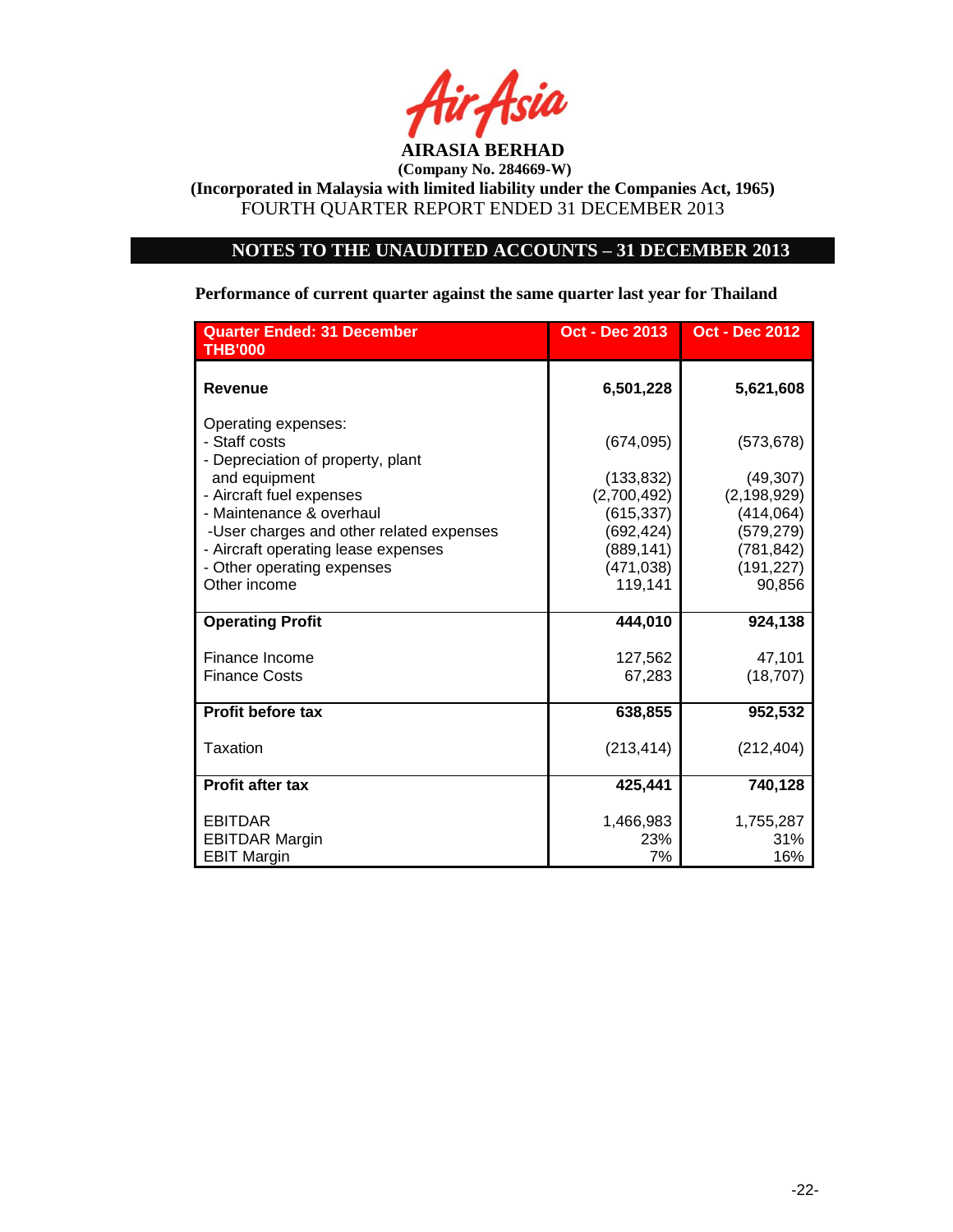

**(Incorporated in Malaysia with limited liability under the Companies Act, 1965)** FOURTH QUARTER REPORT ENDED 31 DECEMBER 2013

# **NOTES TO THE UNAUDITED ACCOUNTS – 31 DECEMBER 2013**

# **Performance of current financial year against the previous financial year for Thailand**

| <b>Period Ended: 31 December</b><br><b>THB'000</b>                        | <b>Jan - Dec 2013</b> | <b>Jan - Dec 2012</b> |
|---------------------------------------------------------------------------|-----------------------|-----------------------|
| <b>Revenue</b>                                                            | 23,485,043            | 19,348,930            |
| Operating expenses:<br>- Staff costs<br>- Depreciation of property, plant | (2,479,060)           | (1,879,217)           |
| and equipment                                                             | (374, 267)            | (106, 251)            |
| - Aircraft fuel expenses                                                  | (9,386,304)           | (7,861,165)           |
| - Maintenance, overhaul, user charges and                                 | (1,953,501)           | (1,478,776)           |
| other related expenses                                                    | (2,721,895)           | (2,470,431)           |
| - Aircraft operating lease expenses                                       | (3,278,935)           | (3, 120, 306)         |
| - Other operating expenses                                                | (1,406,125)           | (783, 804)            |
| Other income                                                              | 385,970               | 365,829               |
| <b>Operating Profit</b>                                                   | 2,270,926             | 2,014,809             |
| Finance Income                                                            | 419,921               | 128,671               |
| <b>Finance Costs</b>                                                      | (64, 471)             | (10, 435)             |
| <b>Profit before tax</b>                                                  | 2,626,376             | 2,133,045             |
| Taxation                                                                  | (665, 963)            | (326, 433)            |
| <b>Profit after tax</b>                                                   | 1,960,413             | 1,806,612             |
| <b>EBITDAR</b>                                                            | 5,924,128             | 5,241,366             |
| <b>EBITDAR Margin</b>                                                     | 25%                   | 27%                   |
| <b>EBIT Margin</b>                                                        | 10%                   | 10%                   |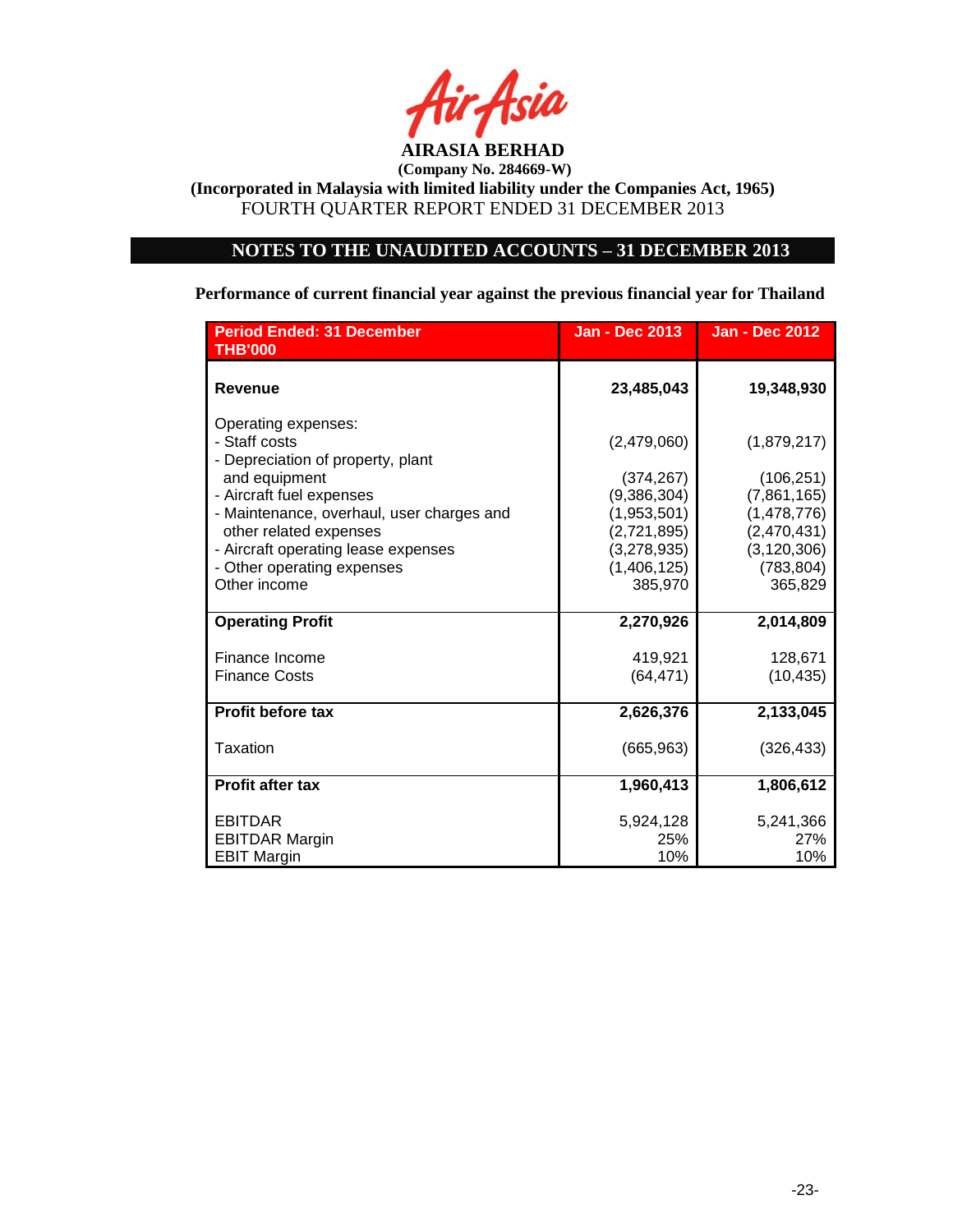

**(Incorporated in Malaysia with limited liability under the Companies Act, 1965)** FOURTH QUARTER REPORT ENDED 31 DECEMBER 2013

# **NOTES TO THE UNAUDITED ACCOUNTS – 31 DECEMBER 2013**

#### **Balance Sheet**

| <b>Quarter Ended: 31 December</b><br><b>THB'000</b> | <b>Dec 2013</b> | <b>Dec 2012</b> |
|-----------------------------------------------------|-----------------|-----------------|
|                                                     |                 |                 |
| Property, Plant & Equipment                         | 10,847,893      | 2,935,361       |
| <b>Prepaid Expenses</b>                             | 2,031,286       | 233,859         |
| Inventory                                           | 58,156          | 58,345          |
| Other Debtors & Prepayments                         | 3,456,309       | 1,384,273       |
| General Investment                                  | 1,041,504       | 8,769           |
| Cash & Short Term Deposits                          | 7,010,794       | 6,161,070       |
| <b>Total Assets</b>                                 | 24,445,942      | 10,781,677      |
|                                                     |                 |                 |
| Sales In Advance                                    | 4,584,906       | 3,582,160       |
| <b>Other Creditors &amp; Accruals</b>               | 3,193,600       | 953,082         |
| Amounts Owing to Related Party                      | 664,430         | 427,725         |
| Long Term Liabilities                               | 10,187,104      | 1,922,775       |
| <b>Total Liabilities</b>                            | 18,630,040      | 6,885,742       |
|                                                     |                 |                 |
| <b>Share Capital</b>                                | 435,556         | 435,556         |
| <b>Share Premium</b>                                | 2,628,786       | 2,628,786       |
| Retained Earnings                                   | 2,751,560       | 831,593         |
| <b>Total Equity</b>                                 | 5,815,902       | 3,895,935       |

## **ii) Associate Company - Indonesia AirAsia**

Indonesia AirAsia is an associate company owned 49% by AirAsia Berhad. As such it is accounted for using the equity method, as permitted by the Malaysian Accounting Standards Board MFRS128, Investments in Associates. The Group's interest in Indonesia AirAsia has been reduced to zero and the Group will only recognize its share of profits after its share of profits equals the share of losses not previously recognized.

Indonesia AirAsia recorded revenue of IDR 1,572.4 billion in 4Q13, 25% higher as compared to the IDR 1,261.5 billion achieved in 4Q12. The positive growth in revenue can be attributed to higher passenger volumes which increased by 33% year-on-year despite the 7% decrease in the year-on-year unit passenger revenue. Anciliary income per passenger increased by 14% year-on-year. Passengers carried by Indonesia AirAsia increased as capacity rose 32% year-on-year while the seat load factor remained constant at 76% as compared to 4Q12.

Indonesia AirAsia recorded an operating loss of IDR369.1 billion in 4Q13, compared to an operating profit of IDR160.7 billion in 4Q12. Indonesia AirAsia recorded a net loss of IDR429.3 billion in 4Q13 as compared to a net profit of IDR124.0 billion in 4Q12.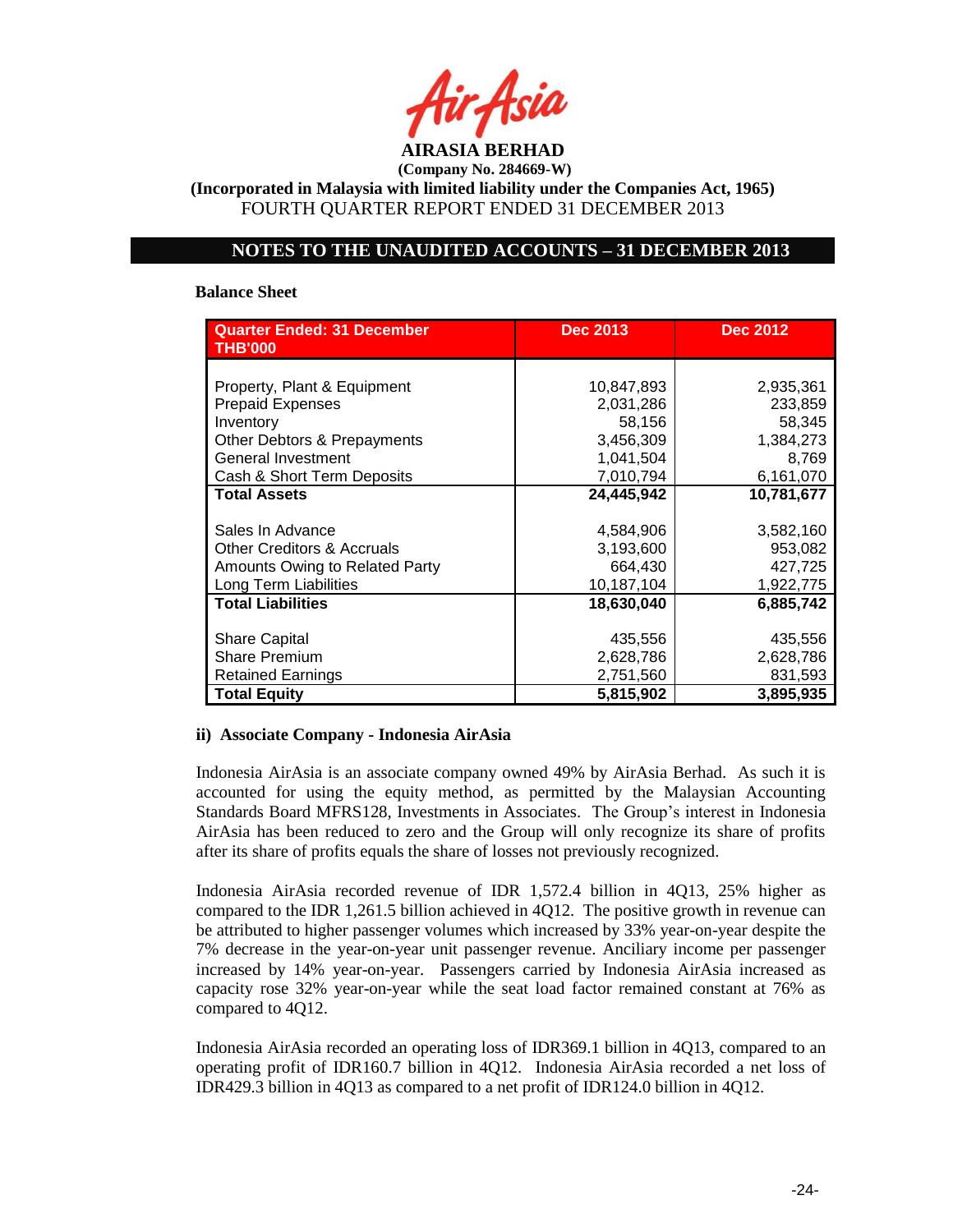

# **NOTES TO THE UNAUDITED ACCOUNTS – 31 DECEMBER 2013**

In the full year 2013, Indonesia AirAsia recorded revenue of IDR5,821.8 billion, 34% higher as compared to the IDR4,359.7 billion achieved in FY12. The positive growth in revenue can be attributed to higher passenger volumes which increased by 34% year-onyear despite the 1% decrease in the year-on-year unit passenger revenue. Anciliary income per passenger increased by 13% year-on-year. Passengers carried by Indonesia AirAsia increased as capacity rose 36% year-on-year while the seat load factor decreased 1ppt to 76%.

Indonesia AirAsia recorded an operating loss of IDR125.9 billion in FY13, compared to an operating profit of IDR392.1 billion in FY12. Indonesia AirAsia recorded a net loss of IDR373.9 billion in FY13 as compared to a net profit of IDR191.8 billion in FY12.

The AirAsia Berhad share of the net loss in FY13 amounted to RM55.3 million. However, as the Group's interest in Indonesia AirAsia has been reduced to zero any profits will only be recognized when a total of RM218.5 million of unrecognized losses have been reversed.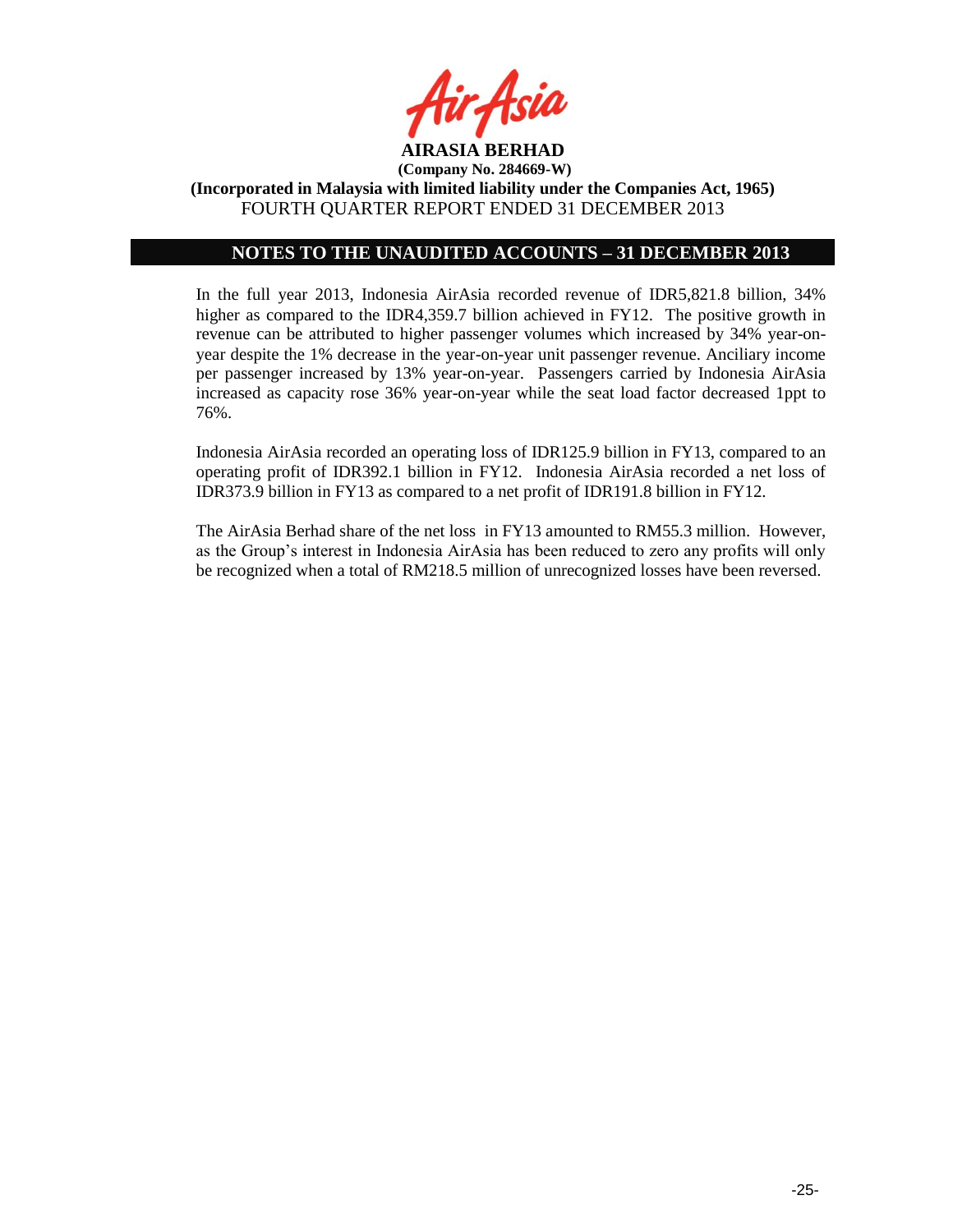

# **NOTES TO THE UNAUDITED ACCOUNTS – 31 DECEMBER 2013**

**Performance indicator for Indonesia operations for current quarter against the same quarter last year**

| <b>Quarter Ended: 31 December</b>                                                     | Oct - Dec            | Oct - Dec                | <b>Change</b>     |
|---------------------------------------------------------------------------------------|----------------------|--------------------------|-------------------|
|                                                                                       | 2013                 | 2012                     | $V - O - V$       |
| Passengers Carried                                                                    | 2,153,362            | 1,613,423                | 33%               |
| Capacity                                                                              | 2,818,980            | 2,134,440                | 32%               |
| Seat Load Factor                                                                      | 76%                  | 76%                      | 0 ppt             |
| RPK (million)                                                                         | 2,506                | 1,830                    | 37%               |
| ASK (million)                                                                         | 3,271                | 2,440                    | 34%               |
| Average Fare (IDR)                                                                    | 572,613              | 644,037                  | $-11%$            |
| Ancillary Income Per Pax (IDR)                                                        | 157,587              | 137,826                  | 14%               |
| Unit Passenger Revenue (IDR)                                                          | 730,200              | 781,863                  | -7%               |
| Revenue / ASK (IDR)                                                                   | 480.69               | 517.09                   | $-7%$             |
| Revenue / ASK (US cents)                                                              | 4.07                 | 4.38                     | $-7%$             |
| Cost / ASK (IDR)<br>Cost / ASK (US cents)                                             | 593.53<br>5.03       | 451.21<br>3.82<br>213.12 | 32%<br>32%        |
| Cost / ASK-ex Fuel (IDR)<br>Cost / ASK-ex Fuel (US cents)<br>Aircraft (end of period) | 323.37<br>2.74<br>30 | 1.80<br>22               | 52%<br>52%<br>36% |
| Average Stage Length (km)                                                             | 1,183                | 1,212                    | $-2%$             |
| Number of Flights                                                                     | 15,661               | 11,858                   | 32%               |
| <b>Fuel Consumed (Barrels)</b>                                                        | 519,977              | 493,585                  | 5%                |
| Average Fuel Price (US\$ / Barrel)                                                    | 144                  | 100                      | 44%               |

*Exchange Rate: USD:IDR – 11,809 - prior year US cents figures are restated at the current period average exchange rate*

## **Definition and calculation methodology**

| ASK (Available Seat Kilometres)    | Total available seats multiplied by the distance flown.        |
|------------------------------------|----------------------------------------------------------------|
| RPK (Revenue Passenger Kilometres) | Number of passengers carried multiplied by distance<br>flown   |
| Revenue/ASK                        | Total revenue divided by ASK                                   |
| Cost/ASK                           | Total expenses before operating profit divided by ASK          |
| Cost/ASK - ex fuel                 | Costs, as defined above, less fuel expenses, divided by<br>ASK |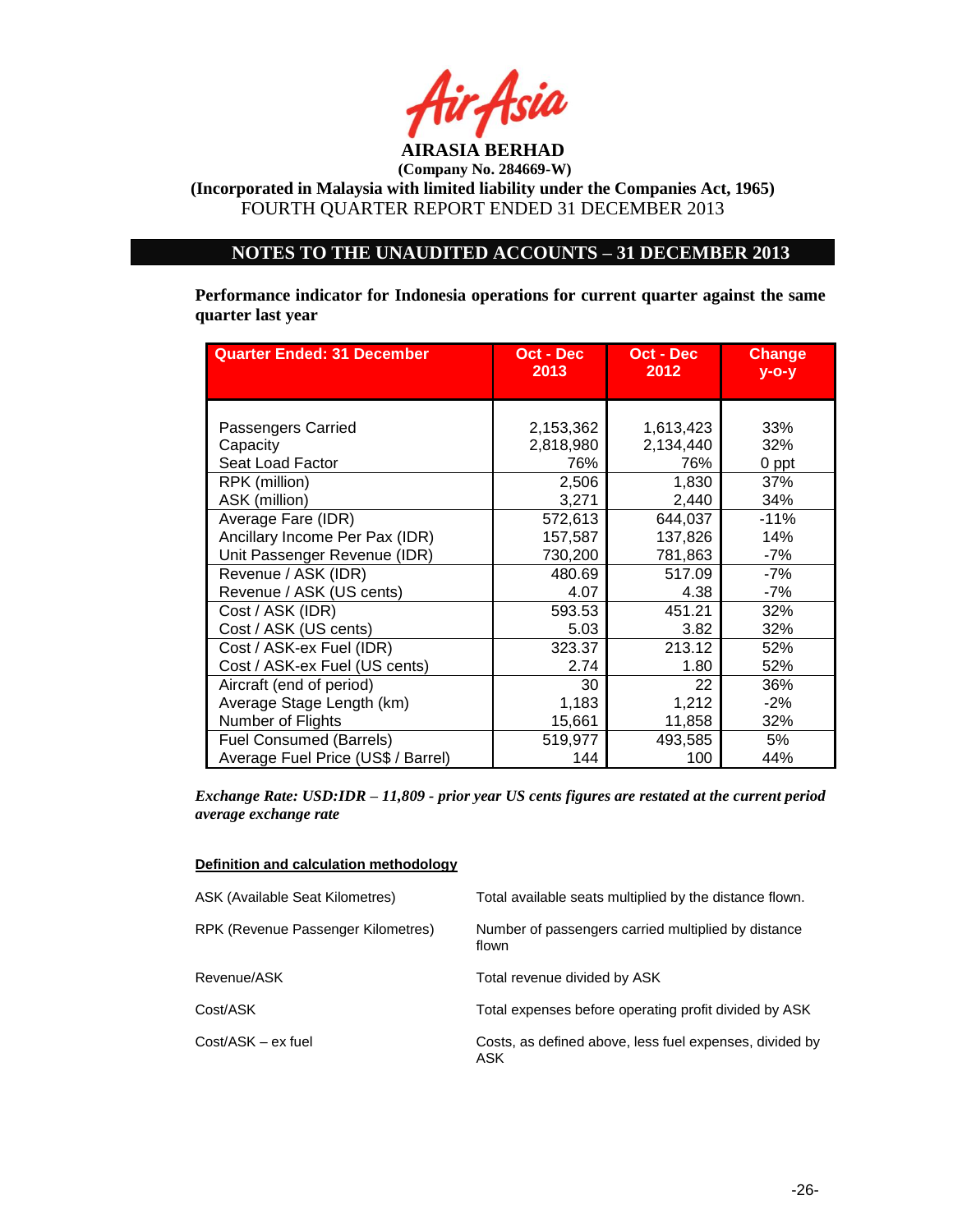

**(Incorporated in Malaysia with limited liability under the Companies Act, 1965)** FOURTH QUARTER REPORT ENDED 31 DECEMBER 2013

# **NOTES TO THE UNAUDITED ACCOUNTS – 31 DECEMBER 2013**

**Performance indicator for Indonesia operations for current financial year against the previous financial year**

| <b>Period Ended: 31 December</b>                               | Jan - Dec<br>2013       | Jan - Dec<br>2012      | <b>Change</b><br>$V - O - V$ |
|----------------------------------------------------------------|-------------------------|------------------------|------------------------------|
| Passengers Carried<br>Capacity                                 | 7,853,375<br>10,314,180 | 5,847,110<br>7,585,560 | 34%<br>36%                   |
| Seat Load Factor                                               | 76%                     | 77%                    | $-1$ ppt                     |
| RPK (million)<br>ASK (million)                                 | 9,293<br>12,136         | 7,012<br>9,152         | 33%<br>33%                   |
| Average Fare (IDR)                                             | 591,497                 | 612,655                | $-3%$                        |
| Ancillary Income Per Pax (IDR)<br>Unit Passenger Revenue (IDR) | 149,816<br>741,313      | 132,967<br>745,622     | 13%<br>$-1%$                 |
| Revenue / ASK (IDR)                                            | 479.70                  | 476.35                 | 1%                           |
| Revenue / ASK (US cents)                                       | 4.54                    | 4.51                   | 1%                           |
| Cost / ASK (IDR)<br>Cost / ASK (US cents)                      | 490.07<br>4.64          | 433.51<br>4.10         | 13%<br>13%                   |
| Cost / ASK-ex Fuel (IDR)                                       | 252.86                  | 210.60                 | 20%                          |
| Cost / ASK-ex Fuel (US cents)                                  | 2.39                    | 1.99                   | 20%                          |
| Aircraft (end of period)                                       | 30                      | 22                     | 36%                          |
| Average Stage Length (km)                                      | 1,195                   | 1,233                  | $-3%$                        |
| Number of Flights                                              | 57,301                  | 42,142                 | 36%                          |
| <b>Fuel Consumed (Barrels)</b>                                 | 1,955,889               | 1,554,966              | 26%                          |
| Average Fuel Price (US\$ / Barrel)                             | 139                     | 124                    | 12%                          |

*Exchange Rate: USD:IDR – 10,563 - prior year US cents figures are restated at the current period average exchange rate*

#### **Definition and calculation methodology**

| <b>ASK (Available Seat Kilometres)</b> | Total available seats multiplied by the distance flown.        |
|----------------------------------------|----------------------------------------------------------------|
| RPK (Revenue Passenger Kilometres)     | Number of passengers carried multiplied by distance<br>flown   |
| Revenue/ASK                            | Total revenue divided by ASK                                   |
| Cost/ASK                               | Total expenses before operating profit divided by ASK          |
| Cost/ASK - ex fuel                     | Costs, as defined above, less fuel expenses, divided by<br>ASK |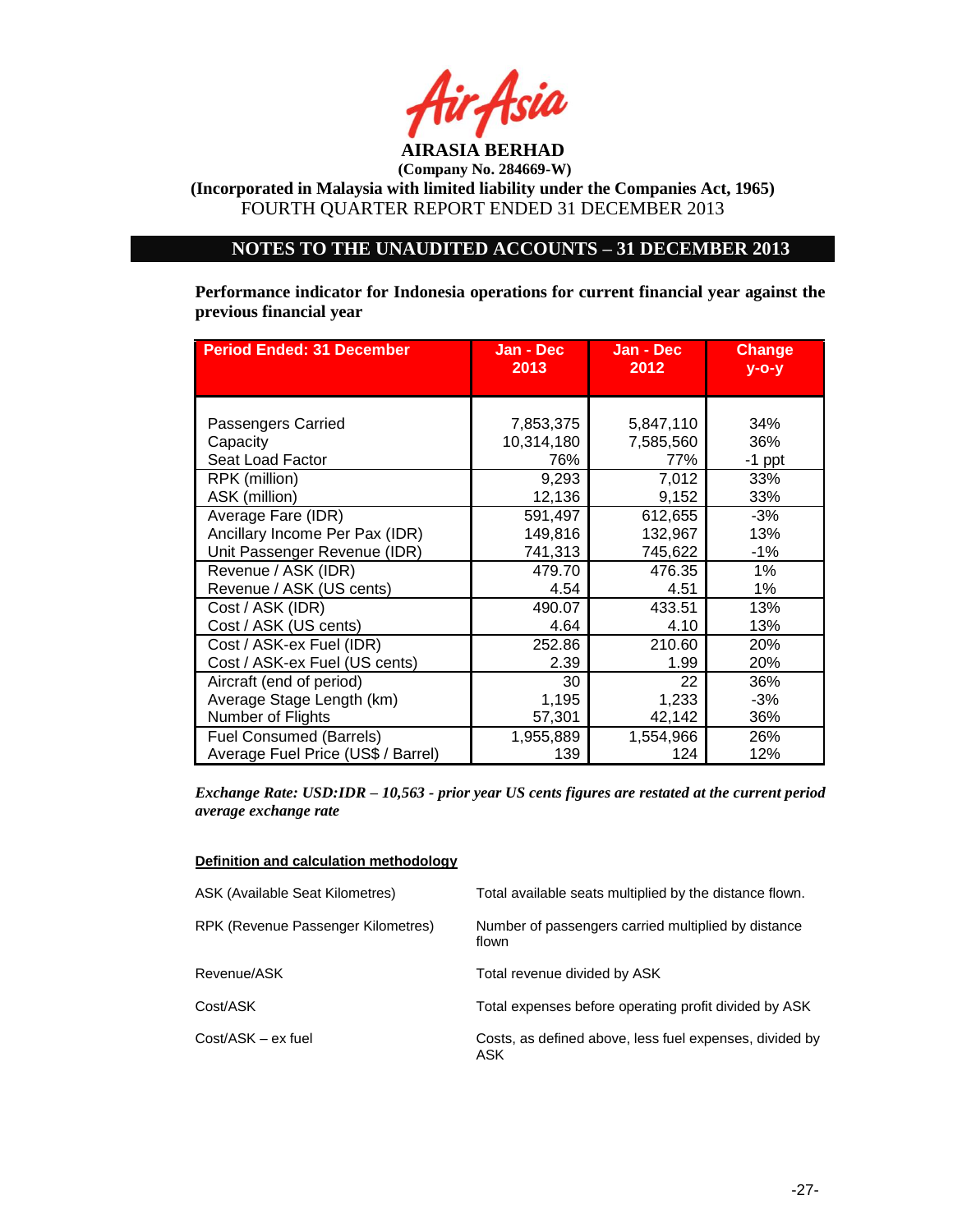

# **NOTES TO THE UNAUDITED ACCOUNTS – 31 DECEMBER 2013**

**Performance of current quarter against the same quarter last year for Indonesia**

| <b>Quarter Ended: 31 December</b><br><b>IDR</b> million                                                                                              | <b>Oct - Dec 2013</b>                                             | <b>Oct - Dec 2012</b>                                            |
|------------------------------------------------------------------------------------------------------------------------------------------------------|-------------------------------------------------------------------|------------------------------------------------------------------|
| <b>Revenue</b>                                                                                                                                       | 1,572,386                                                         | 1,261,474                                                        |
| Operating expenses:<br>- Staff costs<br>- Depreciation<br>- Aircraft fuel expenses<br>- Aircraft operating lease expense<br>- Maintenance & overhaul | (220, 549)<br>(24, 616)<br>(883, 716)<br>(284, 150)<br>(177, 332) | (118, 025)<br>(23, 344)<br>(580, 823)<br>(155, 525)<br>(74, 946) |
| - User charges and other related expenses<br>- Provision for early return of aircraft<br>- Other operating expenses<br>Other income                  | (206, 888)<br>(41)<br>(155, 959)<br>11,774                        | (90, 744)<br>5,693<br>(75, 730)<br>12,693                        |
| <b>Operating Profit</b>                                                                                                                              | (369,091)                                                         | 160,723                                                          |
| Finance Income<br><b>Finance Costs</b>                                                                                                               | 473<br>(60, 700)                                                  | 722<br>(37, 471)                                                 |
| Profit before tax                                                                                                                                    | (429, 318)                                                        | 123,974                                                          |
| Taxation                                                                                                                                             |                                                                   |                                                                  |
| Profit after tax                                                                                                                                     | (429, 318)                                                        | 123,974                                                          |
| <b>EBITDAR</b><br><b>EBITDAR Margin</b><br><b>EBIT Margin</b>                                                                                        | $-60,325$<br>$-4%$<br>$-23%$                                      | 339,592<br>27%<br>13%                                            |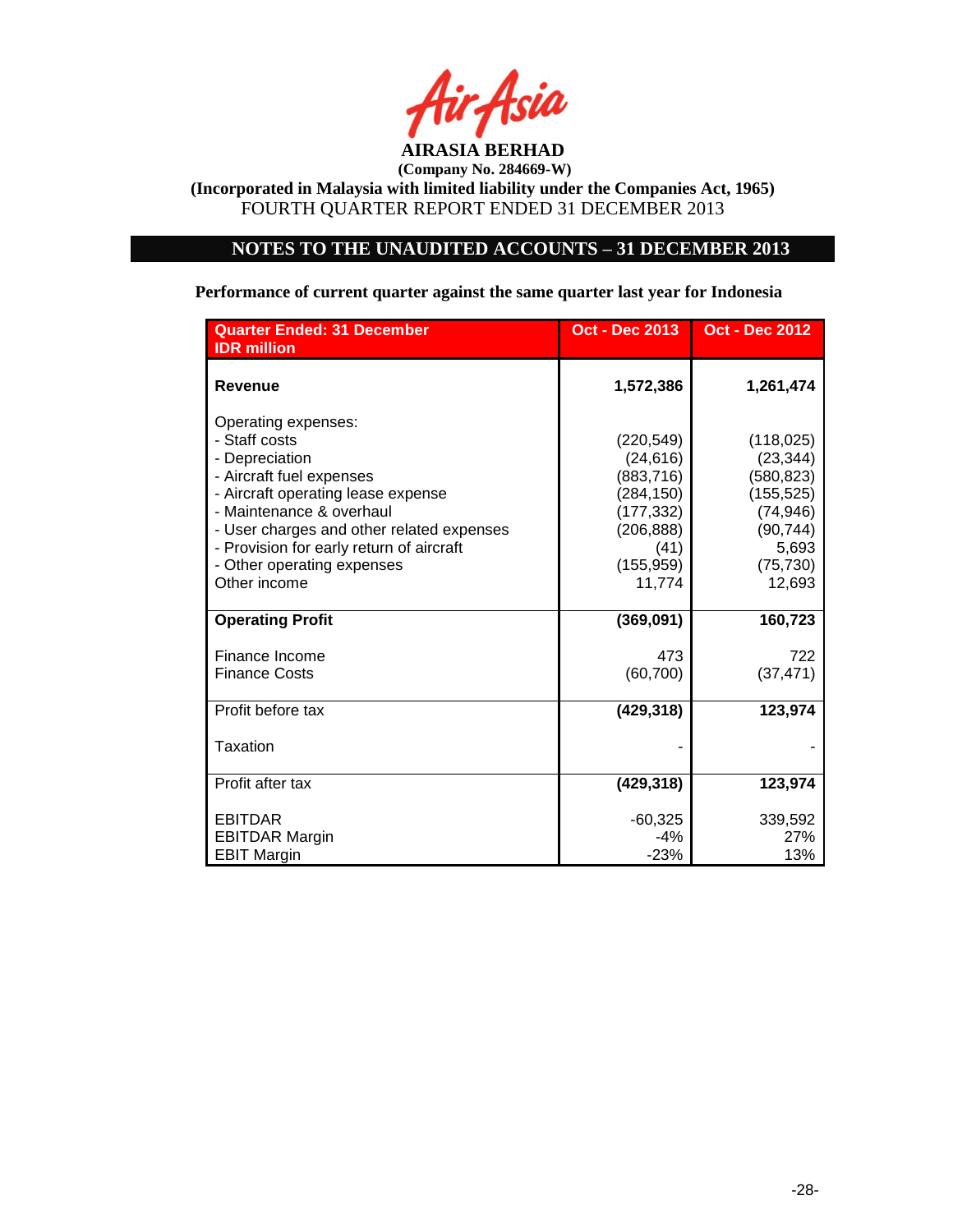

# **NOTES TO THE UNAUDITED ACCOUNTS – 31 DECEMBER 2013**

**Performance of current financial year against previous financial year for Indonesia**

| <b>Period Ended: 31 December</b><br><b>IDR</b> million                                                                                                                                                                                                                                      | <b>Jan - Dec 2013</b>                                                                                           | <b>Jan - Dec 2012</b>                                                                                               |
|---------------------------------------------------------------------------------------------------------------------------------------------------------------------------------------------------------------------------------------------------------------------------------------------|-----------------------------------------------------------------------------------------------------------------|---------------------------------------------------------------------------------------------------------------------|
| <b>Revenue</b>                                                                                                                                                                                                                                                                              | 5,821,807                                                                                                       | 4,359,731                                                                                                           |
| Operating expenses:<br>- Staff costs<br>- Depreciation<br>- Aircraft fuel expenses<br>- Aircraft operating lease expense<br>- Maintenance & overhaul<br>- User charges and other related expenses<br>- Provision for early return of aircraft<br>- Other operating expenses<br>Other income | (650, 800)<br>(94, 619)<br>(2,878,894)<br>(863, 308)<br>(557,700)<br>(629, 884)<br>(41)<br>(304, 267)<br>31,814 | (422, 404)<br>(91, 995)<br>(2,040,185)<br>(543, 715)<br>(304, 700)<br>(423, 821)<br>(9,771)<br>(184, 872)<br>53,826 |
| <b>Operating Profit</b>                                                                                                                                                                                                                                                                     | (125, 892)                                                                                                      | 392,094                                                                                                             |
| Finance Income<br><b>Finance Costs</b>                                                                                                                                                                                                                                                      | 3,565<br>(251, 588)                                                                                             | 2,418<br>(202, 756)                                                                                                 |
| Profit before tax                                                                                                                                                                                                                                                                           | (373, 915)                                                                                                      | 191,756                                                                                                             |
| Taxation                                                                                                                                                                                                                                                                                    |                                                                                                                 |                                                                                                                     |
| Profit after tax                                                                                                                                                                                                                                                                            | (373, 915)                                                                                                      | 191,756                                                                                                             |
| <b>EBITDAR</b><br><b>EBITDAR Margin</b><br><b>EBIT Margin</b>                                                                                                                                                                                                                               | 832,035<br>14%<br>$-2%$                                                                                         | 1,027,804<br>24%<br>9%                                                                                              |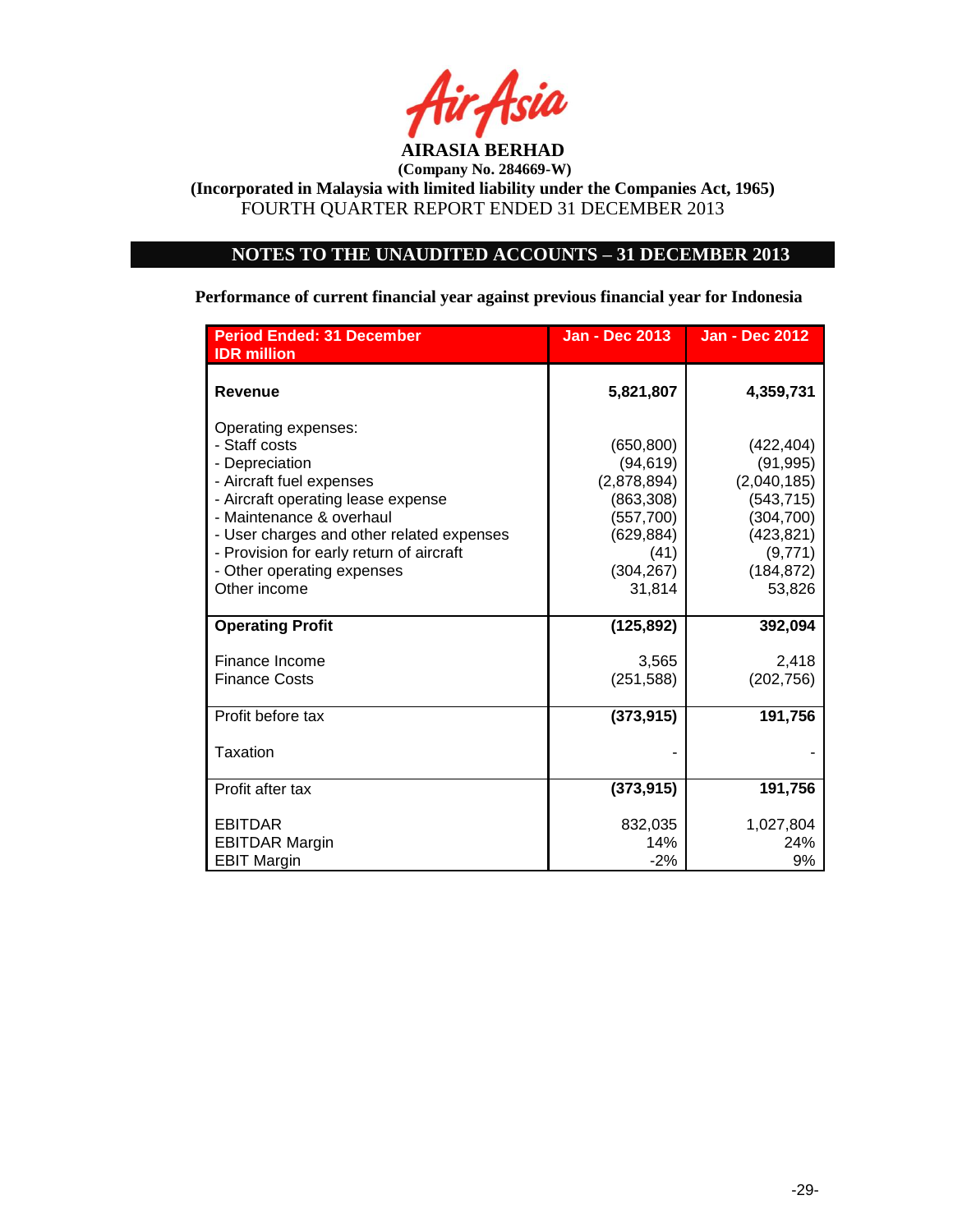

**(Incorporated in Malaysia with limited liability under the Companies Act, 1965)** FOURTH QUARTER REPORT ENDED 31 DECEMBER 2013

# **NOTES TO THE UNAUDITED ACCOUNTS – 31 DECEMBER 2013**

## **Balance Sheet**

| <b>Quarter Ended: 31 December</b><br><b>IDR</b> million | <b>Dec 2013</b> | <b>Dec 2012</b> |
|---------------------------------------------------------|-----------------|-----------------|
|                                                         |                 |                 |
| Property, Plant & Equipment                             | 1,592,071       | 1,666,201       |
| Work In Progress                                        |                 | 228             |
| <b>Deferred Expenditure</b>                             | 9,503           |                 |
| Inventory                                               | 23,420          | 2,068           |
| Other Debtors & Prepayments                             | 155,403         | 439,089         |
| Amounts Owing from Related Party                        | 2,553,159       |                 |
| <b>Maintenance Reserves</b>                             | 193,986         | 89,640          |
| Cash & Short Term Deposits                              | 25,769          | 91,618          |
| <b>Total Assets</b>                                     | 4,553,311       | 2,288,844       |
|                                                         |                 |                 |
| Sales In Advance                                        | 521,996         | 569,770         |
| <b>Other Creditors &amp; Accruals</b>                   | 3,295,862       | 690,998         |
| Amounts Owing to Related Party                          | 799,084         | 269,356         |
| <b>Borrowings</b>                                       | 1,584,555       | 1,871,247       |
| <b>Total Liabilities</b>                                | 6,201,497       | 3,401,371       |
|                                                         |                 |                 |
| <b>Share Capital</b>                                    | 180,000         | 180,000         |
| <b>Share Premium</b>                                    |                 |                 |
| <b>Retained Earnings</b>                                | (1,828,186)     | (1,292,527)     |
| <b>Total Equity</b>                                     | (1,648,186)     | (1,112,527)     |

## **iii) Associate Company – AirAsia Inc ('AirAsia Philippines')**

AirAsia Philippines is an associate company which is incorporated in the Republic of the Philippines and is 40% owned by AirAsia Berhad. AirAsia Philippines recorded a net loss of RM24.8 million (quarter ended 31 Dec 2012: net loss of RM22.7 million) in the quarter under review and a net loss of RM90.1 million in the full year 2013 out of which RM nil is equity accounted in the AirAsia Berhad income statement. As the Group's interest in AirAsia Philippines has been reduced to zero, in accordance with MFRS128, any profits will only be recognized when a total of RM65.8 million of unrecognized losses have been reversed.

## **iv) Associate Company – AirAsia India Private Limited ('AirAsia India')**

AirAsia India is an associate company which is incorporated in India and is 49% owned by AirAsia Berhad. AirAsia India recorded a net loss of RM6.4 million (quarter ended 31 Dec 2012: RM nil) in the quarter under review and a net loss of RM6.4 million in the full year 2013 out of which RM3.1 million is equity accounted in the AirAsia Berhad income statement.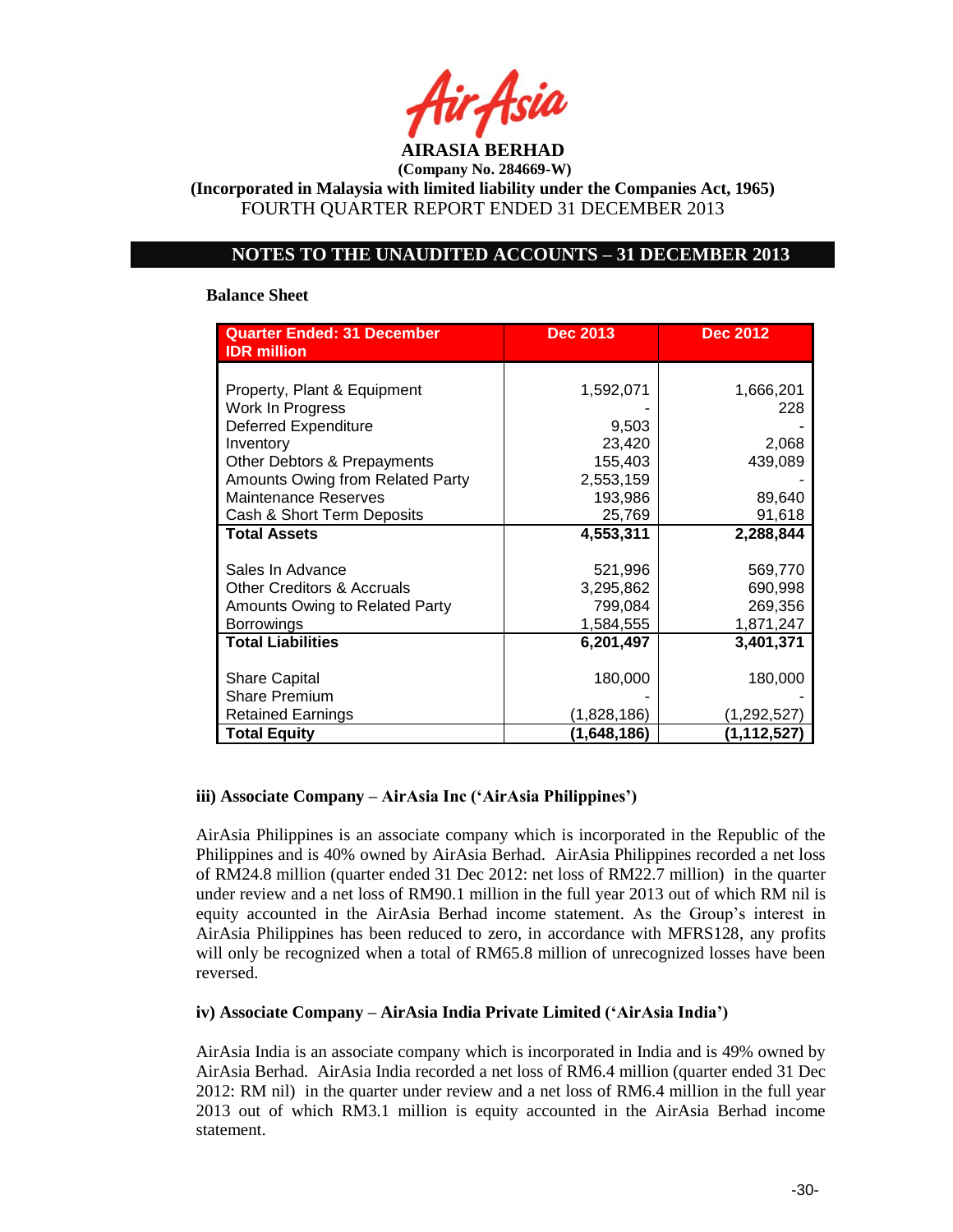

**(Incorporated in Malaysia with limited liability under the Companies Act, 1965)** FOURTH QUARTER REPORT ENDED 31 DECEMBER 2013

# **NOTES TO THE UNAUDITED ACCOUNTS – 31 DECEMBER 2013**

# **v) Jointly Controlled Entity – Asian Aviation Centre of Excellence Sdn Bhd ('AACOE')**

AACOE is a joint venture company which is incorporated in Malaysia and is owned in equal shares by AirAsia Berhad and CAE Inc, a Canadian incorporated aviation training organization. AACOE recorded a net loss of RM3.4 million (quarter ended 31 Dec 2012: net profit of RM4.7 million) in the quarter of which RM1.7 million (quarter ended 31 Dec 2012: RM2.4 million) is equity accounted in the AirAsia Berhad income statement. In the full year, AACOE recorded a net profit of RM10.9 million of which RM5.5 million is equity accounted in the AirAsia Berhad income statement.

# **vi) Jointly Controlled Entity – AAE Travel Pte Ltd ('AAE Travel')**

AAE Travel is a joint venture company which is incorporated in Singapore and is owned in equal shares by AirAsia Berhad and Expedia Inc, a USA incorporated on-line travel agent. AAE Travel recorded a net profit of RM18.8 million (quarter ended 31 Dec 2012: RM6.3 million) in the quarter of which RM8.9 million (quarter ended 31 Dec 2012: RM3.1 million) is equity accounted in the AirAsia Berhad income statement. In the full year, AAE Travel recorded a net profit of RM16.3 million of which RM8.1 million is equity accounted in the AirAsia Berhad income statement.

## **vii) Jointly Controlled Entity – Think Big Digital Sdn Bhd ('BIG')**

BIG is a joint venture company which is incorporated in Malaysia and is owned in equal shares by AirAsia Berhad and Tune Money International Sdn Bhd. BIG recorded a net loss of RM1.5 million (quarter ended 31 Dec 2012: net profit of RM0.3 million) in the quarter under review and a net loss of RM13.4 million in the full year 2013 out of which RM nil is equity accounted in the AirAsia Berhad income statement. As the Group's interest in BIG has been reduced to zero, in accordance with MFRS128, any profits will only be recognized when a total of RM33.1 million of unrecognized losses have been reversed.

## **24. Variation of results against preceding quarter**

The Group achieved a profit after taxation of RM252.8 million for the quarter under review. This is RM217.3 million higher compared to the RM35.5 million profit after taxation achieved in the immediately preceding quarter ended 30 September 2013.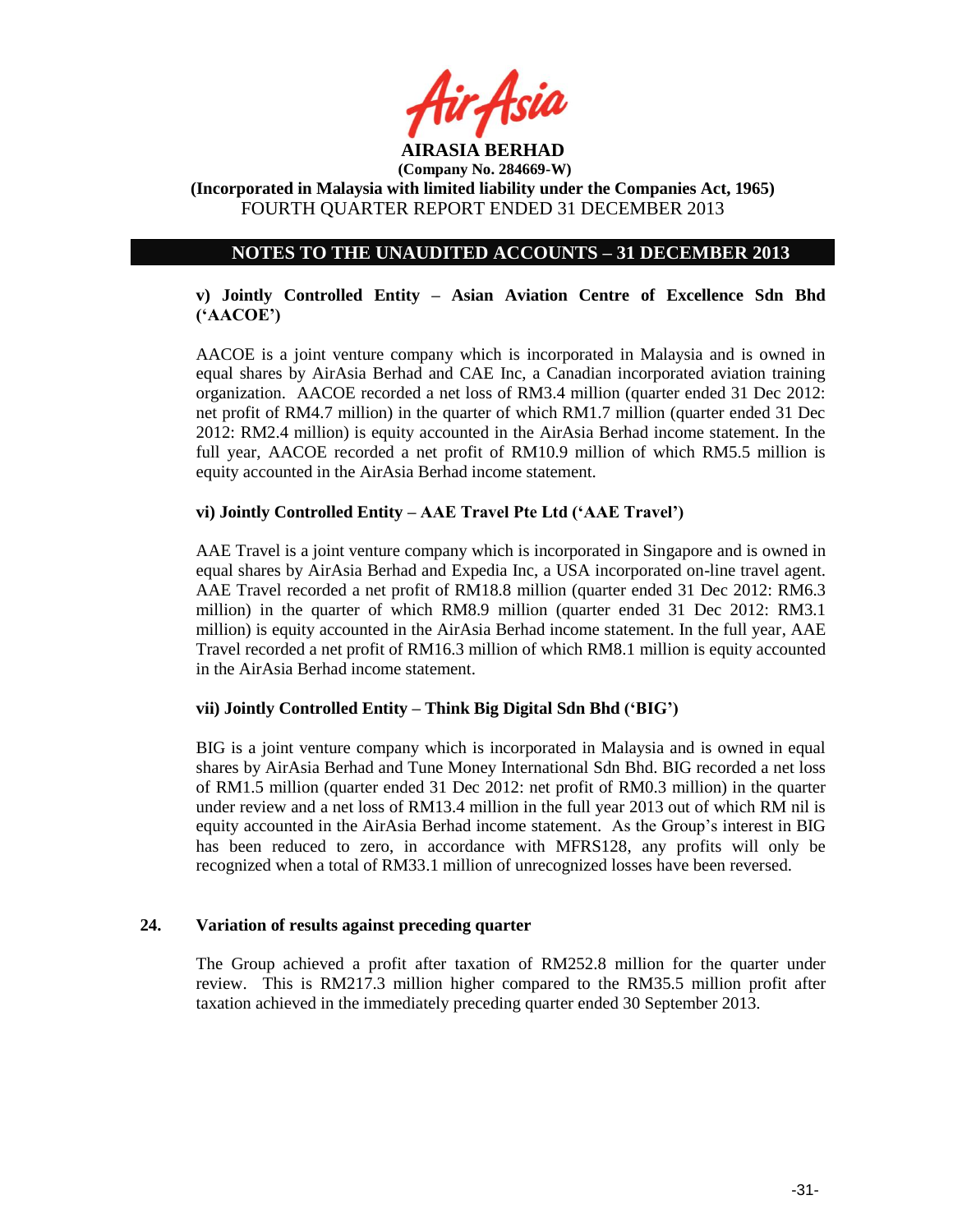

## **NOTES TO THE UNAUDITED ACCOUNTS – 31 DECEMBER 2013**

#### **25. Commentary on prospects**

The Group will take delivery of four A320 aircraft in the first quarter of the year, which will be deployed in Thailand (2) and India (2).

In Malaysia, forward loads for the remaining months of the first quarter of 2014 are higher than in the prior year with base fares slightly lower than the prior year. Passenger numbers are expected to be particularly strong in January and February during the Chinese New year and school holiday period and remain strong for the rest of the quarter in line with the seasonal patterns.

In Thailand, tourism has been impacted by the country's political unrest. The government decided to declare a state of emergency in order to enforce law and order and over 40 countries issued travel advisories which was the key element that affected tourism in Thailand. Airports of Thailand has reported that the arrival of passengers dropped between 12% to 15%, mainly from China. Thailand's performance will be impacted, but marginally, as domestic travel remains strong, in addition to the shift in strategy to direct international flight to final destinations by bypassing Bangkok. The 2 aircraft delievered in the first quarter of 2014 have been used to increase domestic frequency, along with two new international destinations launched which are Changsa and Chiengmai-Hangzhou. Forward loads in Thailand are lower than the prior year with average fares also lower than the prior year.

In 2014, the Indonesian economy is expected to grow around 5.3%, a stronger performance than many other countries. The upcoming elections in the second and third quarter of 2014 may put downward pressure on the Rupiah, but the improving trend of the current account deficit would bring stronger confidence to Rupiah, we expect the Rupiah to stabilize if not improve as the worst is over. Indonesia AirAsia will focus on network and schedule optimization for both domestic and international markets to maximize utilization. Some new routes will be launched from Bandung with more emphasis on international markets such as Penang and Kuching. There will also be frequency additions from Bandung and Medan, particularly on domestic routes. The outlook for first quarter of 2014 is positive as forward loads in Indonesia are higher compared to the previous year with average fares slightly lower than the previous year.

The Philippine economy exceeded expectations, expanding by 1.5% in the final quarter of 2013. This was achieved despite setbacks from heavy monsoon rains and the devastation of Typhoon Haiyan. AirAsia Philippines / Air Asia Zest have revised their route plan which will see a reduction in the number of aircraft to 14 in order to remove excess capacity from domestic routes while building more international routes out of Manila and Kalibo. Kalibo, with the famous Boracay Island, has been positioned as a hub to enter into Southern China and Korea which are lucrative international markets.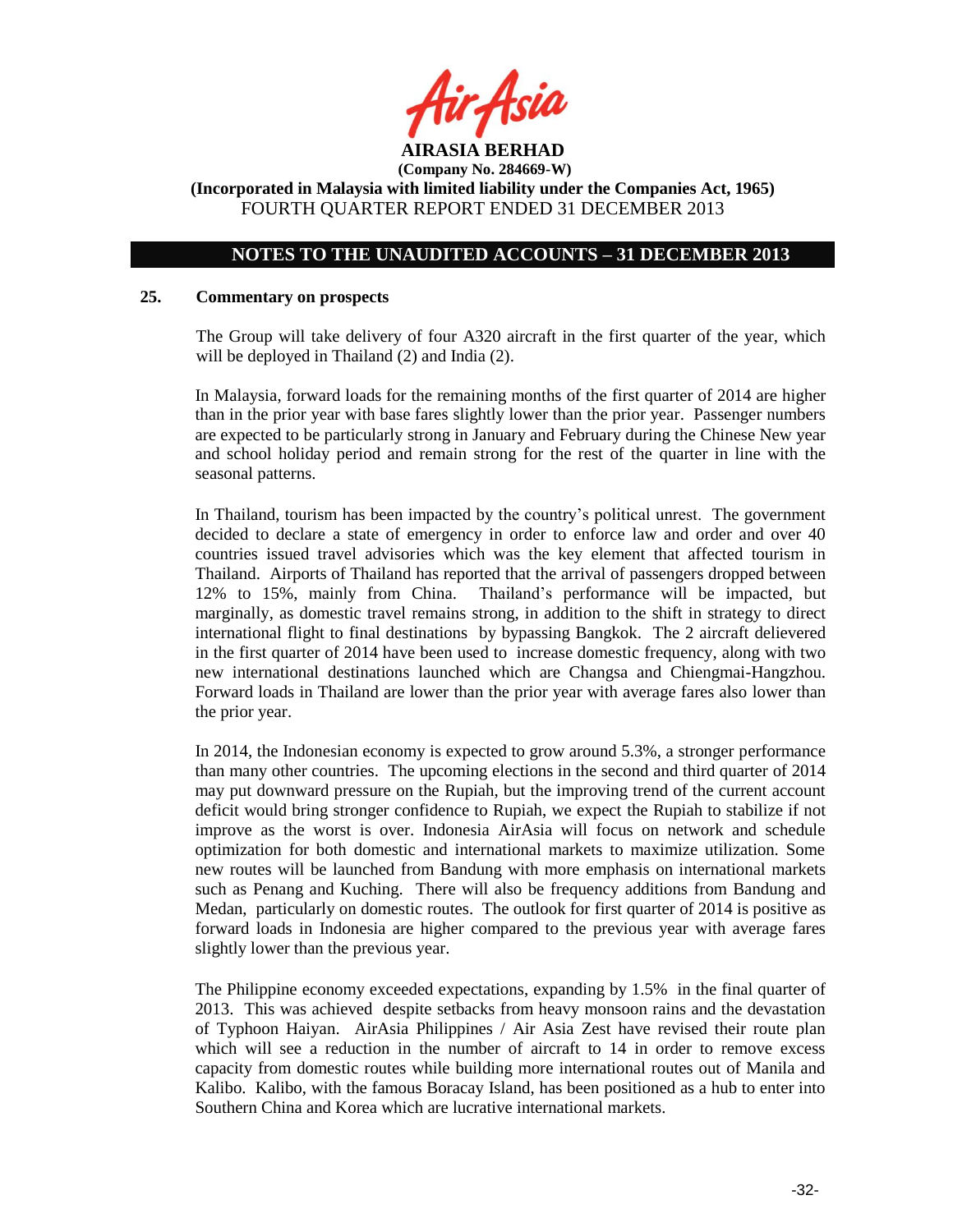

**(Incorporated in Malaysia with limited liability under the Companies Act, 1965)** FOURTH QUARTER REPORT ENDED 31 DECEMBER 2013

# **NOTES TO THE UNAUDITED ACCOUNTS – 31 DECEMBER 2013**

Forward loads are lower than the previous year while fares are expected to be higher than previous year and previous quarter.

The outlook for the first quarter of 2014 should be seen in the context of the current prices of oil and aviation fuel. However, barring any unforeseen circumstances, the Directors remain positive for the prospects of the Group for the first quarter of 2014 and the remainder of the year.

## **26. Profit forecast**

No profit forecast has been issued.

## **27. Finance income/(costs)**

|                                                     | <b>Group and Company</b>            |                                            |                                           |                                           |
|-----------------------------------------------------|-------------------------------------|--------------------------------------------|-------------------------------------------|-------------------------------------------|
| All figures in RM'000                               | Quarter<br><b>Ended</b><br>31/12/13 | <b>Quarter</b><br><b>Ended</b><br>31/12/12 | <b>Year to</b><br><b>Date</b><br>31/12/13 | <b>Year to</b><br><b>Date</b><br>31/12/12 |
| <b>Finance income</b>                               |                                     |                                            |                                           |                                           |
| from<br>due<br>Interest<br>amounts<br><sub>on</sub> |                                     |                                            |                                           |                                           |
| associates and JV entities                          | 11,722                              | 12,804                                     | 49,629                                    | 51,174                                    |
| Interest on deposits                                | 370                                 | 4,672                                      | 5,537                                     | 15,051                                    |
| Other interest income                               | 1,645                               | 3,463                                      | 9,042                                     | 13,166                                    |
|                                                     | 13,737                              | 20,939                                     | 64,208                                    | 79,391                                    |
| <b>Finance costs</b>                                |                                     |                                            |                                           |                                           |
| <b>Bank borrowings</b>                              | (107, 951)                          | (94, 971)                                  | (422,763)                                 | (369, 417)                                |
| Amortisation of premiums for                        |                                     |                                            |                                           |                                           |
| interest rate caps                                  | (2,025)                             | (1,965)                                    | (8,032)                                   | (7,895)                                   |
| Bank facilities and other charges                   | (351)                               | (295)                                      | (1, 581)                                  | (1,496)                                   |
|                                                     | (110, 327)                          | (97, 231)                                  | (432, 376)                                | (378, 808)                                |
|                                                     |                                     |                                            |                                           |                                           |
| Net cost                                            | (96, 590)                           | (76, 292)                                  | (368, 168)                                | (299, 417)                                |
|                                                     |                                     |                                            |                                           |                                           |
| Foreign exchange gains/(losses)                     |                                     |                                            |                                           |                                           |
| <b>Borrowings</b>                                   |                                     |                                            |                                           |                                           |
| - realized                                          | (11,609)                            | (10,310)                                   | (15,391)                                  | (3,590)                                   |
| - unrealized                                        | (39, 640)                           | 75,843                                     | (564, 518)                                | 255,358                                   |
| - fair value movement recycled                      |                                     |                                            |                                           |                                           |
| from cash flow hedge reserve                        | 12,208                              | (7, 118)                                   | 194,577                                   | (106, 343)                                |
|                                                     | (39,041)                            | 58,415                                     | (385, 332)                                | 145,425                                   |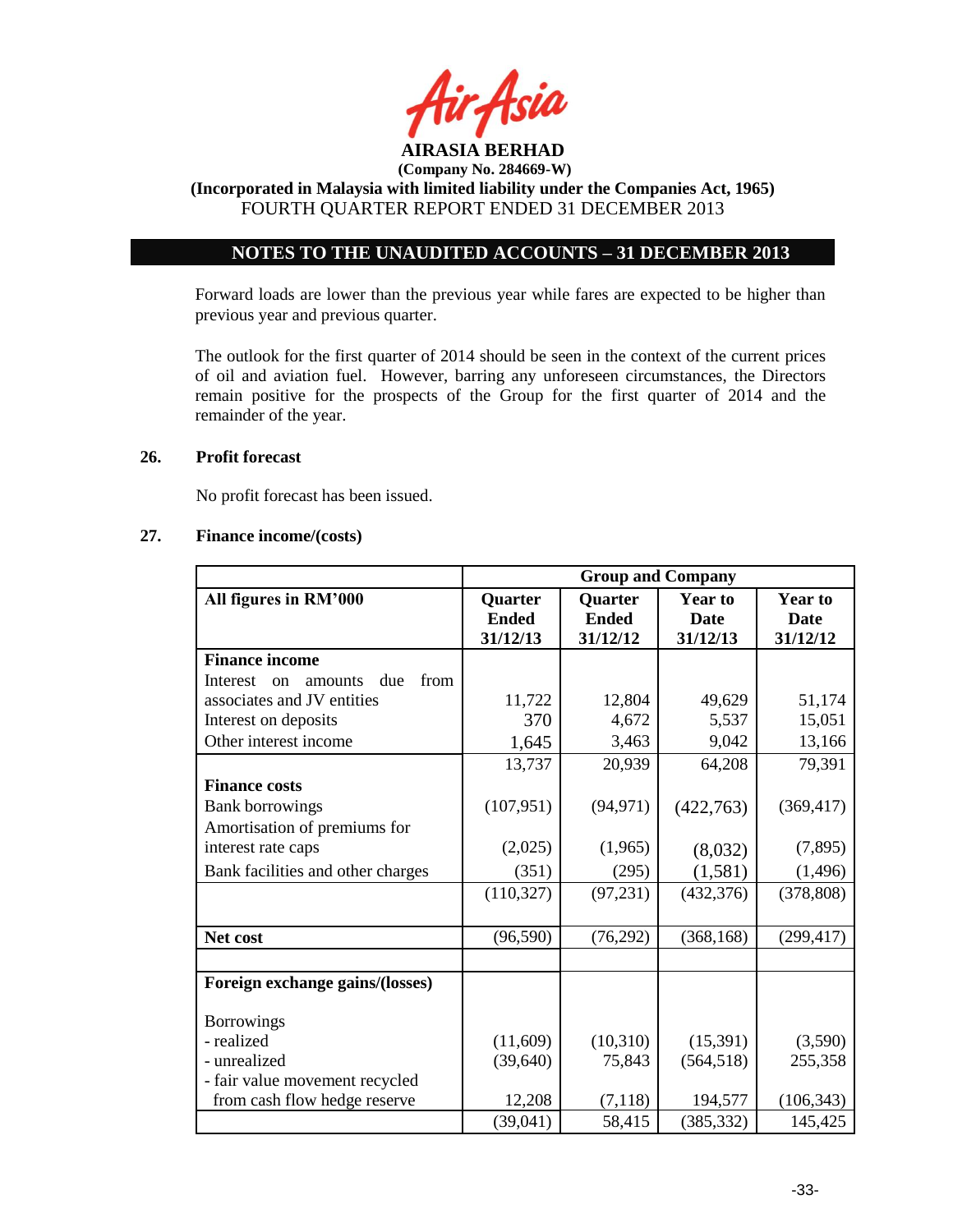**AIRASIA BERHAD** 

**(Incorporated in Malaysia with limited liability under the Companies Act, 1965)** FOURTH QUARTER REPORT ENDED 31 DECEMBER 2013

# **NOTES TO THE UNAUDITED ACCOUNTS – 31 DECEMBER 2013**

#### **28. Income tax expense**

#### *Current taxation*

The current taxation charge of RM5.2 million comprises tax payable on interest income.

## *Deferred taxation*

RM77.1 million deferred tax credits arose in the current financial period as a result of the reduction in deferred tax liabilities and the additional deferred tax assets recognized. The deferred tax liabilities reduced as the difference between the net book value and tax written down value of property, plant and equipment decreased in the period. The deferred tax assets arose from the additional capital allowances granted in the period but which remained unutilized in combination with the Investment Allowances granted on aircraft delivery.

## **29. Unquoted investments and properties**

There was no purchase or disposal of unquoted investments or properties for the quarter under review and financial period to date.

#### **30. Quoted investments and properties**

There was no purchase or disposal of quoted securities for the quarter under review and financial period to date.

#### **31. Status of corporate proposals announced**

## *AirAsia India Joint Venture*

There have not been any further changes in the status of the AirAsia India joint venture since the announcement made on 20 November 2013 on the receipt of the Initial No Objection Certificate ("NOC") from the Ministry of Civil Aviation, India.

#### *Think Big Digital Sdn Bhd Joint Venture*

Further to the announcement made on 30 January 2014, Aimia Holdings UK II Limited has completed the share purchase and the Tranche 1 shares subscription.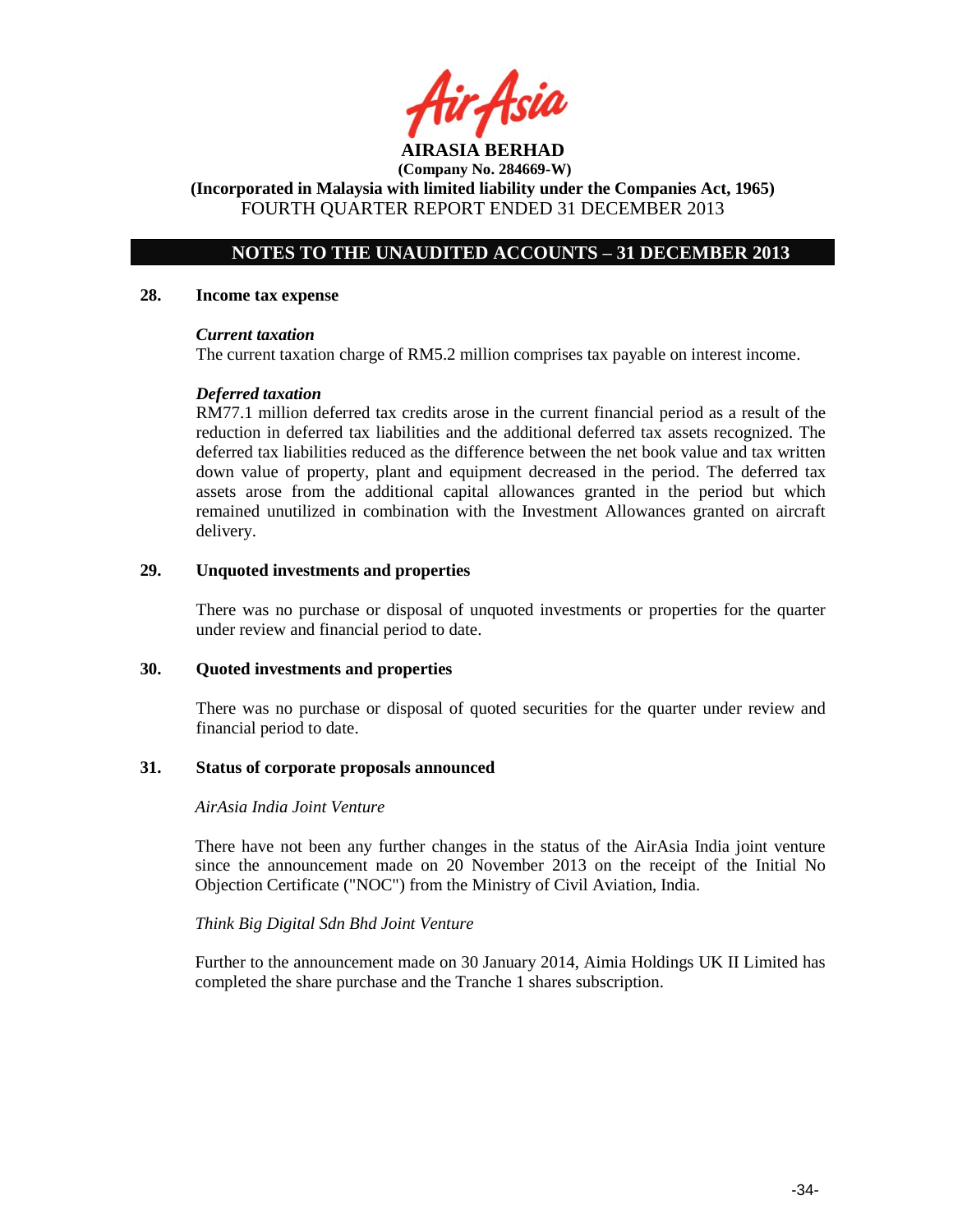

# **NOTES TO THE UNAUDITED ACCOUNTS – 31 DECEMBER 2013**

Shareholdings of Think Big Digital Sdn Bhd as of 10 February 2014 are as follows:-

|                                  |                   | Percentage |
|----------------------------------|-------------------|------------|
| <b>Shareholders</b>              | No of shares held | $(\%)$     |
| AirAsia Berhad                   | 3,700,001         | 47.8       |
| Tune Money International Sdn Bhd | 2,960,001         | 38.2       |
| Aimia Holdings UK II Limited     | 1,084,186         | 14.0       |
| Γotal                            | 7,744,188         | 100.0      |

## **32. Borrowings and debt securities**

|                   | At 31/12/2013<br><b>RM'000</b> | At 30/9/2013<br><b>RM'000</b> |
|-------------------|--------------------------------|-------------------------------|
| <b>Current</b>    | 1,081,467                      | 899,357                       |
| Non-current       | 9,089,385                      | 8,302,355                     |
| <b>Total Debt</b> | 10,170,852                     | 9,201,712                     |

The borrowings are mainly in the form of term loans which are for the purchase of new Airbus A320-200 aircraft.

The maturity period of non-current borrowing is 14 years and below. Borrowings are denominated in US Dollar (predominantly), RM and Euro. The Company has substantially hedged its foreign exchange exposure through foreign exchange contracts as explained in Note 33 (i).

The Company's aircraft financing facilities are principally secured by the following types of security:

- (a) Assignment of rights under contract with Airbus over each aircraft
- (b) Assignment of insurance and reinsurances of each aircraft
- (c) Assignment of airframe and engine warranties of each aircraft
- (d) Mortgage of the aircraft
- (e) Deregistration Power of Attorney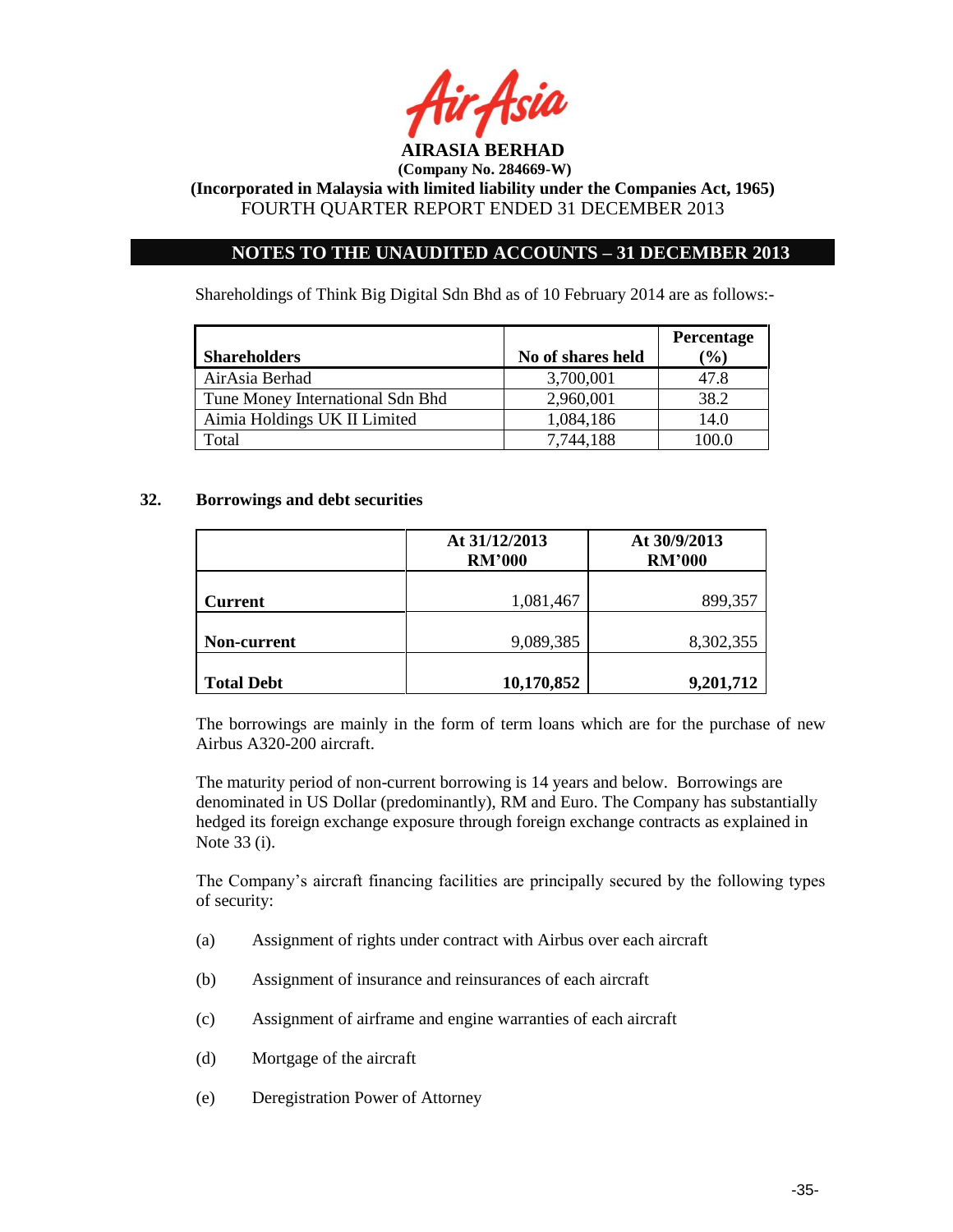

**(Company No. 284669-W) (Incorporated in Malaysia with limited liability under the Companies Act, 1965)**

FOURTH QUARTER REPORT ENDED 31 DECEMBER 2013

# **NOTES TO THE UNAUDITED ACCOUNTS – 31 DECEMBER 2013**

## **33. Derivative Financial Instruments:**

The fair value of derivative financial instruments is determined in accordance with FRS139 "Financial Instruments: Recognition and Measurement"

(i) Forward Foreign Exchange Contracts

As at 31 December 2013, AirAsia Berhad has hedged approximately 52% of its dollar liabilities of its aircraft and engine loans into Malaysian Ringgit ("MYR") by using long dated foreign exchange forward contracts. The latest weighted average of USD/MYR forward exchange rate is 3.2239.

(ii) Interest Rate Hedging

As at 31 December 2013, the Group has entered interest rate hedging transactions to hedge against fluctuations in the US\$ Libor on its existing aircraft financing for aircraft delivering from 2005 to 2013.

(iii) Fuel Hedging

As at 31 December 2013, the Group has entered into Singapore Jet Kerosene fixed swaps which represents up to 7% of the Group's total budgeted fuel consumption the first quarter of 2014 with a weighted average of \$118.50 per barrel.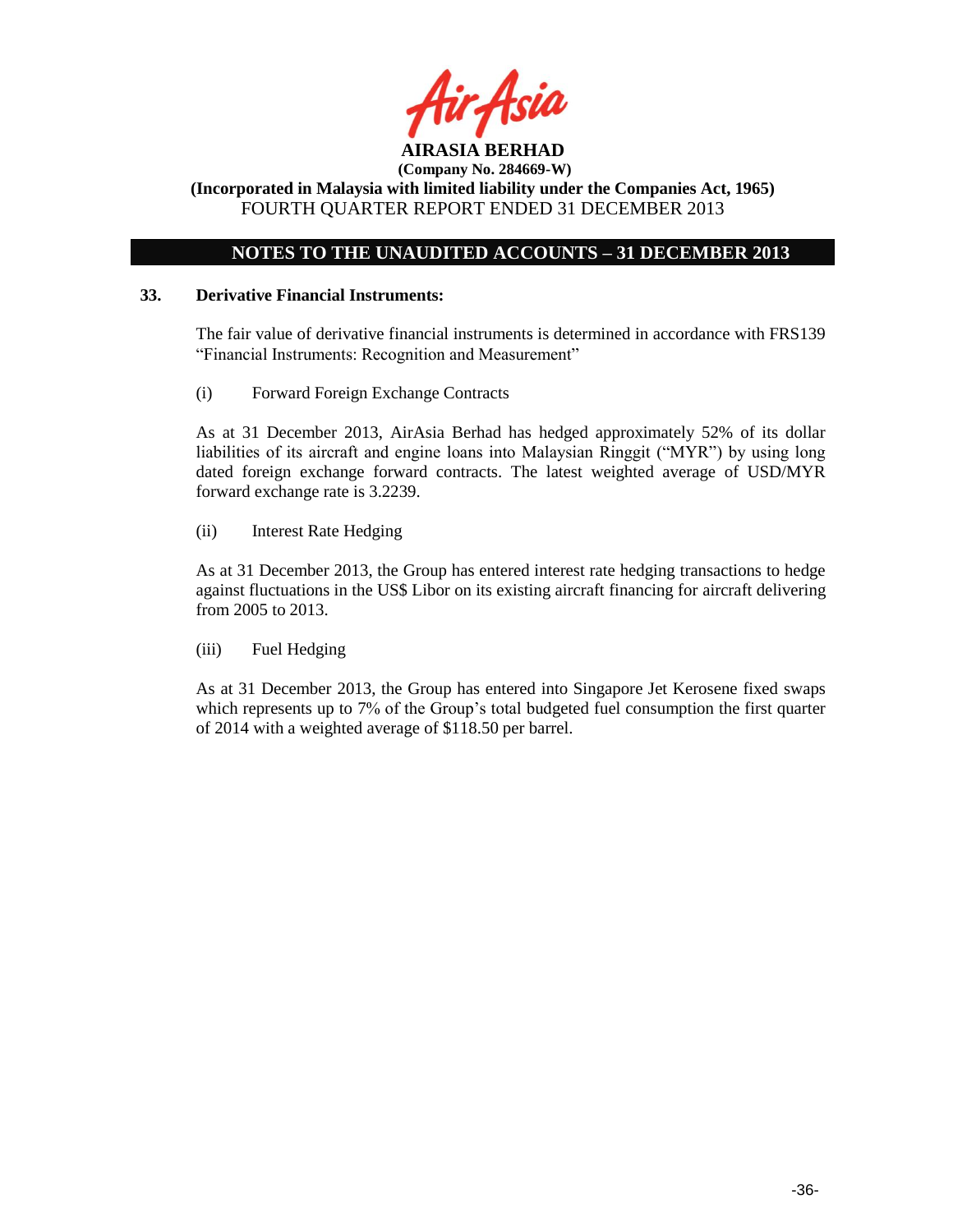

# **NOTES TO THE UNAUDITED ACCOUNTS – 31 DECEMBER 2013**

## **33. Derivative financial instruments (continued)**

| <b>Type of derivatives</b>       | <b>Notional Value</b><br>as at 31/12/2013 | <b>Fair Value</b><br>as at 31/12/2013<br><b>Assets/(Liabilities)</b> |
|----------------------------------|-------------------------------------------|----------------------------------------------------------------------|
| (i) Fuel contract                | Barrels (million)                         | RM (million)                                                         |
| - less than 1 year               | 0.08                                      | 0.58                                                                 |
| - 1 year to 3 years              |                                           |                                                                      |
| <b>Total</b>                     | 0.08                                      | 0.58                                                                 |
|                                  | RM (million)                              | RM (million)                                                         |
| (ii) Interest rate contracts     |                                           |                                                                      |
| - less than 1 year               |                                           |                                                                      |
| - 1 year to 3 years              | 12.40                                     | (0.92)                                                               |
| - more than 3 years              | 3,813.90                                  | (258.32)                                                             |
| <b>Total</b>                     | 3,826.30                                  | (259.24)                                                             |
| (iii) Foreign currency contracts | RM (million)                              | RM (million)                                                         |
| - less than 1 year               |                                           |                                                                      |
| - 1 year to 3 years              | 80.60                                     | 3.10                                                                 |
| - more than 3 years              | 3,336.70                                  | 209.60                                                               |
| <b>Total</b>                     | 3,417.30                                  | 212.70                                                               |

The related accounting policies, cash requirements of the derivatives, risks associated with the derivatives and policies to mitigate those risks are unchanged since the last financial year.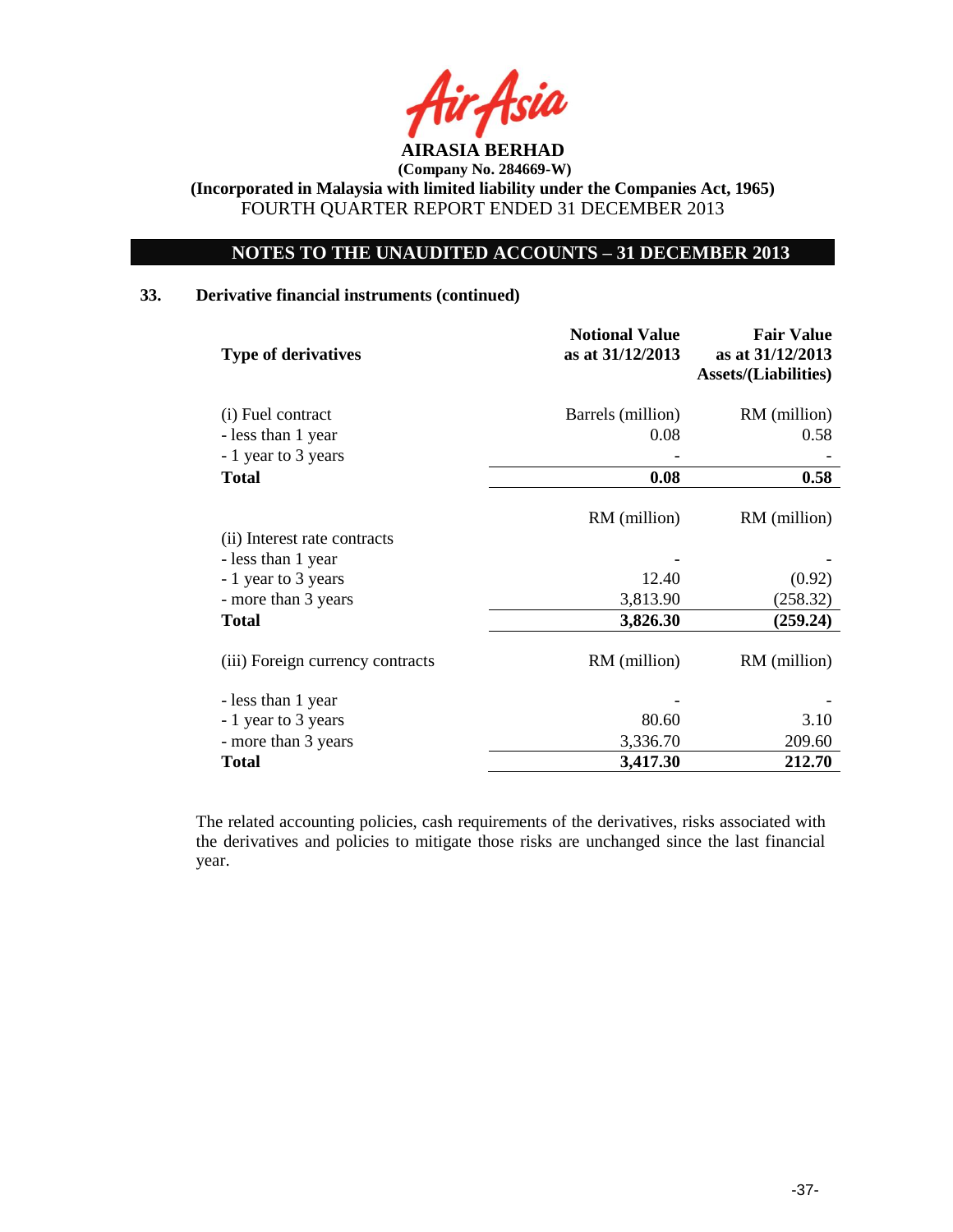

**(Incorporated in Malaysia with limited liability under the Companies Act, 1965)** FOURTH QUARTER REPORT ENDED 31 DECEMBER 2013

# **NOTES TO THE UNAUDITED ACCOUNTS – 31 DECEMBER 2013**

## **34. Fair value estimation**

The carrying amounts of cash and cash equivalents, trade and other current assets, and trade and other liabilities approximate their respective fair values due to the relatively short-term maturity of these financial instruments. The table below analyses financial instruments carried at fair value, by valuation method.The different levels have been defined as follows:

- Quoted prices (unadjusted) in active markets for identical assets or liabilities (Level1).
- Inputs other than quoted prices included within level 1 that are observable for the asset or liability, either directly (that is, as prices) or indirectly (that is, derived from prices) (Level 2).
- Inputs for the asset or liability that are not based on observable market data (that is, Unobservable inputs) (Level 3).

The following tables presents the Group and Company's assets and liabilities that are measured at fair value at 31 December 2013 and 31 December 2012:

|                                                       | Level 1<br><b>RM'000</b> | Level <sub>2</sub><br><b>RM'000</b> | Level 3<br><b>RM'000</b> | Total<br><b>RM'000</b> |
|-------------------------------------------------------|--------------------------|-------------------------------------|--------------------------|------------------------|
| 31 December 2013                                      |                          |                                     |                          |                        |
| Assets                                                |                          |                                     |                          |                        |
| Financial assets at fair value through profit or loss |                          |                                     |                          |                        |
| - Trading derivatives                                 |                          | 40.496                              |                          | 40,496                 |
| Derivatives used for hedging                          |                          | 205,230                             |                          | 205,230                |
| Available-for-sale financial assets                   |                          |                                     |                          |                        |
| - Equity securities                                   | 561,770                  |                                     | 12,810                   | 574,580                |
| <b>Total Assets</b>                                   | 561,770                  | 245,726                             | 12,810                   | 820,306                |
| Liabilities                                           |                          |                                     |                          |                        |
| Financial assets at fair value through profit or loss |                          |                                     |                          |                        |
| - Trading derivatives                                 |                          | 89,562                              |                          | 89,562                 |
| Derivatives used for hedging                          |                          | 195,490                             |                          | 195,490                |
| <b>Total Liabilities</b>                              |                          | 285,052                             |                          | 285,052                |
| 31 December 2012                                      |                          |                                     |                          |                        |
| <b>Assets</b>                                         |                          |                                     |                          |                        |
| Financial assets at fair value through profit or loss |                          |                                     |                          |                        |
| - Trading derivatives                                 |                          | 3,548                               |                          | 3,548                  |
| Derivatives used for hedging                          |                          | 34,125                              |                          | 34,125                 |
| Available-for-sale financial assets                   |                          |                                     |                          |                        |
| - Equity securities                                   |                          |                                     | 308,792                  | 308,792                |
| <b>Total Assets</b>                                   |                          | 37,673                              | 308,792                  | 346,465                |
| Liabilities                                           |                          |                                     |                          |                        |
| Financial assets at fair value through profit or loss |                          |                                     |                          |                        |
| - Trading derivatives                                 |                          | 136,861                             |                          | 136,861                |
| Derivatives used for hedging                          |                          | 408,766                             |                          | 408,766                |
| <b>Total Liabilities</b>                              |                          | 545.627                             |                          | 545,627                |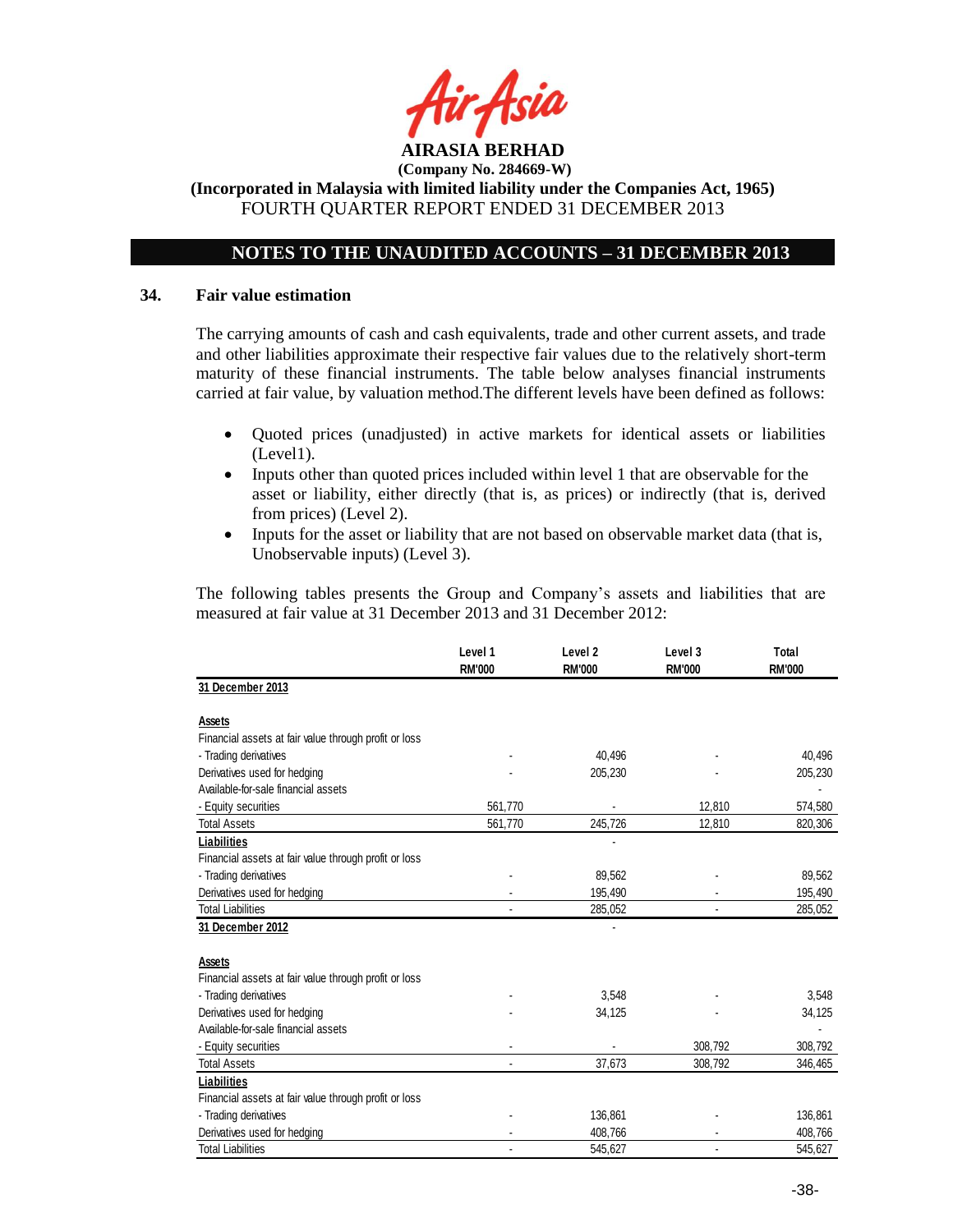

# **NOTES TO THE UNAUDITED ACCOUNTS – 31 DECEMBER 2013**

## **34. Fair value estimation (continued)**

Financial instruments are classified as Level 1 if their value is observable in an active market. Such instruments are valued by reference to unadjusted quoted prices for identical assets or liabilities in active markets where the quoted prices is readily available, and the price represents actual and regularly occurring market transactions. An active market is one in which transactions occur with sufficient volume and frequency to provide pricing information on an on-going basis. These would include actively traded listed equities and actively exchange-traded derivatives.

Where fair value is determined using unquoted market prices in less active markets or quoted prices for similar assets and liabilities, such instruments are generally classified as Level 2. In cases where quoted prices are generally not available, the Group then determines fair value based upon valuation techniques that use as inputs, market parameters including but not limited to yield curves, volatilities and foreign exchange rates. The majority of valuation techniques employ only observable market data and so reliability of the fair value measurement is high. These would include certain bonds, government bonds, corporate debt securities, repurchase and reverse purchase agreements, loans, credit derivatives, certain issued notes and the Group's over the counter ("OTC") derivatives.

Financial instruments are classified as Level 3 if their valuation incorporates significant inputs that are not based on observable market data (unobservable inputs). Such inputs are generally determined based on observable inputs of a similar nature, historical observations on the level of the input or other analytical techniques. This category includes private equity investments, certain OTC derivatives (requiring complex and unobservable inputs such as correlations and long dated volatilities) and certain bonds.

In the current quarter, the Group's investment in AirAsia X Berhad, was listed on the Main Market of Bursa Securities Malaysia following an initial public offering of shares. In the previous quarter, the Group's investment in Tune Ins Holdings Berhad ("TIH"), classified as available-for-sale financial assets, was listed on the Main Market of Bursa Securities Malaysia following an initial public offering of shares. This resulted in a transfer from a Level 3 instrument to a Level 1 instrument as the value is now observable in an active market.

|                                                          | <b>Equity Securities</b><br>31 Dec 2013<br><b>RM'000</b> |
|----------------------------------------------------------|----------------------------------------------------------|
|                                                          |                                                          |
| Opening balance at 1 January 2013                        | 308,792                                                  |
| Transfer from Level 3                                    | (561, 770)                                               |
| Fair value gain recognised in other comprehensive income | 265,788                                                  |
| Closing balance at 31 December 2013                      | 12,810                                                   |
|                                                          |                                                          |

Total gain for the financial period ended 31 December 2013 recognised in other comprehensive income 265,788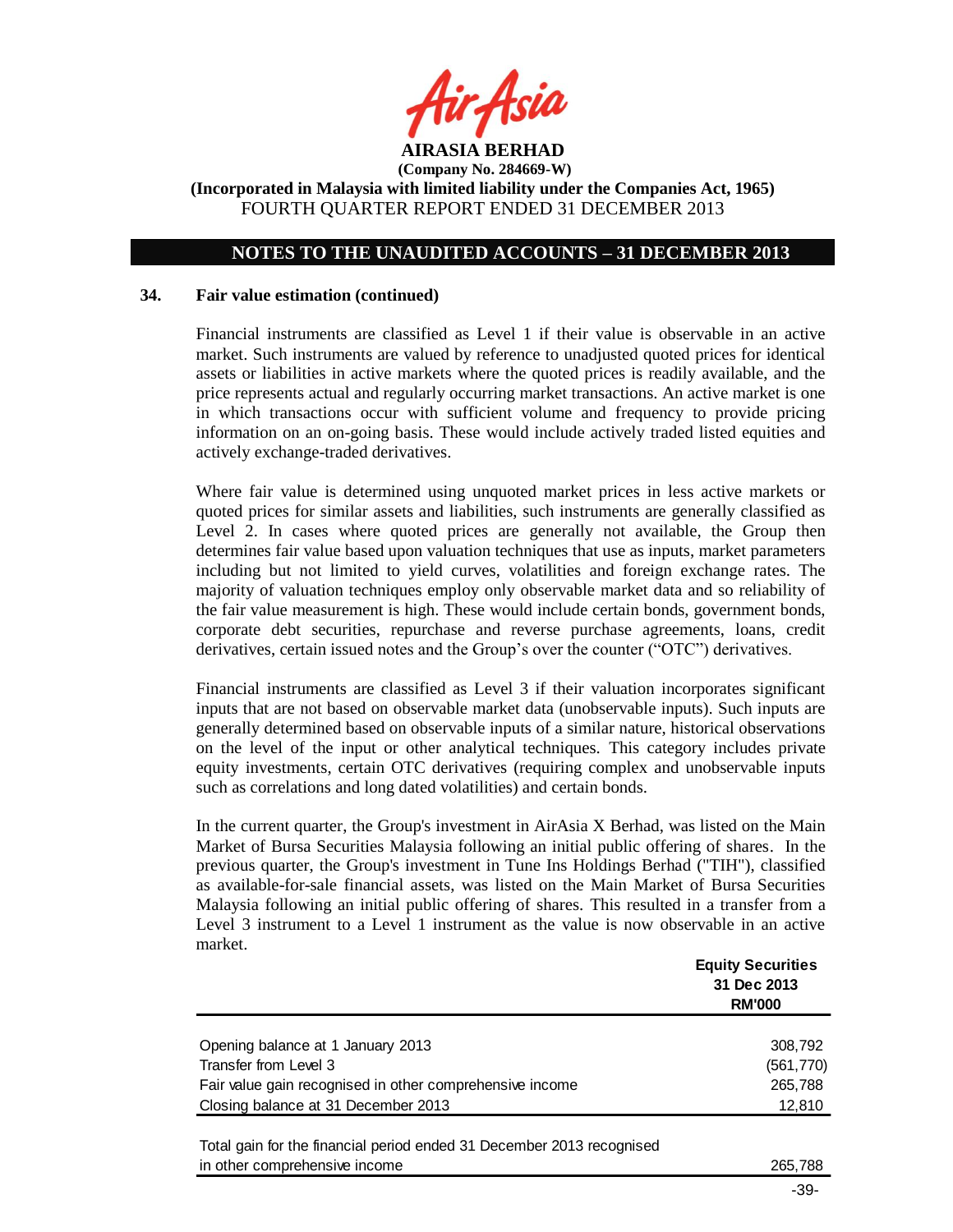

**(Incorporated in Malaysia with limited liability under the Companies Act, 1965)** FOURTH QUARTER REPORT ENDED 31 DECEMBER 2013

# **NOTES TO THE UNAUDITED ACCOUNTS – 31 DECEMBER 2013**

## **35. Material litigation**

As at 26 February 2014, there was no material litigation against the Group.

# **36. Proposed dividend**

The Directors do not recommend any dividend for the quarter ended 31 December 2013

# **37. Earnings per share**

## *(a) Basic earnings per share*

Basic earnings per share of the Group are calculated by dividing the net profit for the period by the weighted average number of ordinary shares in issue during the period.

|                                                                                         | <b>INDIVIDUAL QUARTER</b> |                       | <b>CUMULATIVE QUARTER</b> |                       |
|-----------------------------------------------------------------------------------------|---------------------------|-----------------------|---------------------------|-----------------------|
|                                                                                         | <b>Current</b>            | <b>Preceding Year</b> | <b>Current</b>            | <b>Preceding Year</b> |
|                                                                                         | <b>Quarter</b>            | <b>Quarter</b>        | <b>Year to Date</b>       | to Date               |
|                                                                                         | <b>Ended</b>              | <b>Ended</b>          |                           |                       |
|                                                                                         | 31/12/13                  | 31/12/12              | 31/12/13                  | 31/12/12              |
| Net profit for the financial period<br>(RM'000)                                         | 245,357                   | 303,411               | 364,071                   | 789,608               |
| Weighted average number of<br>ordinary shares in issue for basic<br>EPS $(^{\circ}000)$ | 2,780,542                 | 2,779,057             | 2,780,542                 | 2,779,057             |
| Adjusted for<br>share<br>options<br>granted $(000)$                                     | 2,020                     | 3,124                 | 2,020                     | 3,124                 |
| Adjusted<br>weighted<br>average<br>number of ordinary shares ('000)                     | 2,782,562                 | 2,782,181             | 2,782,562                 | 2,782,181             |
| Basic earnings per share (sen)<br>Diluted earnings per share (sen)                      | 8.8<br>8.8                | 10.9<br>10.9          | 13.1<br>13.1              | 28.4<br>28.4          |